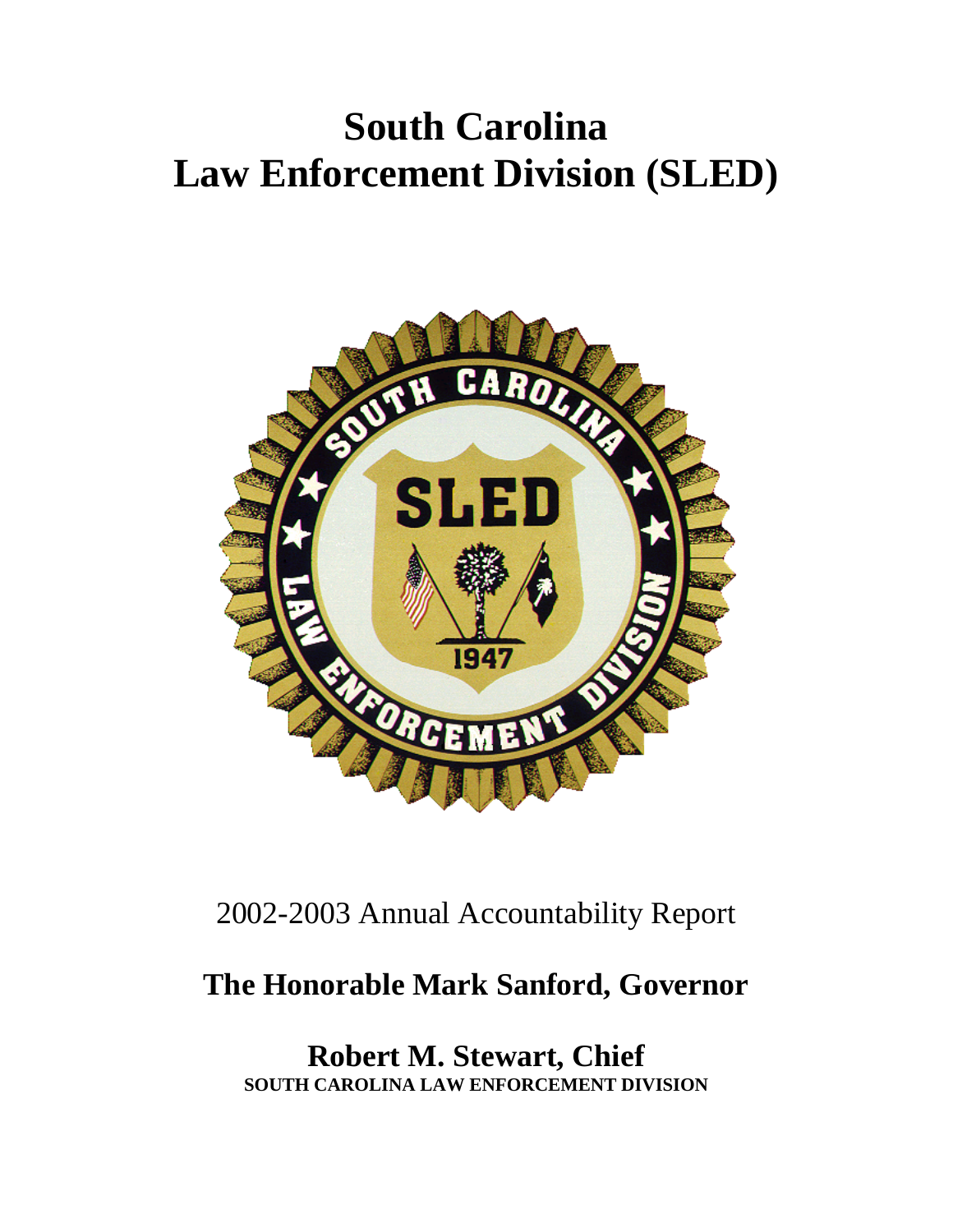# **ACCOUNTABILITY REPORT (2002-2003)**

# **Section I - Executive Summary**

*1. Major Achievements (2002-2003) - The South Carolina Law Enforcement Division (SLED) improved processes and service delivery throughout the agency during the fiscal year. The agency's major achievements by functional area and program are as follows:* 

# **The Office of Counter Terrorism**

On January 16, 2003, Governor Mark Sanford, by Executive Order, directed that SLED be the operational authority and lead state agency in the counter terrorism effort. The Governor also gave the Chief of SLED authority to create task forces or coordinating councils deemed appropriate to support this mission, and to serve as the Governor's representative to the United States Department of Homeland Security (DHS). Chief Stewart very quickly organized a multi-discipline Statewide Counter Terrorism Coordinating Council. The Council is to support and advise the State Law Enforcement Division concerning its counter terrorism mission in an effort to facilitate and foster cooperation and coordination among various governmental and private entities and disciplines; both statewide and regionally; in an effort to detect, prevent, prepare for, protect against and respond to violence or threats of violence from terrorist activities.

This shall be accomplished through:

- planning,
- training/exercises,
- determining required resources including equipment and location,
- grant funding recommendations,
- information sharing,
- mutual aid agreements,
- establishing best practices, and,
- any other activities consistent with furthering the counter-terrorism effort.

Chief Stewart also created four regional counter-terrorism coordinating councils, which too were multi-discipline in nature. This system was created to maximize local first responders' input in our state's coordinated planning, communications, and response. In 2003, South Carolina has received approximately \$43 million. A total of \$9 million was received in the 2003 Homeland Security Grant Program and \$34 million in the 2003 Supplemental. SLED serves as the State Administrative Agency (SAA) for these grant funds. These funds are being allocated on the state, regional, and local levels to enhance port security, provide an Urban Search and Rescue (USAR) capability, provide Personal Protection Ensembles (PPE) for law enforcement and emergency medical personnel, provide some 800 MHz radios for communications interoperability, fund decontamination equipment in each county, enhance county Emergency Operations Centers, develop and provide training and exercises, and enhance regional Chemical, Ordnance, Biological and Radiological (COBRA) teams. Further, a portion of these funds must be used to conduct a new statewide assessment which must be developed and submitted to the Department of Homeland Security by December 2003. Decisions regarding distribution of these funds have been made by the Statewide Counter Terrorism Coordinating Council in a very short timeframe established by the Department of Homeland Security. Thus far, SLED has met every timeframe established by DHS.

SLED has been very successful in obtaining grant funding this fiscal year, receiving approximately \$14.5 million in federal funds for Counter-Terrorism/WMD, Tactical Support, Forensic Services Laboratory, Computer Crime Center, and the Criminal Justice Information Center.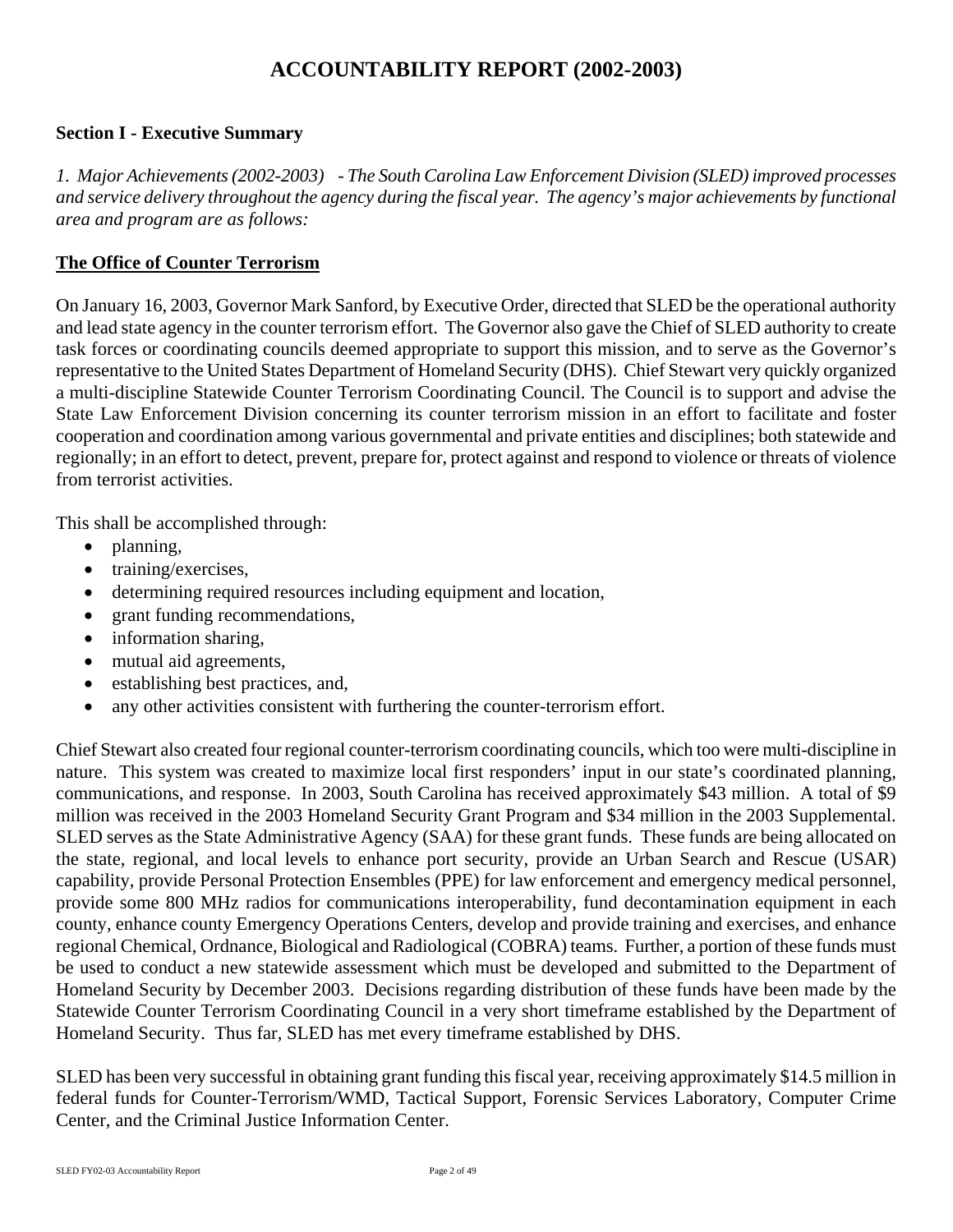#### **Forensic Services**

The Forensic Laboratory provides the criminal justice system of the State of South Carolina with a full-service forensic laboratory. The Laboratory continues to maintain accreditation from the American Society of Crime Laboratory Directors/ Laboratory Accreditation Board(ASCLD/LAB). The DNA Laboratory continues to maintain compliance with the DNA Advisory Board (DAB) guidelines. The Quality Assurance/Safety Department is now directed by a Lieutenant who reports quality and safety issues directly to the agency assistant director. Further emphasis was placed on assuring the quality of examinations by creating technical leader positions in six (6) departments. In addition to conducting forensic examinations, laboratory criminalists provide many hours of training for local, state, and federal law enforcement agencies. These training events included over twenty classes given to prosecutors attending the National Advocacy Center. The laboratory effectively used federal grant funds to enhance training for criminalists and to equip the departments with state of the art instrumentation. The laboratory will increase efficiency and maximize resources by merging the Arson Department into the Trace Evidence Department

*Arson Analysis Department* – On July 1, 2003, the Arson Analysis Department will become a part of the Trace Evidence Department. This department continues to maintain a prompt turn around time of approximately two weeks for 98% of cases submitted. The Arson Department provides training for the SLED Arson School and the SC Fire Academy Basic Arson Class.

*DNA/Serology Department* – The Combined DNA Indexing System (CODIS) database now contains over 26,196 profiles. This system linked 5 previously unrelated cases and identified 29 suspects. Federal grants were awarded and will be used to analyze "no suspect" cases and reduce the DNA case backlog.

*Drug Analysis Department* – A coordinated effort between the laboratory, solicitors, and local enforcement agencies has resulted in an approximate 50% reduction of the drug case backlog. The department trained and certified 125 local law enforcement officers as marijuana analysts and re-certified 72 analysts.

*Evidence Department* – The Evidence Department received 13,933 submissions, each containing multiple items of evidence. The Department's processing section completed 414 cases that were forwarded to other departments within the laboratory for further examination.

*Firearms Department* – Entries into the Integrated Ballistic Identification System (IBIS) increased to over 2000 items. The IBIS produced its first hit between unrelated cases within the state.

*Implied Consent Department* – Due to legislation passed during the 2003 legislative session, the Implied Consent Department began preparations for the transition from a 0.10% to a 0.08% alcohol inference level.

*Latent Prints (and Crime Scene Processing) Department* – The department responded to 293 crime scenes, approximately 60% of which were death investigations. Six officers from local law enforcement agencies each completed a three-week internship program in crime scene processing.

*Photography Department* – For a more efficient use of resources, the Photography Department was merged with the Questioned Documents Department.

*Questioned Documents Department* – The Questioned Documents Department assumed responsibility for the Photography Department and installed instrumentation enhancing their ability to show document alternations and reveal indented writings.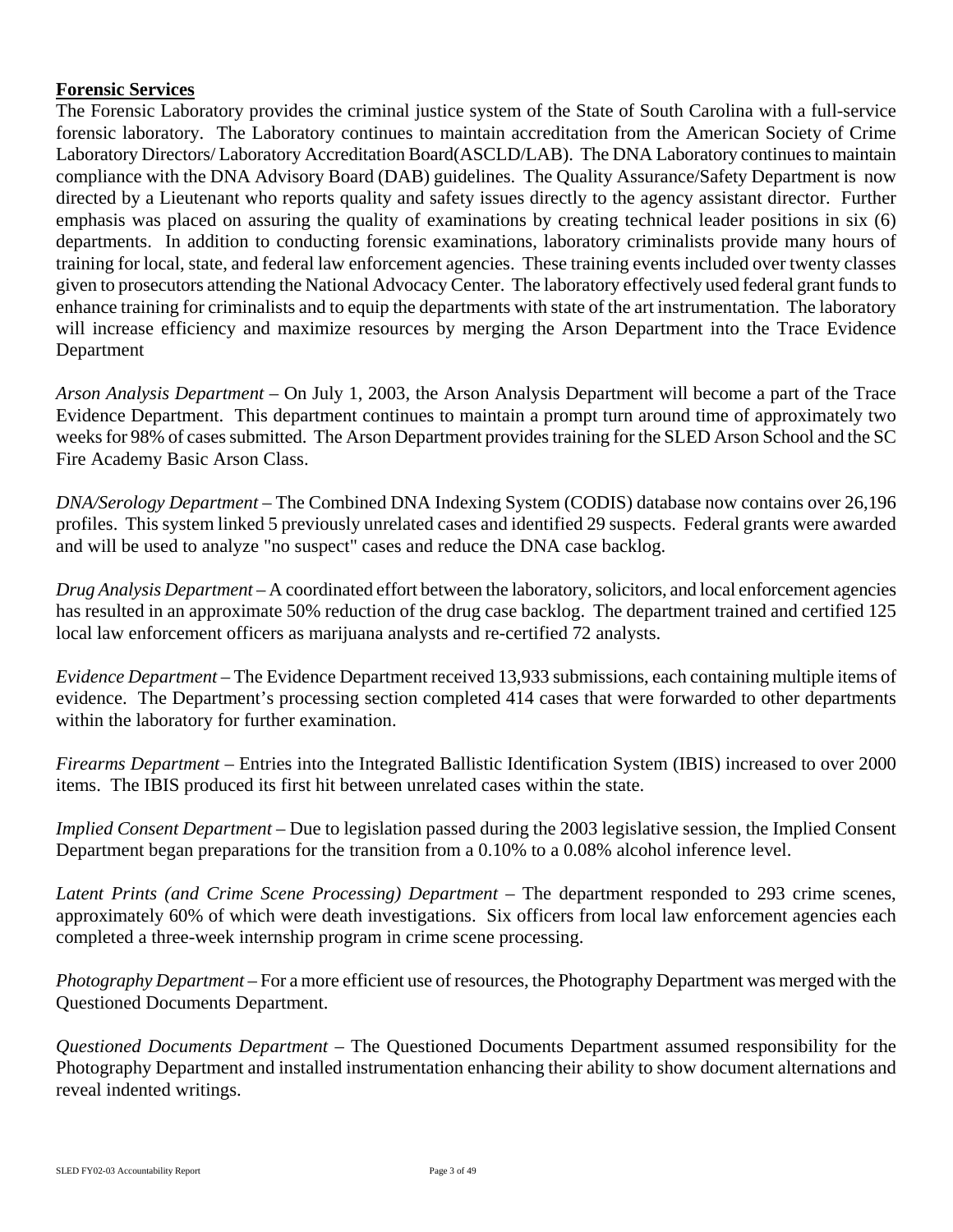*Toxicology Department* – The Toxicology Department streamlined the analytical process enabling the completion of traffic fatality cases within 3 to 4 weeks and most death investigations in less than three months. Three toxicologists are on the Forensic WMD Response Team and have responded to six scenes of possible WMD events. During FY 02-03, these toxicologists analyzed evidence from 15 cases and assisted in 85 threat level assessments for possible WMD/terrorist evidence. Toxicology personnel have provided many hours of training to outside agencies including the National Advocacy Center, Department of Public Safety advanced and distance learning programs, and the Commission for Prosecution Coordination's DUI training programs.

*Trace Evidence Department* – The Trace Evidence Department now has the training and instrumentation to detect the make and model of a particular vehicle from a paint sample. The department is collaborating with the University of South Carolina to develop a fiber dye database. The Arson Analysis Department will be merged with the Trace Evidence Department effective July 1, 2003.

# **Criminal Justice Information System (CJIS)**

Since September 11, 2001 this department has used its Justice Communications (JCOM) network to furnish statewide law enforcement sensitive information regarding terrorism suspects, possible attacks, and related information as supplied by the FBI. The national networks for exchange of terrorism and other criminal justice information are the National Law Enforcement Telecommunications System (NLETS) and the National Crime Information Center (NCIC). SLED pays the fees and provides the intrastate network (JCOM) to enable South Carolina law enforcement agencies to benefit from the use of NLETS, and serves as the Control Terminal Agency (CTA) for shared management with the FBI of NCIC. During this report period, CJIS achieved initial operating capability with its new server based law enforcement message switch (LEMS) that interfaces with NLETS, NCIC and related systems. Work to transition all law enforcement user agencies for use of this switch continues, but during FY'03 messages began to be exchanged with NLETS and NCIC through this switch. As part of a commitment to offer improved justice information services, CJIS has been implementing its capacity to fully meet NCIC 2000 specifications. The deadline for NCIC 2000 compliance was July 11, 2002; CJIS achieved compliance by transitioning to TCP/IP for the SLED-to-FBI segment prior to that deadline. Statewide compliance (i.e., TCP/IP extended to all JCOM end users) is required by SLED for the SLED to end user segments by December 31, 2003 and is still pending. However, approximately one third of the JCOM network has been migrated to the new access. Enabling the conversion to Transmission Control Protocol / Internet Protocol (TCP/IP) in the SLED to FBI segment required significant upgrades on the Unisys 2200 mainframe computer used by SLED. Substantial completion was achieved during FY'03 through installation of a new mainframe. The migration of systems to that new hardware is continuing. During FY 2002, an assessment of JCOM network infrastructure was conducted and an implementation plan developed, which is scheduled for FY2003 or as soon as possible thereafter. Several new laws enacted in FY'02 saw full implementation in FY'03, and resulted in a significant work increase for the SLED State Identification Bureau (SIB) within CJIS. These include the federal Campus Sex Crimes Act requiring changes to the Sex Offender Registry program; a state mandate for background checks for direct care givers in nursing homes; a change in law requiring SLED to receive records for juveniles charged with any crime having a penalty of five years or more; a new state mandate to conduct a criminal history record check by SLED for past conviction of any crime before the initial employment of a school bus driver or school bus aide; a state required background check for persons legally changing their names; and expungement of all non-conviction judicial dispositions. In addition, the federal "three strikes" law has resulted in increased fingerprint comparisons requested by federal law enforcement agencies. The transition of JCOM from a Uniscope Transmission Protocol to TCP/IP will allow the use of more common technologies and the exchange of images through the network. Normally, these images consist of photographs and fingerprints. Fingerprints are the most reliable means for positive personal identification and are used to support all criminal history records maintained by SLED. Photographs are vital to police investigations and are immensely important to investigations where fingerprint or other biometrics identification is not available. In November 2001, the Computerized Criminal Histories (CCH) / Automated Fingerprint Identification System (AFIS)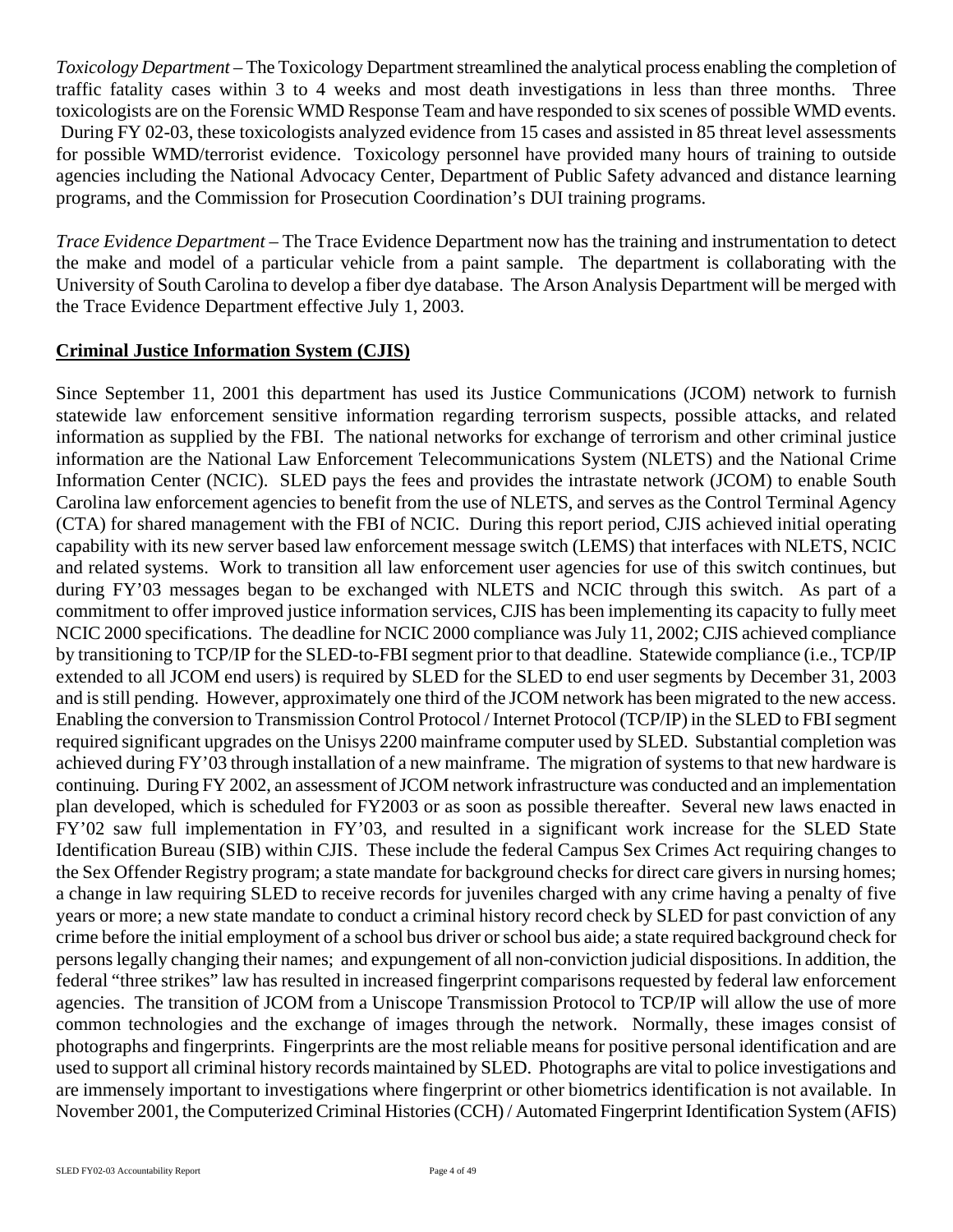interface was completed, which permitted the initial operating capability (IOC) of "livescan" fingerprint devices properly connected and supported. Arresting agencies submit fingerprints in hardcopy, which results in a six to eight week turnaround time for identification results, unless using the "livescan" process. The use of "livescan" devices enable efficient identifications of criminal suspects through electronically scanned fingerprints, with results received the same day and often within minutes. The South Carolina Department of Corrections, the North Charleston Police Department, and the Greenville County Detention Center came on-line in FY2002 with "livescan" submissions. During FY'03 the Spartanburg Detention Center was added, and SLED SIB staff members have trained personnel from several other agencies expected to go on-line with "livescan" in FY'04. As mentioned, the sex offender registry was modified to include information permitting the identification of registrants associated with a college campus either as a student or employee. The Uniform Crime Reporting (UCR) section of CJIS implemented a policy requiring local law enforcement agencies to automate their record reporting systems or code their own reports (100,000 plus per month) before sending them to SLED CJIS. Approximately 75% of the data was received electronically during FY'03 as a result of this action and is still increasing. The Judicial Department and SLED CJIS have collaborated in an initiative to eliminate redundant data entry and ensure timely access to arrest warrants and orders of protection. Information from the court case management system will be automatically forwarded to SLED CJIS for NCIC entry and to the SIB for CCH use. In addition, sentencing information will be made available to the Department of Corrections. Initially, this project will encompass Pickens, Greenville, and Richland Counties. Eventually, all counties will benefit from this justice data integration effort. Finally, one very significant advance was developed and implemented in FY2003. SLED and its prime IT contractor jointly developed a web based access program for NCIC inquiries called "LEMS.WEB" which allows browser based access to NLETS and NCIC. This inquiry- only capability is available via the Internet at much less cost than using dedicated connectivity and with expanded availability for law enforcement. The NCIC Advisory Group includes three chiefs of police, three sheriffs and a resident agent in charge from a federal law enforcement agency and assists CJIS operations by providing counsel to the Chief of SLED regarding modifications of and operating policy for the SLED Criminal Justice Information System. The system includes the Justice Communications (JCOM) Network for intrastate data communications for criminal justice agencies and important interfaces for interstate connectivity through the FBI's NCIC, the National Law Enforcement Telecommunications System (NLETS), and the National Weather Service (NWS). The state NCIC Advisory Group replicates the FBI's national advisory process in which SLED represents the state.

# **Investigative Services**

Each department and unit within Investigative Services has experienced major accomplishments in addition to achieving success in their primary missions and goals for the year 2002. Administratively, Investigative Services continues to examine management issues in an effort to provide customers the quality product that has become SLED's trademark. Investigative Services strives to provide customers, the citizens of South Carolina, with agents who have the ability to conduct investigations by providing a foundation based on training, expertise, and management support.

The Arson/Bomb Squad continues to more than triple the national average in Arson cases cleared by arrest, and has investigated over 4.5 million dollars in property losses in 2002. Since the Oklahoma City Bombing, and the Terrorist Attack on September 11, federal agencies have stepped up their partnership with state and local authorities regarding weapons of mass destruction. Realizing the necessity for a rapid response, especially in the event of a WMD scenario, SLED has regionalized the Bomb Squads. Two technicians are equipped and reside in the Piedmont, Pee Dee, Low Country and Midlands Regions of our state. In 2002, the Bomb Squad responded to 178 calls for assistance.

The Emergency Preparedness/Protective Services Unit, along with the SWAT team and Bomb Squad, has developed strategies and plans, and has implemented training to fulfill SLED's obligation as the lead law enforcement agency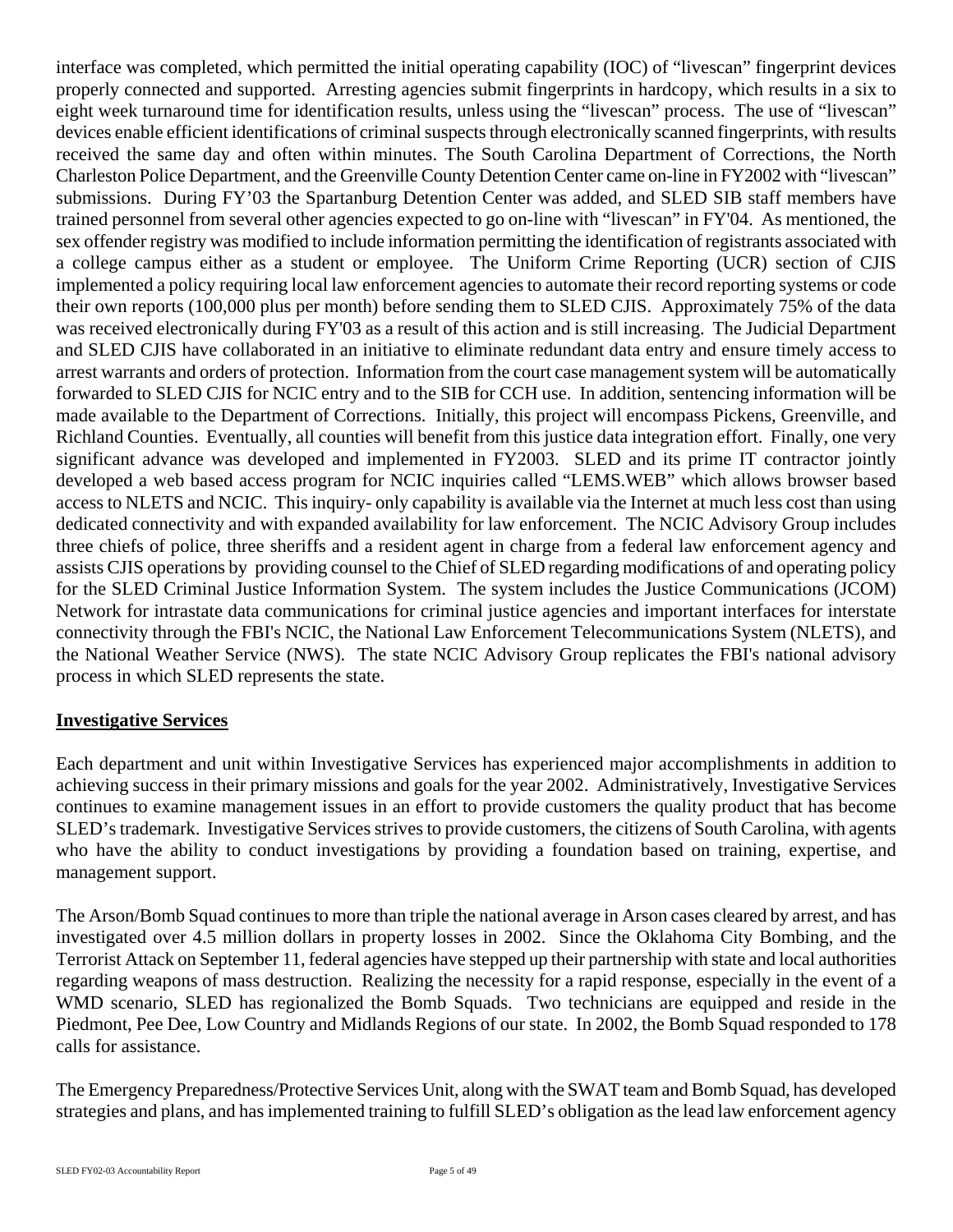for the state in emergency responses. After September 11, 2001, a representative from the Terrorism Research Center stated that SLED was a model agency regarding training, infrastructure, and preparedness in dealing with Weapons of Mass Destruction. In 2002, this unit logged 103 Special Events requiring additional security by SLED agents. These events included dignitary protection, sporting events, festivals, demonstrations and rallies.

Investigations - The four regional investigative units were tasked with investigating criminal complaints. Regional investigations opened 941 new criminal investigations during 2003. An additional 798 criminal cases were investigated that were opened prior to 2002. The four investigative regions also provide a substantial number of agents for special events.

The High-Tech Crime Center - The Computer Crimes Unit continues to receive federal grant monies of approximately \$5.6 million, and is partnering with the U.S. Secret Service and the FBI in the operation of the South Carolina Computer Crimes Center. This unit has now assisted in over 2,116 investigations and requests for service involving computer related crimes, including Internet child pornography, telecommunications fraud, and credit card fraud/theft. This unit has drafted a plan for response to cyber-terrorism incidents; any such response would take place in coordination with the agency's critical incident response plan.

The role of the newly created SLED Computer Crimes Unit has been expanded as a result of the 9/11 attacks. SLED created a *Cyber Attack Response Initiative* whereby information technologists and agents from the SLED Computer Crimes Unit are developing strategies to address potential terrorist cyber attacks. This newly created unit will also provide assistance to the Joint Terrorism Task Force (JTTF) in its fight against terrorism.

Tactical Services Units provide a statewide response in the areas of SWAT, Tracking, and Aviation. The Bloodhound Tracking Team received 127 calls for assistance in the year 2002 and a total of 38 persons were apprehended; fifty percent of these calls for assistance involved weapons. The SWAT Team responded to 31 calls for assistance. The Aviation Unit responded to 43 missing persons calls with 18 of those persons located by aircraft and bloodhounds.

Joint Terrorism Task Force (JTTF) After September 11, 2001, SLED joined with the Federal Bureau of Investigation and the United States Attorney's Office as partners in the Anti-Terrorism Taskforce to include joint command post, training and operations. In 2002, SLED committed agents to the Joint Terrorism Task Force, a unit which is housed at the FBI. These agents serve as a conduit for information and investigate complaints or actions that relate to Counter Terrorism activities in South Carolina.

Fugitive Task Force - In the year 2002, the Fugitive Task Force arrested 186 wanted felons out of 205 cases that were opened.

# **Community Services**

The South Carolina Law Enforcement Assistance Program (SCLEAP) was developed as a partnership between SLED, the South Carolina Department of Natural Resources (SCDNR), the South Carolina Department of Public Safety (SCDPS), and the South Carolina Department of Probation, Parole, and Pardon Services (SCDPPPS). The purpose of SCLEAP is to respond to and provide counseling services to all requesting law enforcement agencies and departments in the state that have experienced deaths or other tragedies involving law enforcement officers or other employees. Further, a recently enacted law (A.79) authorizes addition of a check-off to the South Carolina Income Tax form which enables citizens to make a monetary contribution to the SCLEAP program. This was signed into law by Governor Sanford on June 26, 2003.

The Inspections Unit conducted 14 annual audits of evidentiary property and four unannounced inspections of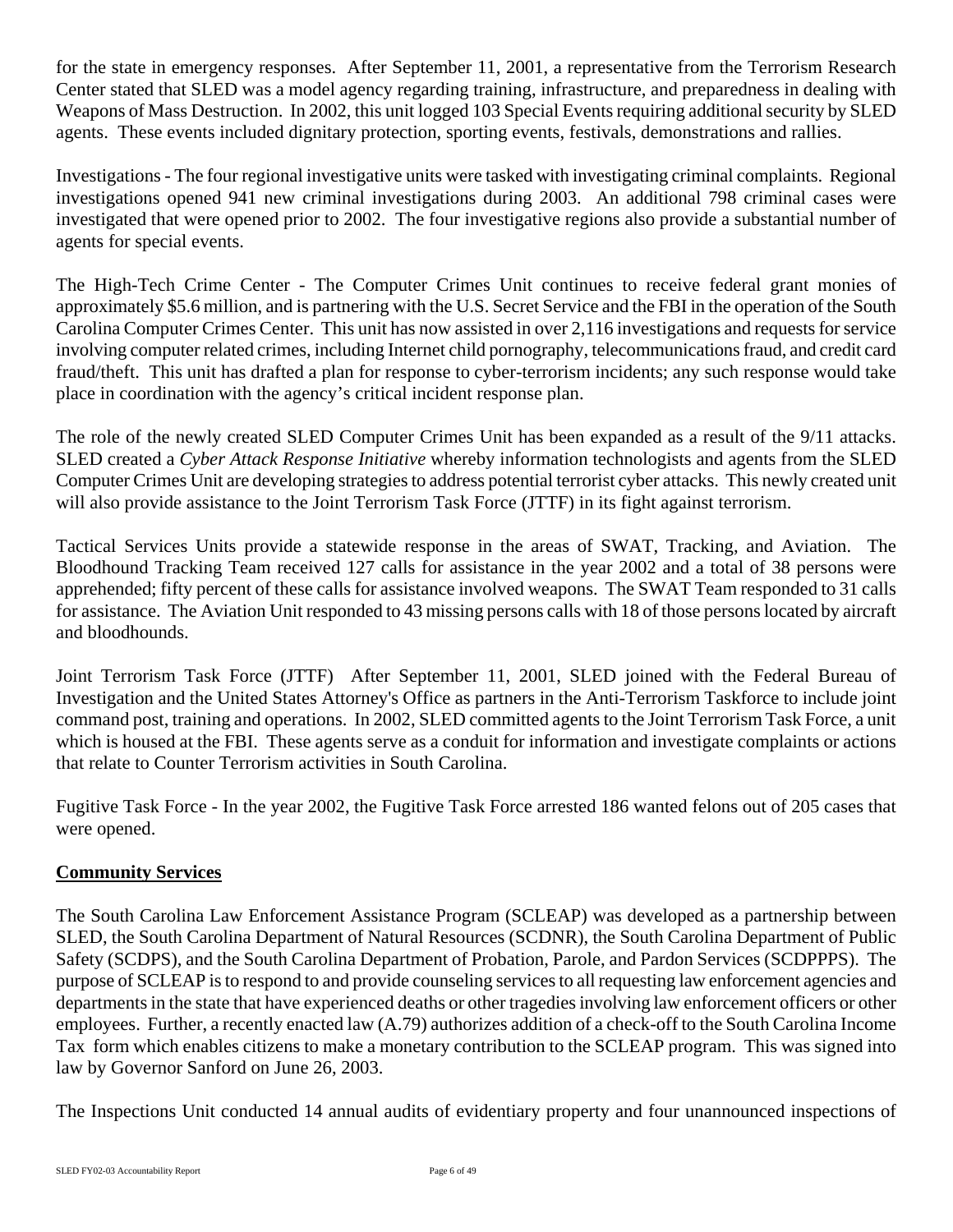evidence storage areas. Additionally, this unit trained 100 personnel on administrative procedures regarding OSHA/Safety, vehicle accidents, workers' compensation, and evidence procedures.

The SLED Training Department provided 115 self-conducted training sessions on various subject matters for SLED employees and for the agency's personnel. Approximately 175 training requests were processed for training externally. A total of 2,657 personnel participated both internally and externally.

The Alcohol and Tobacco Enforcement Unit, in cooperation with the Department of Alcohol and Other Drug Abuse Services (DAODAS), received grant funding for a Tobacco Enforcement Program in an effort to lower tobacco product sales to underage teens. Obtaining this grant was critical in this enforcement effort. The Alcohol Enforcement Unit, DAODAS, and DOR have identified components of and are developing a comprehensive training program for local law enforcement involving alcohol sales to minors. During FY01-02, the Alcohol Enforcement Unit and the Narcotics Unit combined to form a VICE Unit. During FY 02-03, the unit was responsible for over 2,439 arrests, 10,456 inspections and over \$47,276,566 in drugs purchased / seized. The unit continues to actively enforce laws governing alcohol sales to minors.

The Regulatory Services and Alcohol Licensing units performed / processed over 32,000 investigations, issuance and renewals of licenses and concealed weapons permits while maintaining staffing at existing levels. All applications and special investigations requested by the Department of Revenue, members of the public, and members of regulated industries were conducted. Investigations were initiated on all complaints by citizens against regulated industry members.

#### *2. Mission and Values*

The South Carolina Law Enforcement Division (SLED) is an enforcement agency of South Carolina State government. SLED was established in 1947 by Executive Order of then Governor Strom Thurmond at the request of the South Carolina Sheriffs. In 1974, enabling legislation for SLED was enacted.

The primary mission of SLED is to provide quality manpower and technical assistance to all law enforcement agencies and to conduct professional investigations on behalf of the state, as directed by the Governor or Attorney General, for the purpose of solving crime and promoting public order in South Carolina. To accomplish this mission, the South Carolina Law Enforcement Division will: investigate organized criminal activities or combined state-federal interstate criminal activities; all general criminal activities; arson criminal activity; provide emergency event management pertaining to explosive devices; maintain and operate a statewide comprehensive forensic sciences laboratory; conduct covert investigation of illegal activities pertaining to the interdiction of narcotics and other illicit substances; operate and maintain a central, statewide criminal justice data base and data communication system; establish and operate a highly specialized, rapid response tactical law enforcement unit; operate and regulate state polygraph examination services; enforce and regulate alcohol statutes; coordinate state counter terrorism efforts; and, provide enforcement assistance that is not inconsistent with the mission of the Division or otherwise prescribed by law.

#### *SLED Vision*

To ensure the safety of our citizens through the pursuit of innovations and initiatives, which coordinate and improve the collective efforts of statewide law enforcement and criminal justice systems. Our success in realizing this vision requires the agency's leadership to embrace change, aggressively employ new technology, and adopt progressive management, investigative, and enforcement practices. Members at all levels within the agency shall promote an organizational culture that subscribes to the Division's "Philosophy of Leadership" and that: anticipates and reacts quickly to the needs of the citizens and agencies we serve through improvements in our organization and the services we provide; recognizes our role as one component within the law enforcement community and pursues system-wide solutions to multi-faceted problems through collaboration with other government agencies, the public,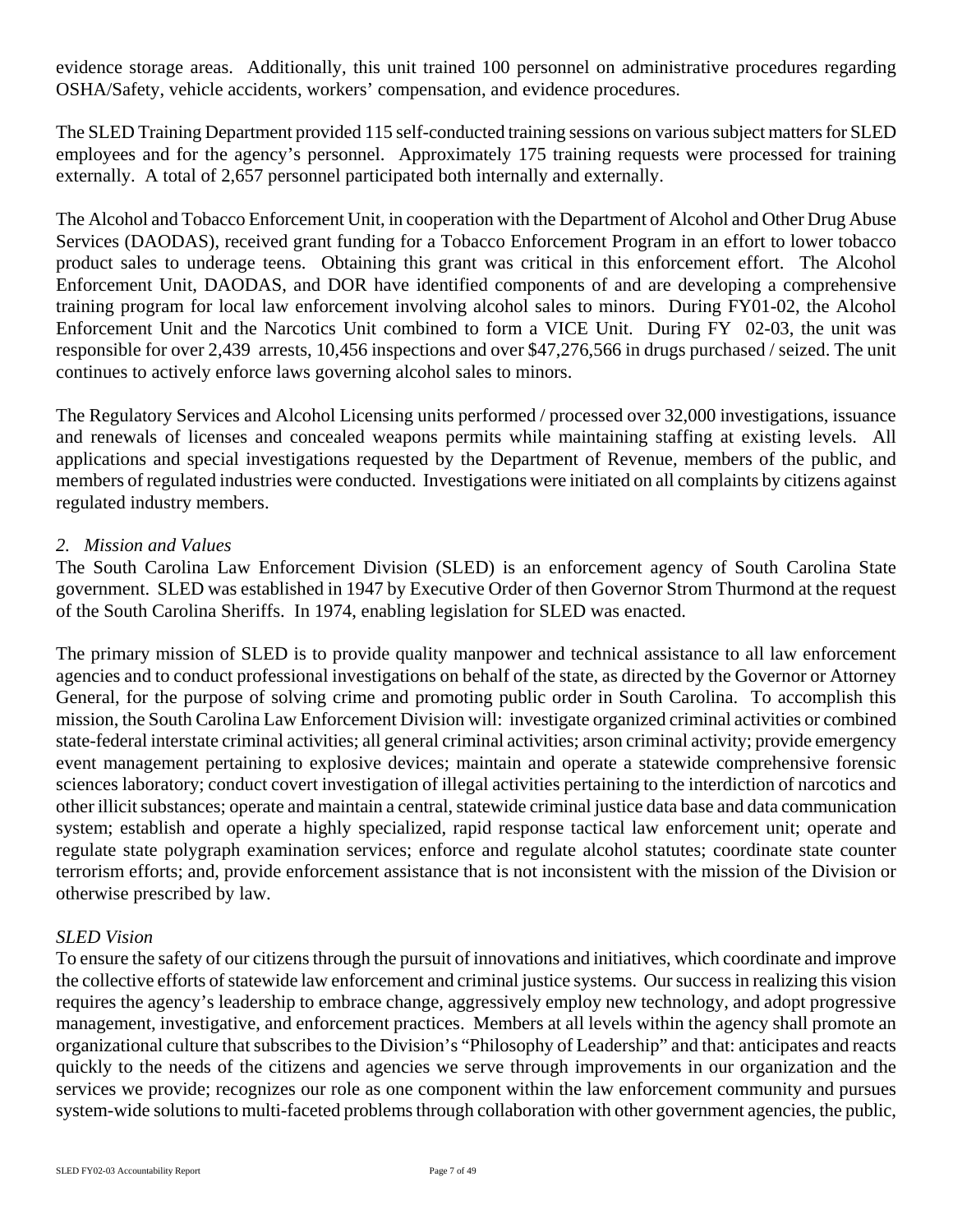and the agency members; maximizes the use of new technology to improve efficiency and effectiveness; empowers members to critically analyze problems and prescribe solutions that enhance our ability to provide service.

# *SLED Values*

Senior leadership continues to stress the following core ethical values as goals for all SLED personnel:

*Honesty -* SLED employees should be truthful and sincere in all their interactions with the public and with each other. They should avoid the appearance of wrongdoing, and should confront and challenge any unethical behavior. *Integrity -* SLED employees should adhere to a personal code of conduct, which supports the moral values necessary for good government and advances the purpose and mission of this agency as well as the ideals of their profession. *Respect for Others -* SLED employees should discharge their duties with care, compassion, and concern for the well-being of all those they serve. They should recognize the inherent worth and dignity of all persons regardless of race, color, sex, age, religion, national origin, disability, or social or economic status.

*Fairness -* SLED employees should make decisions in a fair, objective, and impartial manner.

*Accountability -* SLED employees should take responsibility for their own actions and personal decisions, and protect the public trust by upholding the Constitution and laws of the United States of America and the State of South Carolina.

# *Mission by Department*

*Office of Counter Terrorism -* oversees the coordination of law enforcement resources to provide appropriate resource allocation. This unit is also responsible for planning and making law enforcement specific preparations relating to natural disasters, coordinating security for transportation of hazardous materials shipments, and coordinating security for special events. The Counter Terrorism Office has been instrumental in the establishment and support of the Statewide Counter Terrorism Coordinating Council and the regional councils.

*Forensic Services Laboratory - provides the criminal justice system of the State of South Carolina with a full*service forensic laboratory having state-of-the-art capabilities in the analysis of evidence; employs persons of the highest possible ethical and educational standards; and supplies them with sufficient training, equipment, and facilities which enables them to perform their analyses with the highest possible degree of competence and integrity; maintains a sufficiently large staff of skilled forensic experts so that courts of the State can be furnished with expert testimony on the analyses performed; and, provides results of analyses to aid the investigation and prosecution of criminal cases in a manner which is also consistent with the highest standards of quality and scientific reliability.

 *Criminal Justice Information System (CJIS)* - assists in law enforcement, crime prevention, and the administration of criminal justice by providing accurate and timely criminal justice information to federal, state, and local criminal justice agencies, other governmental agencies, and to the public, as authorized by law. The values of the CJIS program are those expressed by SLED and are honesty, integrity, respect for others, fairness, and accountability.

*Investigative Services* - provides quality manpower and technical assistance to all law enforcement agencies and conducts professional investigations on behalf of the state, as directed by the Governor or Attorney General, for the purpose of solving crime and promoting public order in South Carolina. To accomplish this mission, Investigative Services will: investigate organized criminal activities or combined state-federal interstate criminal activities, all general criminal activities; arson criminal activity; support emergency event management pertaining to explosive devices; establish and operate a highly specialized, rapid response tactical law enforcement unit; operate and regulate state polygraph examination services; provide enforcement assistance that is not inconsistent with the mission of the Division or otherwise prescribed by law. Additionally, Investigative Services will partner with the F.B.I. in the Joint Terrorism Task Force and with the U.S. Attorney's Office in the Anti-Terrorism Task Force.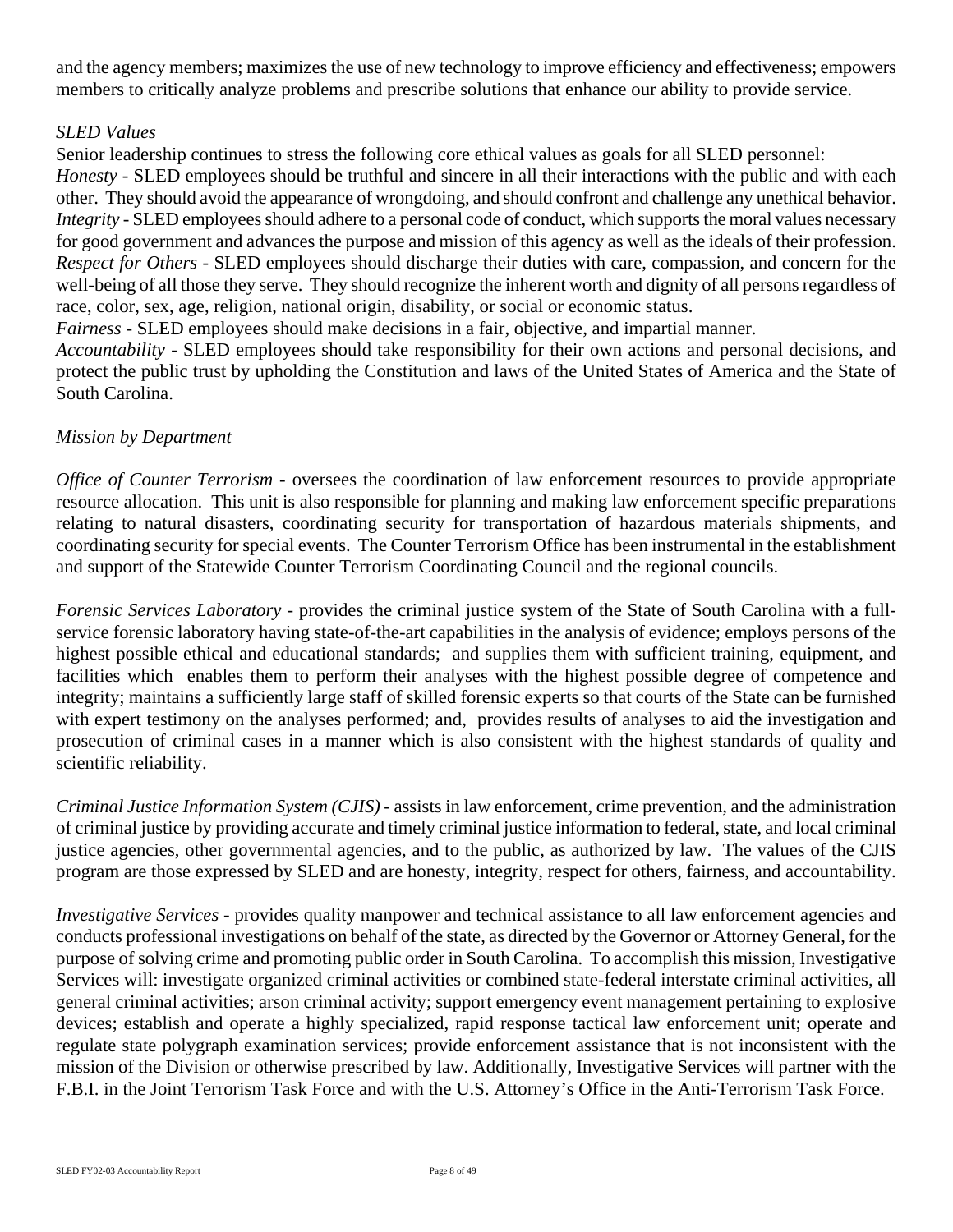*Community Services* - enhances community wellness through quality-oriented Community Services programs; promotes interaction between law enforcement and the public through community awareness programs and improves communications among all parties affected by law enforcement activities; oversees compliance with alcoholic beverage control statutes and enforcement of underage alcohol and tobacco laws; conducts covert investigation of illegal activities pertaining to the interdiction of narcotics and other illicit substances; assists local agencies in the development of Community Services programs; pursues compliance with rigorous accreditation standards and compliance with statutes, rules and regulations, and agency policy through the continuous inspections of agency practices; continues to assess and monitor agency personnel training needs to ensure appropriate training is received; and aggressively pursues increased volunteer participation in the South Carolina Law Enforcement Assistance Program (SCLEAP). Regulatory services regulates private security and private investigation businesses; firearms businesses; investigates applications for alcohol sales businesses to report to the SC Department of Revenue possible community impacts of alcohol sales businesses; conducts background investigations on applicants for state constable commissions and issues recommendations to the Governor's Office concerning commissioning; conducts background investigations on applicants for Concealable Weapons Permits and issues or denies such permits; and, operates a firearms tracing program to aid criminal investigations by federal, state, and local law enforcement agencies.

# *3. Key Strategic Goals*

*Comply with Statutory Mandates.* SLED will continue to address all statutory requirements, regulatory requirements, and policies and procedures.

*Promoting Equal Employment Opportunities*. Ensuring our workforce is representative of the citizens we serve will continue to be a top priority. The agency will continue to evaluate and address these issues and, when appropriate, make the necessary proposals for legislative consideration.

*Eliminate Space Concerns.* Additional office space and funds to adequately maintain our current facilities is an ongoing need for the agency. The agency has aggressively pursued capital funds over the last five years to address critical needs in the Criminal Justice Information Center and the Forensic Sciences Laboratory. Because of state revenue shortfalls and limited revenue growth, SLED will be requesting inclusion in any future bond issues to address space and equipment needs in the CJIS and Forensic Laboratory. SLED's current space, equipment, and personnel resources have quickly been surpassed by demand for services.

*Address Growing Technology Needs.* During the next several years, SLED will be faced with a significant challenge to meet existing and growing information technology needs. Many present initiatives reflect the Division's commitment toward taking advantage of technology for the benefit of law enforcement in South Carolina. Continual effort will be placed on providing the state's criminal justice community appropriate and timely information relating to criminal records, wanted persons, and stolen property. The Division will utilize innovative approaches in computer automation to detect and combat crime in the state. Additional emphasis will be placed upon the use of advanced information technology to provide efficient and effective services to the citizens of the state. For example, state criminal history checks have become virtually instant with use of the Internet and ecommerce. Criminal justice information is available on SLED's web site ([http://www.sled.state.sc.us\)](http://www.sled.state.sc.us) and includes crime statistics, the Statewide Sex Offender Registry, criminal history checks, and other agency information. The Division must also plan to establish replacement schedules for computer hardware, develop appropriate maintenance plans for systems and hardware, and expand our system security. Improving law enforcement communications through computer networking will also be an agency priority. Plans and funding initiatives continue to evolve to meet these new technological challenges over the next several years.

# *4. Opportunities and barriers that may affect the agency's success in fulfilling its mission and achieving its strategic goals. (This establishes the basis for the agency's budget request.)*

SLED aggressively pursued legislative and programmatic changes during the 2003 legislative session, several of which were specifically targeted to generate funds to help improve public safety and law enforcement effectiveness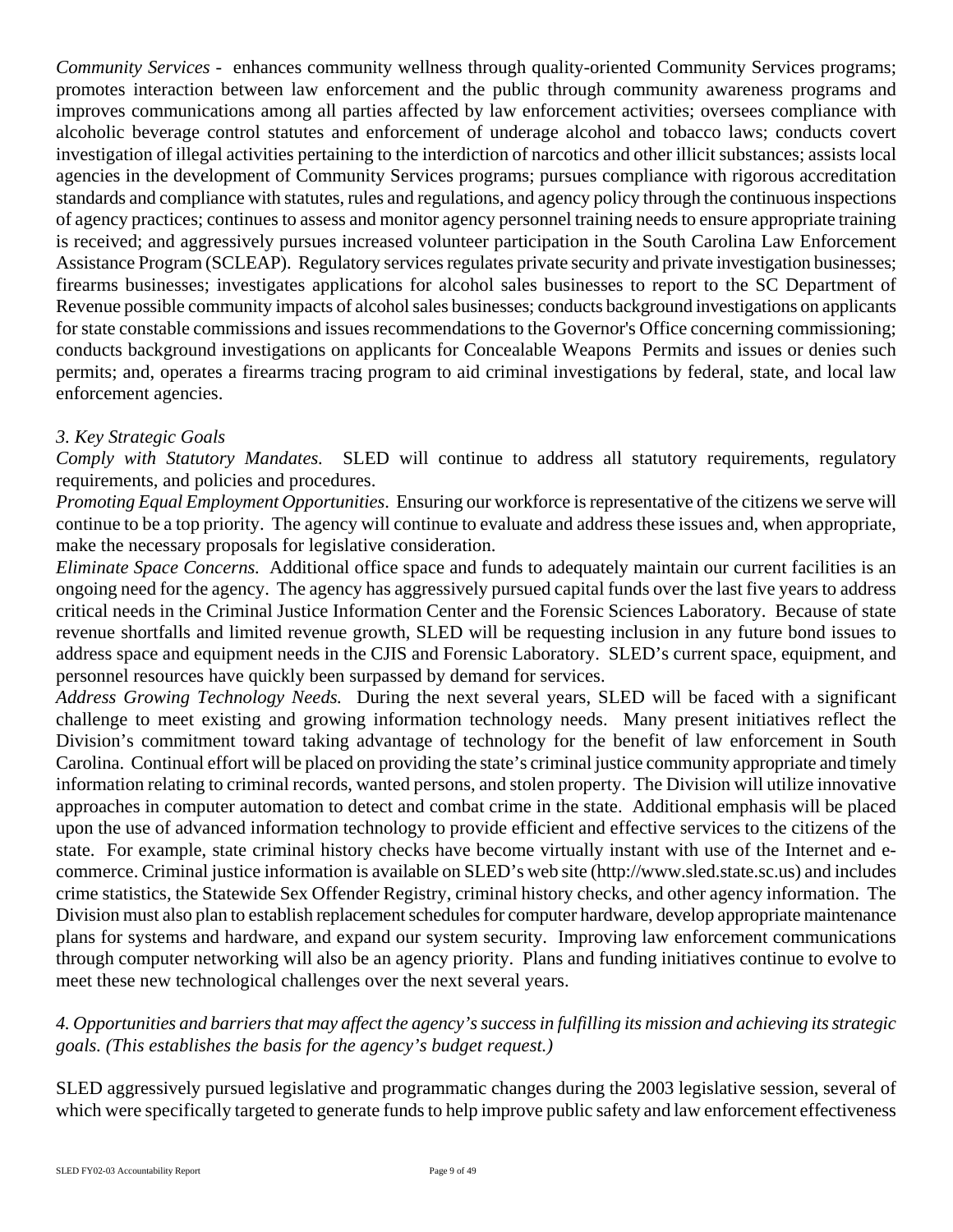and efficiency. The agency's major efforts included:

S.28 *(South Carolina Law Enforcement Assistance Program income tax contribution)* provides for a state income tax check-off, which allows taxpayers to make a contribution to the South Carolina Law Enforcement Assistance Program (SCLEAP). The South Carolina Law Enforcement Assistance Program was developed as a partnership between SLED, the South Carolina Department of Natural Resources (SCDNR), the South Carolina Department of Public Safety (SCDPS), and the South Carolina Department of Probation, Parole and Pardon (SCDPPP). The purpose of SCLEAP is to respond to and provide counseling services to all requesting law enforcement agencies and departments in the state which have experienced deaths or other tragedies involving law enforcement officers or other employees. The program is administered by SLED (See SC Code Section 23-3-65). This bill was signed into law by Governor Sanford on July 26, 2003.

S.555 *(Securities Fraud)* was signed into law on 6-04-03, and adds violations of securities laws to the jurisdiction of the State Grand Jury (SGJ). SLED agents assist the SGJ with these investigations.

H.3231 *(0.08 DUI bill)* was signed into law 6-19-03 (becomes effective 8-19-03), and lowers the blood alcohol DUI level in South Carolina from 0.10 to 0.08. Also provides two hundred dollars of each third offense DUI fine to SLED to offset the costs of administration of the Datamaster program, Breath Testing Site (BTS) video program, ignition interlock provisions, and the toxicology laboratory. SLED's Implied Consent section installs, certifies, and maintains all breath alcohol testing devices in the state, and will be responsible to implement the new 0.08 standard regarding these devices.

H.3594 (*All Felons DNA)* allows for all persons convicted or adjudicated delinquent for any felony must provide a DNA sample as a condition of sentencing. This legislation is pending.

H.3673 *(Foster Care)* was signed into law on 6-02-03, and allows SLED to perform fingerprint based criminal records checks on foster parents and associated household members 18 years of age and older. SLED is the state's repository for fingerprint and criminal records, and is the state's link with the FBI for national fingerprint and criminal history records.

H.3713 *(SLED Mission Statement, Maritime Security Act)* was signed into law on 7-31-03, and adds coordination of South Carolina's counter terrorism effort, coordination of homeland security grants, creation of counter-terrorism councils, and service as the Governor's representative to the United States Department of Homeland Security to SLED's mission. Also gives regulatory authority to SLED regarding the administration and enforcement of maritime homeland security measures.

H.3749 *(FY03-04 Appropriations Bill)* stabilizes the State Law Enforcement Division's 2003-2004 budget primarily due to the extensive efforts by Chief Stewart to work with members of the finance committees in an effort to safeguard South Carolina from terrorists; Chief continues to aggressively pursue ways and means to absorb the legislatively mandated base reductions and Budget and Control Board mid-year reductions while not laying personnel off or greatly reducing services. During the FY03-04 budget deliberations, Chief Stewart worked with the Ways and Means and Finance committee members to identify alternative funding sources in an effort to maintain critical law enforcement functions. These funds were adopted by both the House and the Senate. Systems to capture the funds are being implemented.

Proviso 56DD.7 *(Criminal Record Search Fee)* allows SLED to charge and collect a fee of \$25 for each criminal record search conducted pursuant to Regulations contained in Chapter 73, Article 3, Sub-article 1 of the Code of State Regulations. All revenues generated up to an amount of four million four hundred sixty-one thousand dollars collected from the criminal record search fee will be deposited to the General Fund of the State; any revenue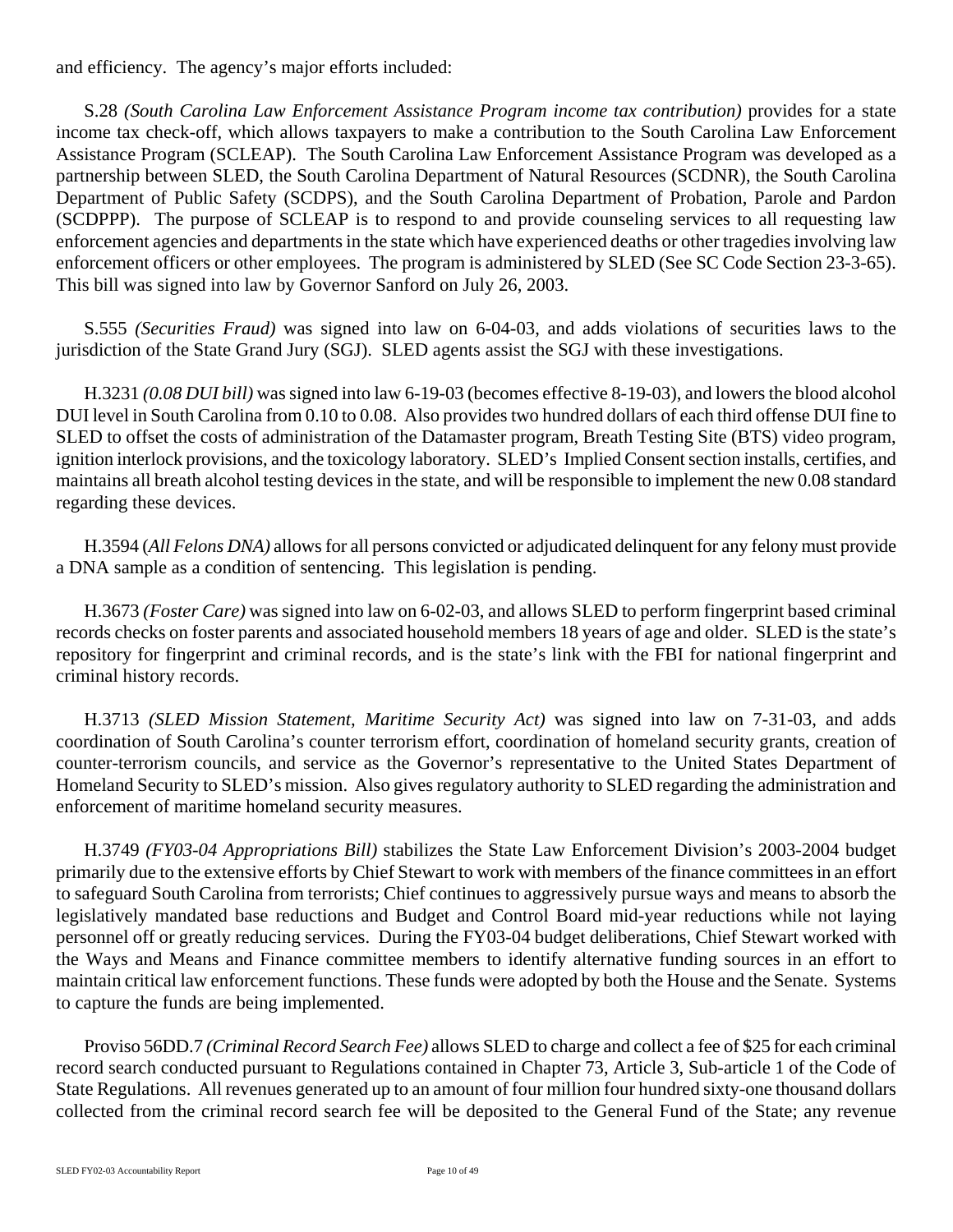generated above this amount will be retained by SLED for agency operations.

Proviso 56DD.14 *(Witness Fee)* SLED is authorized to charge a witness fee of \$130.00 per hour up to \$1000 per day for each employee testifying in civil matters which do not involve the State as a part in interest.

Proviso 56DD.35 *(Compliance/Underage Alcohol/Tobacco Enforcement)* for all initial alcoholic liquor, beer and wine license application fees are increased by one hundred dollars; biennial fees for such license are increased by two hundred dollars and local operation fees are increased by fifty dollars. SLED is authorized to receive these fees the Department of Revenue to offset the costs of inspections, investigations, and enforcement.

Proviso 56DD.36 *(CWP Instructor Certification)* authorizes SLED to charge one hundred dollars for the issuance of a Certified Concealable Weapons Permit Instructor certificate, and one hundred dollars every three years for each renewal.

Proviso 56DD.37 *(Coin Operated Device Enforcement)* The Department of Revenue is authorized to assess an additional fee of fifty dollars on each Class Two coin operated machine license and send these funds to SLED to offset the cost of video gaming enforcement.

Proviso 56DD.39 *(Expungement Requests)* authorizes SLED to collect a twenty-five dollar expungement fee for each request to expunge non-conviction judicial dispositions. The funds are to be used to offset the operational and research expenses associated with processing these requests.

Proviso 73.3 *(Law Enforcement Funding)* Allows a surcharge of \$25 to be levied on all fines, forfeitures, escheatments, or other monetary penalties imposed in the general sessions court or in magistrates; or municipal court for misdemeanor traffic offenses or for non-traffic violations. The State Treasurer's Office will distribute revenues collected proportionately to law enforcement entities according to distribution rates outlined in proviso. SLED receives approximately 15% of these funds.

Under Chief Stewart's leadership and supervision, SLED continues to offer technical services and manpower assistance to other law enforcement agencies throughout South Carolina when requested. These services are provided to local, state, and federal entities throughout the state at no cost, allowing the request for critical services to be first and foremost. The primary mission of SLED is to provide quality manpower and technical assistance to all law enforcement agencies and to conduct professional investigations on behalf of the state, as directed by the Governor or Attorney General, for the purposes of solving crime and promoting public order in South Carolina. To accomplish this, SLED investigates organized criminal activities or combined state-federal interstate criminal activities, all general criminal activities, arson, and emergency event management pertaining to explosive devices; maintains and operates a statewide comprehensive forensic sciences laboratory; conducts covert investigations of illegal activities pertaining to and the interdiction of narcotics and other illicit substances; operates and maintains a central, statewide criminal justice data base and data communication system; establishes and operates a highly specialized, tactical response tactical law enforcement unit; operates and regulates state polygraph examination services; enforces and regulates alcohol statutes; coordinates state counter terrorism efforts; and provides enforcement assistance that is not inconsistent with the mission of the Division or otherwise prescribed by law.

In light of limited general funds, it has become increasingly important for SLED to pursue alternative funding resources in his effort to maintain law enforcement services to local, state, and federal agencies. A key ingredient to SLED's 2002-2003 budgetary success has been an aggressive pursuit of federal and other funds. SLED has been successful in receiving 26 federally funded projects totaling approximately \$26 million as well as \$7.7 million in other funds adopted in the FY03-04 State Appropriations Act. The federally funded programs include the creation of a SLED High Tech Crime Unit, a substantive Weapons of Mass Destruction component; creation of a Critical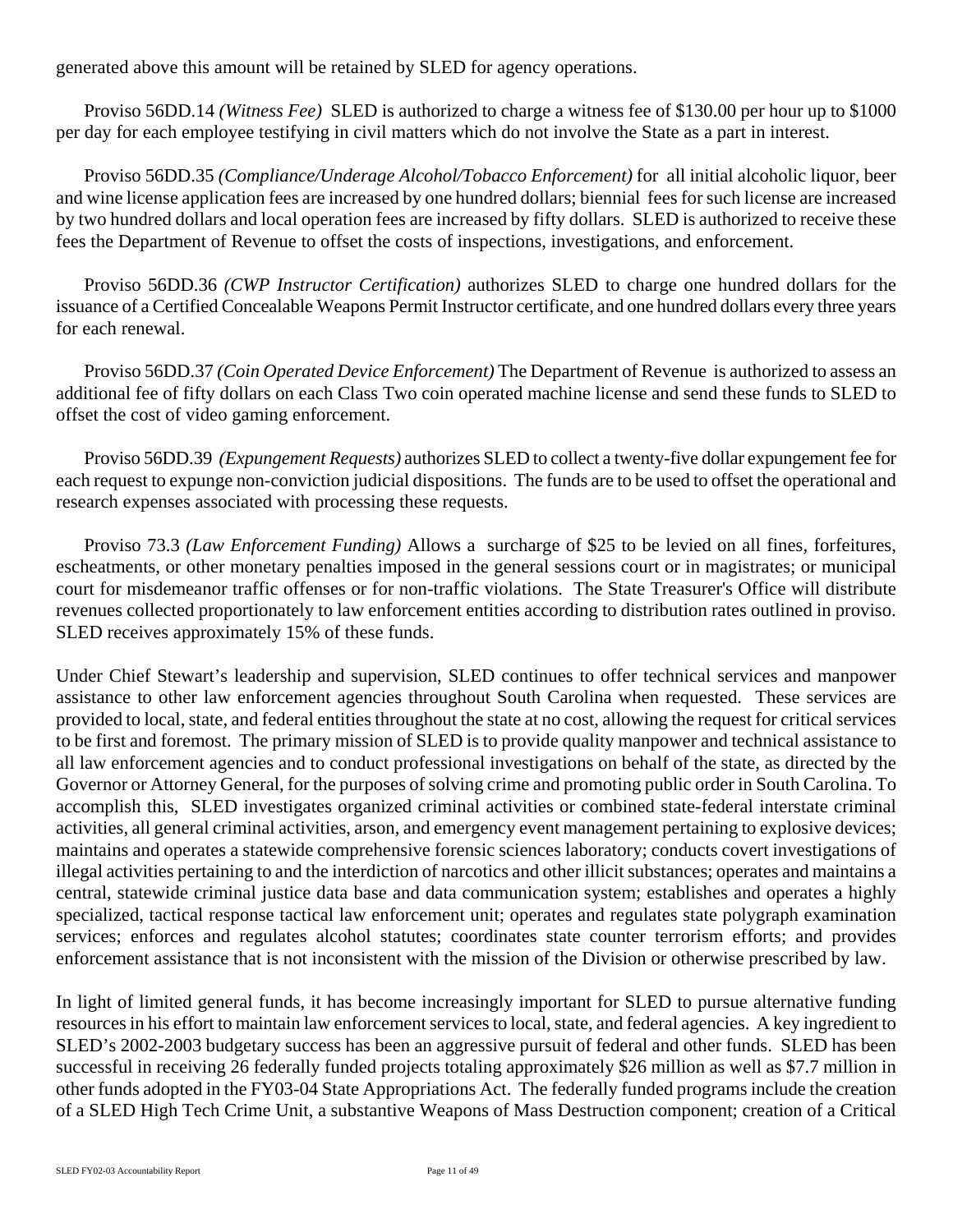Incident Response Team; building of a DNA Offender Database; and, continued Criminal Justice Information Systems upgrades designed to fully integrate with other local, state, and federal information systems. SLED leadership continues to operate a fiscally sound agency using management practices that minimize any reduction or limitations in funding and resource allocation.

In addition, SLED will continue to pursue innovations and initiatives that enhance the safety of our citizens and improve the collective efforts of statewide law enforcement and criminal justice systems. Our success in realizing this commitment requires the agency's leadership to embrace change, aggressively employ new technology, and adopt progressive management, investigative, and enforcement practices. SLED is working with sheriffs and chiefs of police to provide needed services, while other duplicative services are reduced or eliminated. New technology has rendered a more efficient process in drug identification while robotics and continued hard work by criminalists in toxicology have resulted in a substantially reduced backlog and turnaround time thereby providing quick and efficient resolution of cases for prosecution. Further, SLED has been able to implement South Carolina statutes that require all individuals convicted of specific crimes to provide a DNA sample (blood) to SLED for inclusion in the State DNA Database. This has been accomplished with limited state funds and an aggressive effort to secure federal grant monies. Approximately 30,000 DNA samples have been received of which approximately 20,000 have been uploaded to the national DNA database. As a result of the DNA Database being implemented, non-suspect and /or "cold" cases can now be analyzed; if a DNA print is generated, this print can be searched against the Database. If a "hit" is made the information is confirmed by the laboratory and forwarded to the investigating agency. The local agency can often use the "hit" information as probable cause to obtain a search warrant for a fresh DNA standard from the newly identified suspect. Subsequent to the new standard being submitted to the laboratory the DNA analysis is repeated to confirm the match. If the match is confirmed, the information often leads to the arrest and subsequent conviction of this individual. In addition to the State DNA Database, there is also a National DNA Database, which is maintained by the FBI. Unknown DNA profiles identified as a result of criminal investigations can be searched against the National DNA Database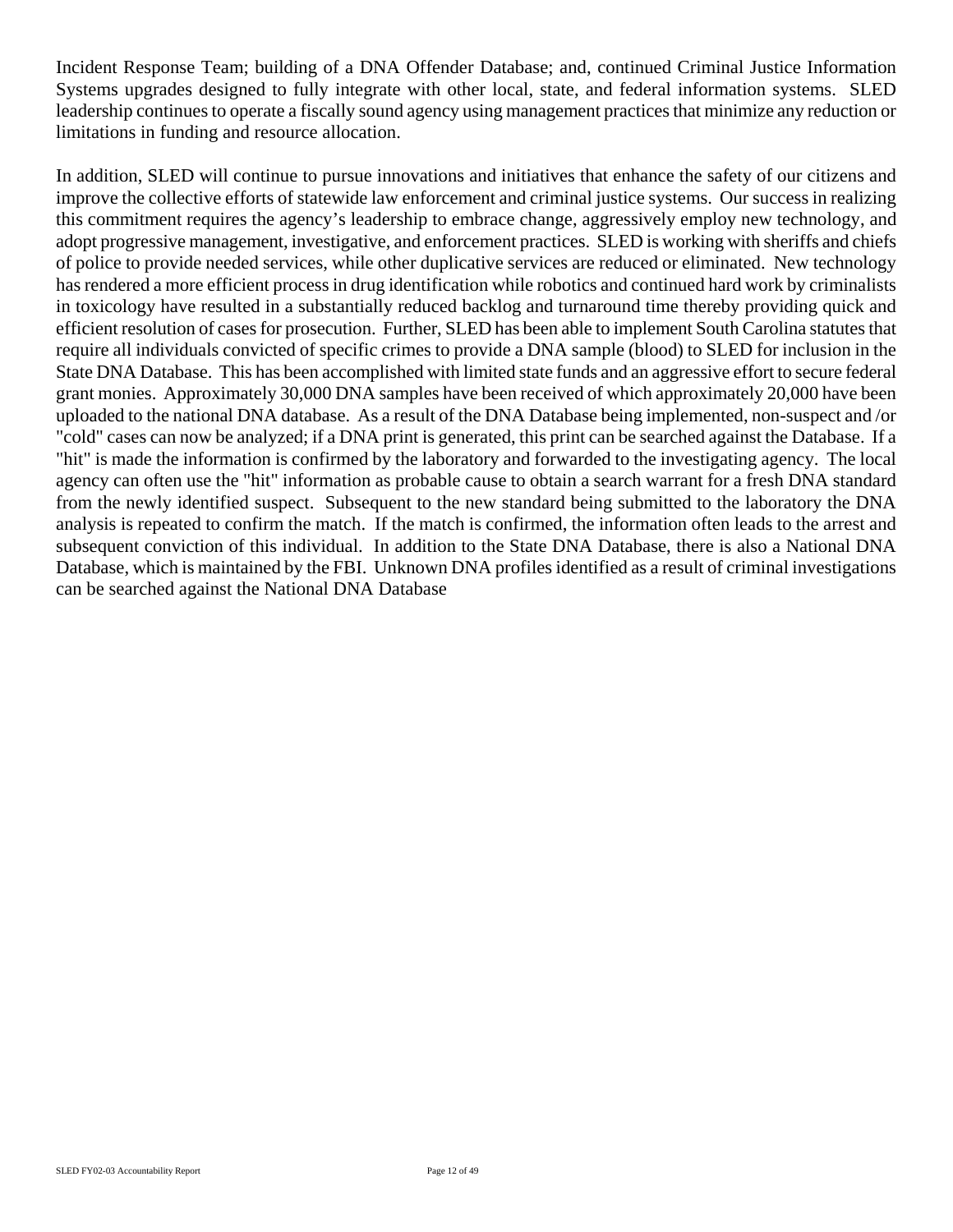#### **Section II – Business Overview**

*1. Number of Employees: SLED Organizational Chart.* Authorized FTEs: 619 Filled FTEs: 520

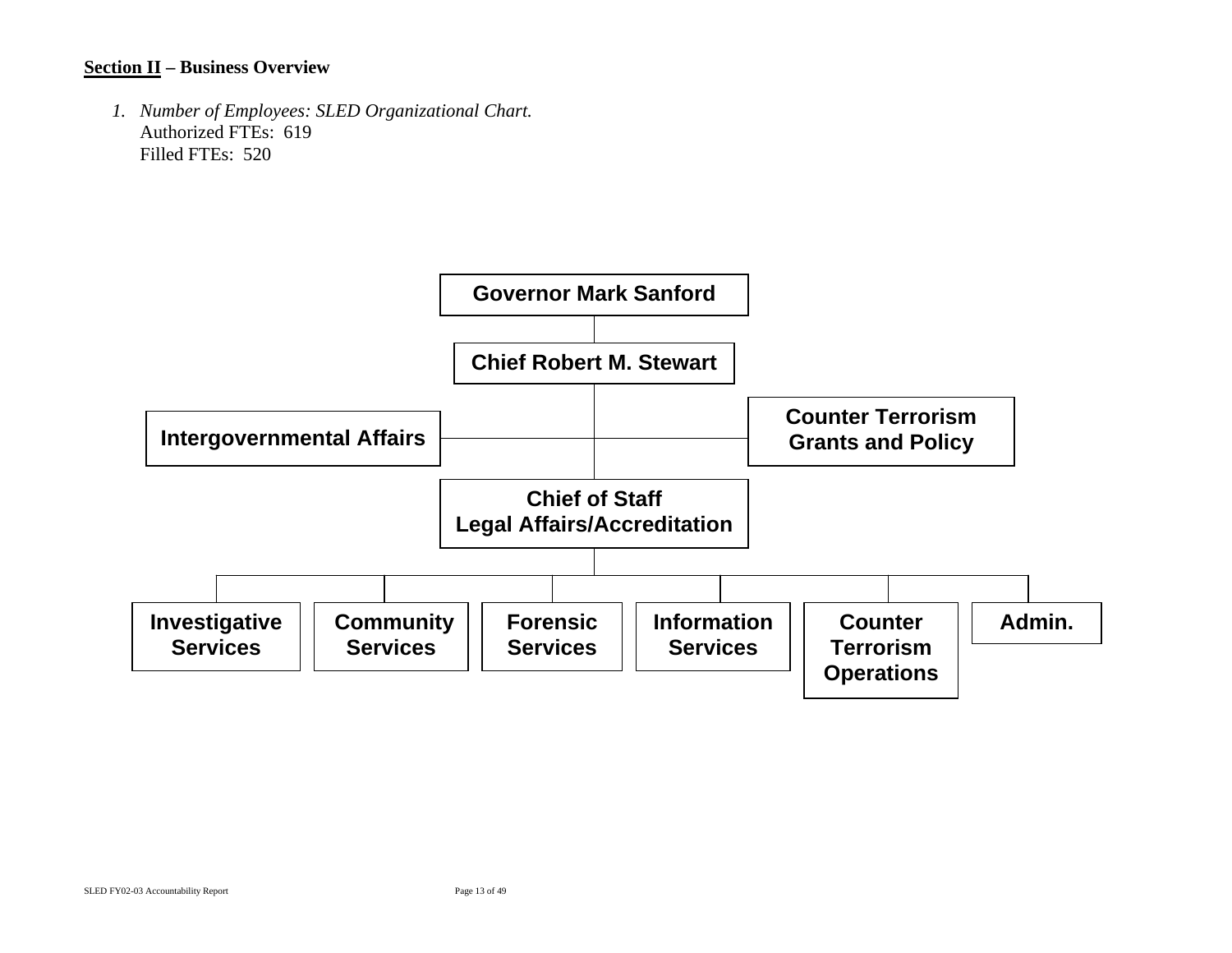#### *2. Operation Locations*

SLED Headquarters is located on Broad River Road in Columbia, S.C. – SLED also has four regional offices serving four areas of the state and includes the Piedmont, Low Country, Midlands, and Pee Dee. These offices are located in Greenville, Charleston, Columbia, and Effingham, respectively.

#### *3. Appropriations/Expenditures Chart*

|                                                    | 00-01 Actual<br><b>Expenditures</b> |                                | 01-02 Actual<br><b>Expenditures</b> |                                | 02-03 Actual<br><b>Expenditures</b> |                                | 03-04 Appropriations<br>Act  |                                |
|----------------------------------------------------|-------------------------------------|--------------------------------|-------------------------------------|--------------------------------|-------------------------------------|--------------------------------|------------------------------|--------------------------------|
| <b>Major</b><br><b>Budget</b><br><b>Categories</b> | <b>Total Funds</b>                  | <b>General</b><br><b>Funds</b> | <b>Total</b><br><b>Funds</b>        | <b>General</b><br><b>Funds</b> | <b>Total</b><br><b>Funds</b>        | <b>General</b><br><b>Funds</b> | <b>Total</b><br><b>Funds</b> | <b>General</b><br><b>Funds</b> |
| Personal<br>Service                                | 22,520,104                          | 21,879,557                     | 22,923,785                          | 21,720,910                     | 21,330,040                          | 20,846,226                     | 18,101,701                   | 17,744,620                     |
| Other<br>Operating                                 | 13,444,155                          | 7,460,072                      | 17,726,651                          | 4,295,780                      | 9,431,038                           | 3,947,672                      | 12,112,124                   | 4,059,117                      |
| Special Items                                      | 1,467,659                           | 255,605                        | 1,590,131                           | 231,231                        | 1,900,990                           | 184,451                        | 746,412                      | 231,231                        |
| Hospital<br>Services                               | 3,002                               | 3,002                          | 3,173                               | 3,173                          | 4,001                               | 4,001                          | 3,173                        | 3,173                          |
| Fringe<br><b>Benefits</b>                          | 6,689,814                           | 6,473,387                      | 6,977,942                           | 6,817,725                      | 6,426,595                           | 6,426,595                      | 5,498,908                    | 5,374,027                      |
| <b>Totals</b>                                      | 44, 124, 734                        | 36,071,623                     | 49,221,682                          | *33,068,819                    | 39,312,840                          | 31,408,944                     | 36,462,318                   | 27,412,168                     |

#### **Accountability Report Appropriations/Expenditures Chart Example Base Budget Expenditures and Appropriations**

#### Other Expenditures

| <b>Sources of Funds</b> | 99-00 Actual Expenditures | 00-01 Actual Expenditures | 01-02 Actual Expenditures |
|-------------------------|---------------------------|---------------------------|---------------------------|
| Supplemental Bills      | N/A                       | N/A                       | N/A                       |
| Capital Reserve Funds   | N/A                       | N/A                       | N/A                       |
| <b>Bonds</b>            | N/A                       | N/A                       | N/A                       |

\*Does not include the mandated reduction of \$571,067 in SLED "other funds" as directed by Proviso 72.111 in FY01-02 Appropriations Act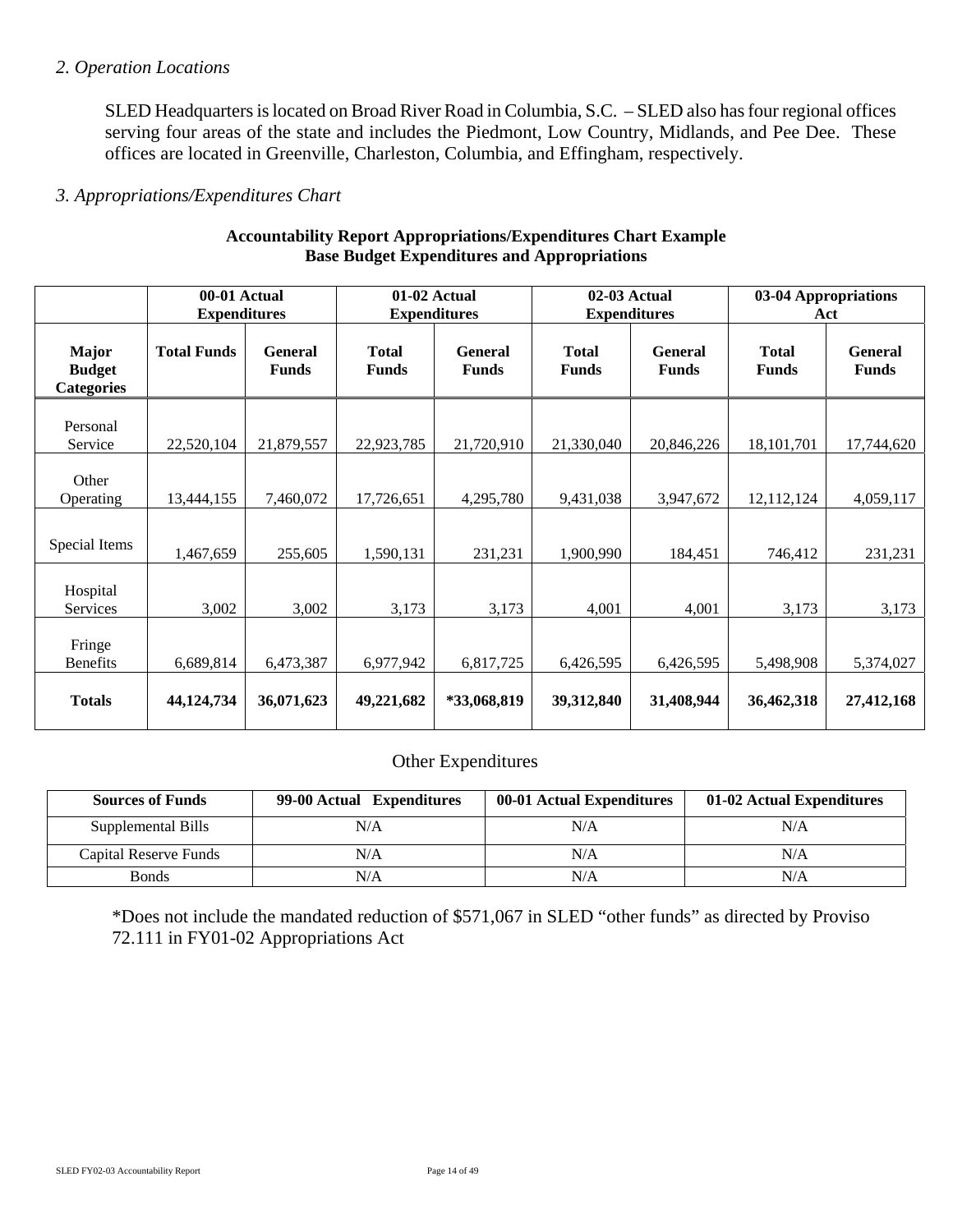*4. Key Customers –* Key customers of the South Carolina Law Enforcement Division are the Governor, Attorney General, local, state, federal law enforcement and judicial agencies, other state and federal agencies, citizens of South Carolina, elected officials, and our employees. However, each department has specific customers in each respective area outlined below:

*Forensic Services Laboratory* - All laboratory departments serve local, state, and federal criminal justice agencies. In addition to law enforcement departments, key customers include coroners and solicitors. A significant function of laboratory departments also involves the support of other laboratory and non-laboratory departments at SLED. Forensic Administration is responsible for the overall management of the laboratory and, therefore, interacts with laboratory departments along with non-laboratory departments, and other criminal justice agencies. Analytical departments largely perform casework on evidential items.

*Criminal Justice Information System (CJIS)* – Local, state, and federal law enforcement and other criminal justice agencies, including corrections and probation agencies; military and civilian agencies involved with national defense or security; academic, regulatory, and licensing agencies; and private citizens use CJIS services and products. Police and Prosecutors are the primary CJIS customers, and is the group that created initial demand for CJIS services.

*Investigative Services* – The major external customers include, but are not limited to elected officials, the Governor, Attorney General, Sheriffs, Chiefs of Police, Coroners, Prosecutors, Judges, and citizens of South Carolina. Providing effective and efficient services to requesting entities is the basis for the Division's existence and the foundation for its success. Customer Service is a priority for attaining our mission. SLED reinforces its commitment to customers on an annual basis by allocating critical resources necessary to ensure customer requests and needs are met.

*Community Services -* serves the citizens of South Carolina; businesses applying for new and renewal commissions, licenses, permits and registrations; local, state, and federal law enforcement and other criminal justice agencies, including the Department of Revenue, the South Carolina Department of Corrections and South Carolina Department of Probation, Pardon and Parole Services, and the South Carolina Department of Alcohol and Other Drug Abuse Services (DAODAS); and SLED employees; and elected officials.

*Office of Counter Terrorism* - serves the citizens of South Carolina by ensuring efficient coordination of the counter terrorism mission objectives with our external customers which include, but are not limited to, Sheriffs, Chiefs of police, federal law enforcement, Department of Energy, US Attorney, Attorney General, state and regional Counter Terrorism Coordinating Councils and private sector partners.

*5. Key Suppliers–* Key suppliers of the State Law Enforcement Division are the Governor, the Attorney General, local, state, and federal law enforcement and judicial agencies, sister state and federal agencies, citizens of South Carolina, elected officials, and our employees. However, each department has specific suppliers that are outlined below:

*Forensic Services Laboratory* - The key suppliers of the SLED Forensic Services Laboratory are: local, state, and federal criminal justice agencies and coroners who utilize these services.

*Criminal Justice Information System (CJIS)* - The key suppliers of the SLED Criminal Justice Information System are local, state, and federal law enforcement and other criminal justice agencies, including courts, corrections, and probation agencies.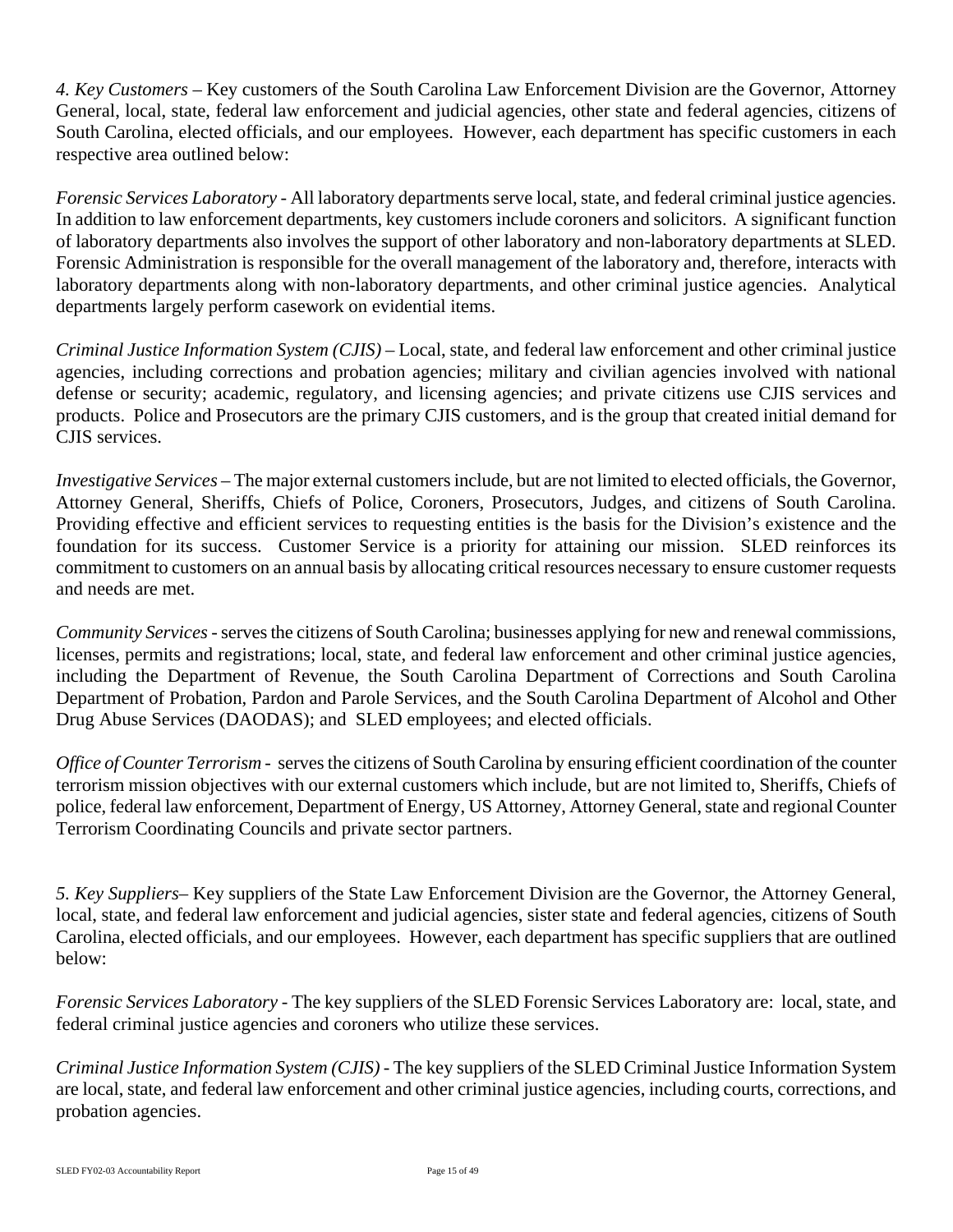*Investigative Services* - The key suppliers of the SLED Investigative Services include, but are not limited to, the Governor, Attorney General, Sheriffs, Chiefs of Police, Coroners, Prosecutors, Judges, elected officials, and citizens of South Carolina. Providing effective and efficient services to requesting entities is the basis for the Division's existence and the foundation for its success. Customer Service is a priority for attaining our mission. SLED reinforces its commitment to customers on an annual basis by allocating critical resources to address customer requests and needs.

*Community Services –* The key suppliers of the SLED Community Services Unit include, but are not limited to, businesses applying for new and renewal commissions, licenses, permits and registrations; local, state, and federal law enforcement and other criminal justice agencies, including the Department of Revenue, the South Carolina Department of Corrections, the South Carolina Department of Probation, Pardon and Parole Services, and the South Carolina Department of Alcohol and Other Drug Abuse Services (DAODAS), SLED employees, elected officials, and the citizens of South Carolina.

*Office of Counter Terrorism* - Key suppliers for the Office of Counter Terrorism are local, state, and federal law enforcement agencies, first responder agencies, Emergency Management Division, the Department of Health and Environmental Control, state and regional counter terrorism coordinating councils, and other entities critical to the success of the counter terrorism mission.

# *6. Description of Major Products and Services*

*Forensic Services Laboratory* is composed of twelve departments that assist criminal justice agencies, maintain equipment, process evidence, provide laboratory reports, and/or furnish court testimony in matters related to laboratory work. Services are provided only for criminal, and not civil matters.

Arson Analysis - analyzes fire debris for the presence of petroleum accelerants.

DNA/Serology – performs serological and DNA analysis of biological evidence, maintains Combined DNA Indexing System Database (CODIS).

Drug Analysis – analyzes non-biological evidence for controlled substances.

Evidence – receives and processes evidence for the laboratory.

Firearms – examines firearms, tools, and related evidence, maintains Integrated Ballistic Identification System (IBIS).

Forensic Administration– manages the overall operation of the laboratory.

Implied Consent – maintains breath alcohol testing devices and videotaping systems.

Latent Prints – develops and identifies latent fingerprints and processes crime scenes, contributes to the Automated Fingerprint Identification System (AFIS) database.

Questioned Documents/Photography – examines authenticity of documents in question and provides photographic services to SLED and other agencies.

Toxicology – analyzes biological fluids/tissues for alcohol, drugs, and poisons.

Trace Evidence– analyzes fibers, paints, gunpowder/gunshot residue, and explosives.

Quality/Safety - manages the Laboratory's Quality and Safety Programs.

*Criminal Justice Information System (CJIS)* - Major processes and services produced by CJIS include: fingerprints, both rolled and flat, and personal identifying data taken from subjects following arrest, correctional commitment, or supervision; corresponding records of offenses and dispositions; records of persons who are convicted sex offenders or violent predators, including photographs; records of persons wanted for criminal offenses; records of stolen property; records of orders of protection from domestic abuse; and records of criminal organizations.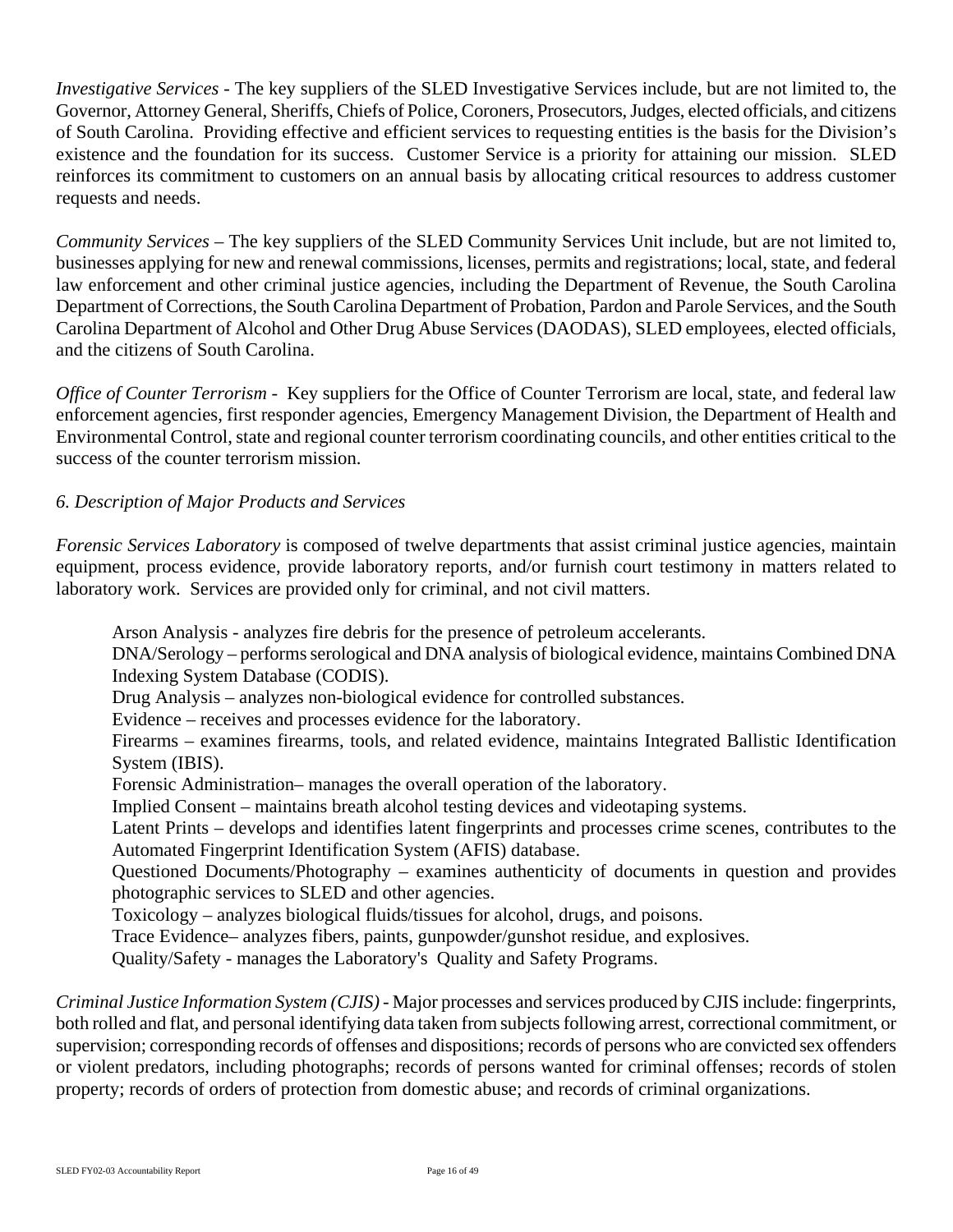*Investigative Services* - The departments and units that comprise Investigative Services are separated into functional areas in order to provide specialized services. The general capabilities of each unit are as follows:

The Arson Investigative Section/Bomb Squad is a team of highly trained agents who provide investigative assistance to local law enforcement and the fire service anywhere in the state. The agents provide crime scene and investigative assistance, and testimony and presentation of evidence in court. Their responsibilities include the investigation of arson and arson related crimes and response to calls involving explosive violations.

The Executive Protection Unit is charged with providing overall security and personal protection for the Governor and First Family of South Carolina. Their responsibilities include direct security arrangements for the Governor and First Family and advance security assessment and planning.

The four regional investigative offices, located in the Piedmont, Midlands, Pee Dee, and Low Country regions, are charged with assisting local, state, and federal agencies with criminal investigations. Their responsibilities include investigations of homicides and questionable deaths, official misconduct, corruption of public officials, child fatality investigations, background investigations for positions of trust, and unusual occurrence assistance in their areas. The Department of Child Fatalities provides assistance to coroners, pathologists, and local law enforcement officers statewide.

The Computer Crimes Center provides a Computer Evidence Recovery Facility, which helps investigators extract electronic digital evidence from computers in a manner necessary to preserve and present the evidence in court. Investigative assistance is provided to local, state, and federal law enforcement agencies to assist in the investigation of technology related crime.

The Forensic Art Department provides composite sketches, courtroom exhibits and skull reconstruction as requested by the various local, state, and federal criminal justice agencies operating in South Carolina. This section serves as an investigative aid to these agencies by producing images used to develop investigative leads in criminal cases.

The Polygraph Department provides polygraph examinations as requested by the various local, state, and federal criminal justice agencies operating in South Carolina. This section serves as an investigative aid to these agencies by providing examinations where there is conflicting information or no obvious suspect.

The Intelligence/Missing Person/Case Files Department is responsible for identifying active and violent criminal offenders/groups for SLED and other law enforcement agencies. This department also assists in the development of criminal cases by maintaining effective liaisons with select information sources, and assists in crime prevention efforts by monitoring the organized public activities of groups having a history of criminal behavior. Additionally, this department acts as the Interpol liaison for South Carolina. The Missing Person Information Center (MPIC) was established to serve as a clearinghouse for information pertaining to missing person's investigations. The Case Files Unit maintains closed investigative cases for the Division.

The Fugitive Task Force participates in the United States Marshal's Task Force for the apprehension of fugitives and has agents aggressively searching for felons that are wanted for crimes committed in the state of South Carolina.

Tactical Services is comprised of Aviation, the Bloodhound Tracking Unit, and the SWAT Team. The Aviation Unit provides air support to various law enforcement and search and rescue assignments. Their responsibilities include surveillance, marijuana eradication, special events, and unusual occurrences. The Bloodhound Tracking Unit responds to freshly committed crime scenes where the suspect(s) may have fled on foot, and also responds to requests for assistance regarding the search and rescue of missing persons. The Special Weapons and Tactics (SWAT) Team is responsible for providing support and assistance in effecting the arrest of armed suspects and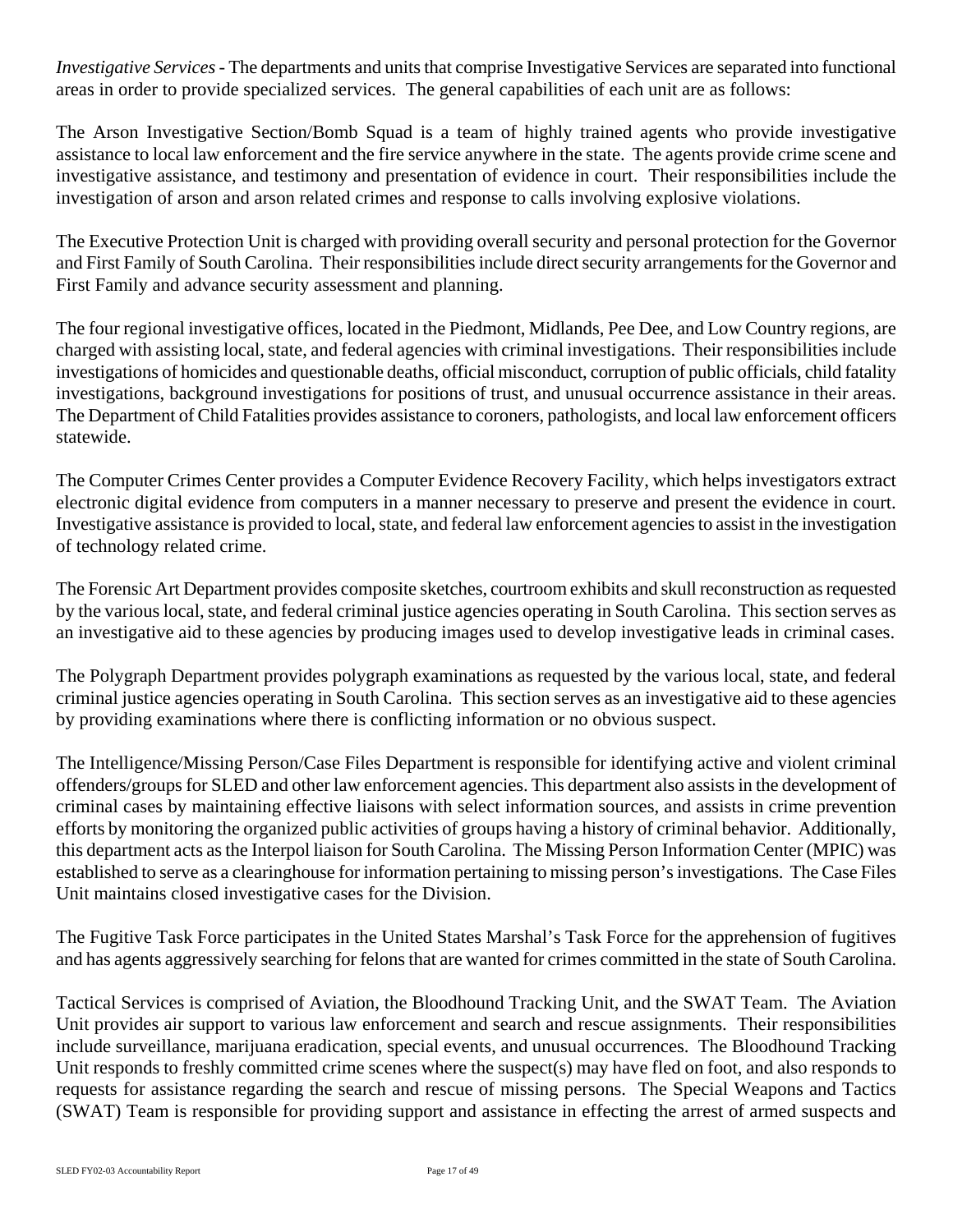provides assistance with other special events as directed by the Chief of SLED.

The State Grand Jury Unit investigates corruption allegations at the direction of the State Grand Jury. The Insurance Fraud Unit is located within the Attorney General's Office and investigates matters of insurance fraud referred to the agency by the Attorney General.

*Community Services* – Community Services Units have the capabilities and services to reach all communities in the state through the areas of alcohol enforcement/licensing/training for businesses and local law enforcement, victim/witness assistance, chaplain services, and the internship program. The units also investigate applications for and issues state constable commissions; investigates and acts on violations of law and policy by commissioned constables, licensed businesses and registered individuals for private security and private investigation businesses; investigates applications for, and issues and maintains records of Concealable Weapons Permits; issues, maintains records of, and regulates activities of firearms dealers; issues and maintains records of Special Weapons Permits and investigates applications for alcohol sales licenses and permits as requested by the South Carolina Department of Revenue; conducts covert investigation of illegal activities pertaining to the interdiction of narcotics and other illicit substances; and operates a firearms tracing program to aid criminal investigations by federal, state and local law enforcement agencies.

*Office of Counter Terrorism -* supports the South Carolina Counter Terrorism initiative through planning, research and development of strategy, and coordination of programs, resources, and operational functions essential to the counter terrorism mission goal. The Emergency Preparedness/Protective Services Unit is charged with coordinating law enforcement emergency planning and preparedness with the appropriate local, state, and federal agencies during emergency situations, and with providing dignitary protection and special event protective detail coordination.

*7. Organizational Structure (see Section II, item 1)*

# **Section III - Elements of Malcolm Baldridge Award**

#### **Category 1 – Leadership**

The SLED philosophy creates an organizational environment in which its mission is realized through excellence in leadership. This environment is created through implementation of the mission statement. The South Carolina Law Enforcement Division requires that its leaders provide organizational vision to agency members and the people they serve through a positive attitude and an unparalleled desire to fulfill their mission and goals and which are demonstrated by continuous commitment to improvement of the agency and the services they provide; hands-on, day-to-day leadership which allows closeness to the essential activities of the agency and to the people performing them; and, professionalism and dedication that provides reinforcement and support to those individuals who offer contributions to a work environment that reflects dedication to agency values.

The SLED leadership team creates an enthusiastic and dedicated commitment within their fellow employees toward accomplishing the agency mission by promoting the desire in all department members to put forth their best effort by recognizing and celebrating their individual contributions; and, recognizing that more can be accomplished when individual actions are taken cooperatively rather than separately.

The primary responsibility of the leadership team is to provide law enforcement and support services to the people they serve by acknowledging the needs of those they serve, by demonstrating a willingness to be of service and, by ensuring that all members of the agency understand the importance of their individual roles towards the accomplishment of the agency's mission. The leadership team within the South Carolina Law Enforcement Division is intimately involved in guiding the organization in setting direction, seeking future opportunities, and monitoring performance excellence.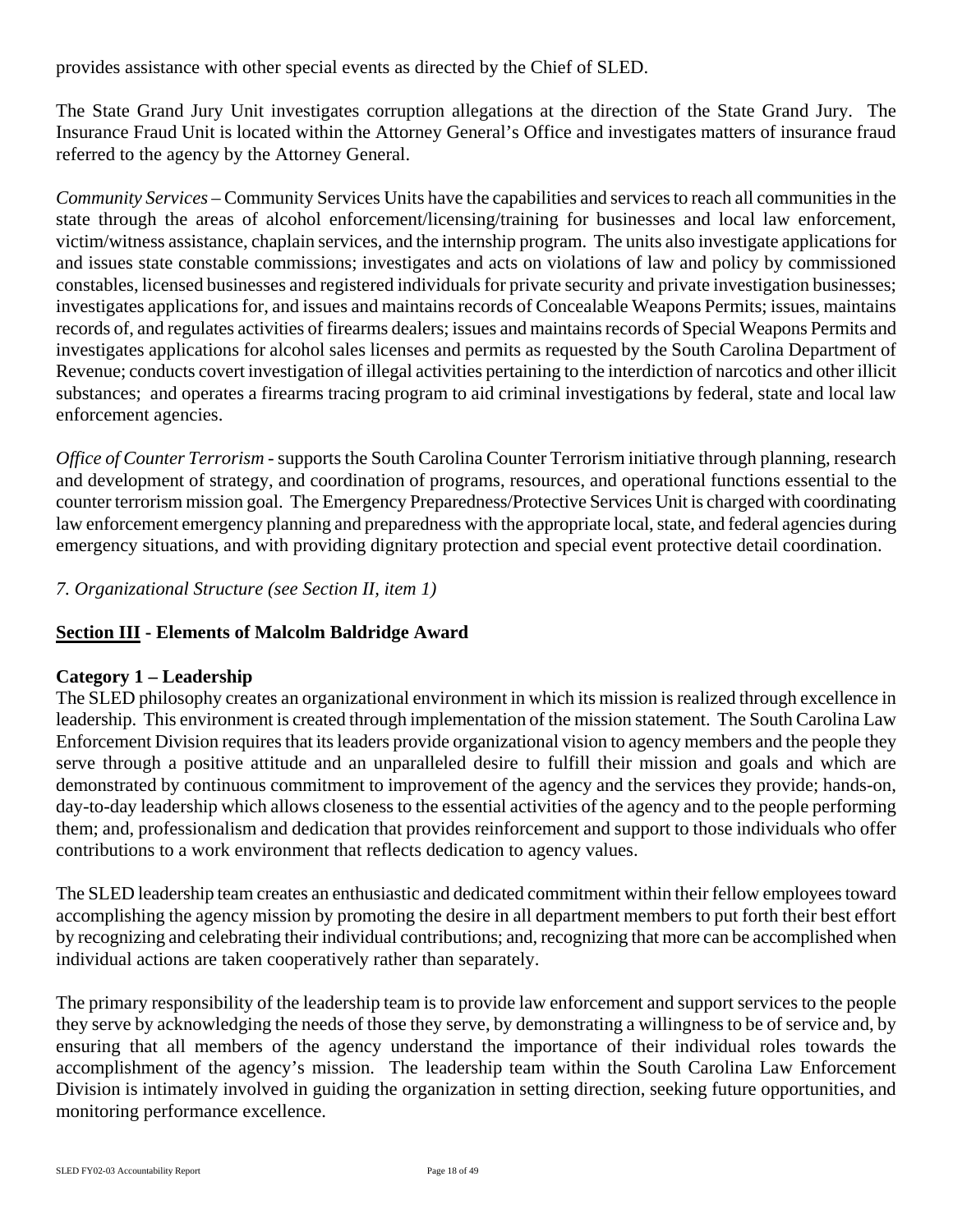Chief Robert Stewart has been the director since 1988 and has been with the agency as an agent since 1975. Senior staff consists of Chief Robert Stewart, Chief of Staff /Legal Counsel Major Mark Keel; Majors McKinley Weaver, Carlton Medley, Joseph Vaught and Mark Huguley; Counter Terrorism Coordinator, Major James Christopher; Director of Administration, Rosetta Johnson; Executive Assistant for Intergovernmental Affairs, Cindy Konduros; Executive Assistant for Counter Terrorism Grants and Policy, Stan McKinney; Legislative Liaison, Lt. Richard Hunton; and, Public Information Coordinator, Kathryn Richardson. This group provides leadership and direction needed to carry out the mission, goals, objectives, strategic plan, and resource management initiatives for SLED. Senior leadership within the South Carolina Law Enforcement Division is intimately involved in guiding the organization in setting direction, seeking future opportunities, and monitoring performance excellence. Senior leadership is responsible for ensuring that SLED remains one of the Nation's premier law enforcement agencies, receiving and maintaining the coveted accredited status for both the forensic laboratory and the agency as a whole. The agency was first accredited by CALEA in 1994 and re-accredited in 1999 and 2002. In addition, the SLED Forensic Laboratory was accredited by a separate organization (ASCLD/LAB) in 1994 and in 1999. The DNA Lab has maintained DAB certification since October 19, 1998. The agency and the employees are required to establish, implement, and comply with approximately 330 written standards to achieve and retain CALEA accreditation and approximately 145 criteria to achieve and retain ASCLD/LAB accreditation. SLED must undergo extensive scrutiny by outside inspection teams that audit agency maintenance, implementation, and compliance with all standards. If the agency fails to meet these strict standards, accredited status is lost. Re-accreditation by these organizations requires a complete review of the agency and laboratory, respectively, including on-site inspections by the inspection teams.

Accreditation provides objective evidence from external peers of an agency's commitment to excellence in leadership, resource management, and service delivery resulting in governmental officials being more confident in the agency's ability to operate efficiently and meet community needs.

Senior leadership reviews written directives, policy, procedures, and practices with agency personnel on an ongoing basis. The process for ensuring agent understanding and knowledge of agency policy and procedures has been in place since 1994. In addition, continuous training is provided to ensure agents are updated with court rulings and statutory changes. Further training is required to maintain proficiency levels in the areas of tactical response, interpretation of law, vehicle operations, and forensic sciences. Empowering employees with critical information allows them to make informed decisions regarding agency mission, operations, principles, policies, practices, goals, and objectives.

Senior leadership at SLED continues to work with other state law enforcement agencies to increase inter-agency coordination. This facilitates a team-oriented approach to statewide law enforcement initiatives, reduces duplication of services, and ensures maximum use of the state's limited resources. This combined cooperative effort creates a positive environment for increased efficiency.

Senior leadership at SLED supports the accreditation initiative statewide and nationally by providing staff assistance to other law enforcement agencies seeking accreditation. SLED has 13 trained accreditation experts on staff that travel throughout South Carolina and the nation to provide accreditation evaluation. These individuals are trained to provide assistance to those agencies seeking CALEA and ASCLD/LAB accreditation

SLED also partners with law enforcement associations both statewide and nationally. Our collaboration with state partners includes the South Carolina Sheriffs' Association, South Carolina Police Chief's Association, and the South Carolina Law Enforcement Officer's Association. In addition, SLED continues to work with the South Carolina Victims Assistance Network (SCVAN) and Mothers Against Drunk Driving (MADD) to implement preventive measures. SLED works closely with other state governmental agencies which include, but are not limited to, the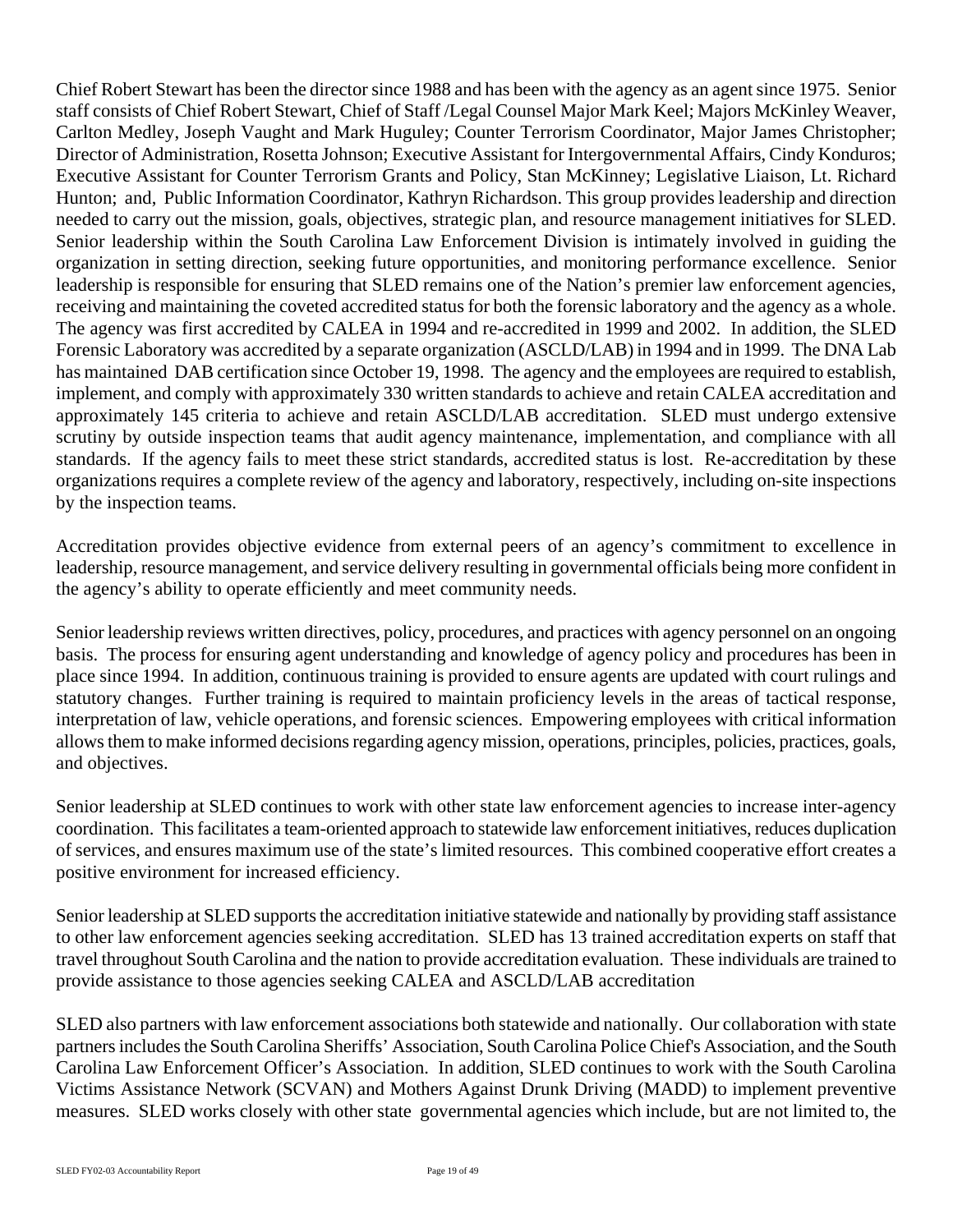Budget and Control Board, Department of Revenue, Department of Alcohol and Other Drug Abuse Services, the Department of Corrections, the Department of Probation, Parole and Pardon Services, the Department of Education, the Department of Natural Resources, the Attorney General, the Adjutant General, the Department of Public Safety, the Department of Social Services, the Department of Health and Environmental Control, the Department of Juvenile Justice and, the Department of Transportation. Chief Stewart is a member of many state and federal law enforcement committees and commissions directed at increasing coordination, cooperation, and sharing of information and expertise. Those committees, commissions, councils, and advisory boards include:

- Governor's Security Council;
- State First Responders Advisory Committee;
- South Carolina Counter Terrorism Coordinating Council
- South Carolina Law Enforcement Training Council;
- South Carolina Law Enforcement Officer Safety Review Task Force;
- South Carolina Safe School Task Force;
- Child Fatality Advisory Board;
- Governor's Committee on Criminal Justice, Crime and Delinquency;
- South Carolina Prosecution Coordination Commission;
- South Carolina Commission on Racial Relations:
- South Carolina Law Enforcement Hall of Fame Committee:
- South Carolina Sentencing Guidelines Commission;
- State Emergency Response Commission
- South Carolina Public Safety Coordinating Council;
- Federal Law Enforcement Coordinating Committee;
- Federal Drug Task Force District Coordinating Committee;
- South Carolina Advisory Victim Services Coordinating Committee;
- South Carolina Attorney General's Task Force on Victimization;
- National White Collar Crime/Cyber-crime Advisory Board;
- Violent Crime Task Force Executive Coordinating Committee;
- Regional Expert, Technology Transfer Program, Office of National Control Policy, Counter-drug Technology Assessment Center;
- Governor's Council on Substance Abuse Prevention and Underage Drinking Task Force; and,
- South Carolina Department of Education's Persistently Dangerous Schools Committee.

# **Category 2 – Strategic Planning**

SLED developed a strategic plan, which outlined major challenges, and strategies both short and long-term, for addressing these issues. Specifically, since September 11, 2001, complex demands for services and declining public resources have required that the South Carolina Law Enforcement Division carefully research operational alternatives and methodically assess that need for limited resources.

SLED has a current, multi-year plan, which includes long-term goals and operational objectives, anticipated workload and population trends, anticipated personnel levels, anticipated capital improvements and equipment needs, and provision for review and revision as needed. The planning process and its end product are essential to effective agency management. The agency has a clear written articulation of goals and objectives and a plan for achieving them. The strategic plan covers successive years beyond the current budget year, and contains provisions for frequent updating.

CALEA directs that the agency must have a system for evaluating the progress made toward the attainment of goals and objectives. Further, a written directive requires the formulation and annual updating of written goals and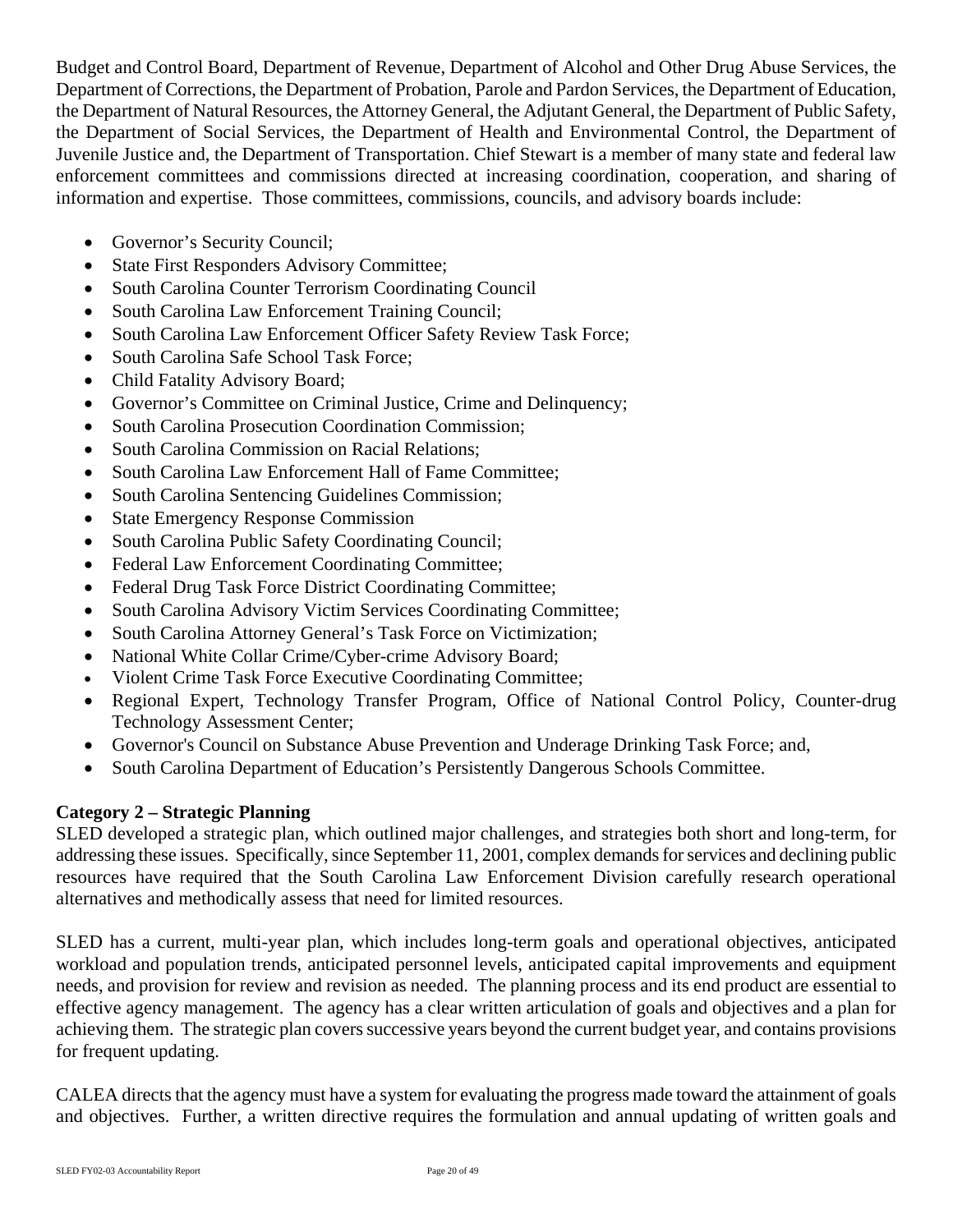objectives for the agency and for each organizational component within the agency. SLED requires the formulation, annual updating, and distribution of the written goals and objectives to members of SLED. The responsibility for the final preparation of goals and objectives rests with the Chief of Staff/Legal Counsel with input from all personnel levels. Once per year, the leadership of the agency offers all members the opportunity to contribute ideas or suggestions pertaining to goals and objectives, which are then reviewed and evaluated for inclusion. A final copy of the goals and objectives is available for all members to examine. An annual evaluation stating the progress made toward the attainment of goals and objectives is required from each functional area and is reported to the Chief.

In development of the strategic plan, SLED solicits and uses input from its customers when setting its course for agency services and resource allocation. Information collected from our primary customers through our survey and routine discussions is used to identify demand, and determine strengths and weaknesses of agency services. With this information the leadership of the agency is best able to develop a strategic plan with realistic goals and objectives that sets agency direction, ensures proper resource allocation, and targets opportunities for improvement. Providing quality services and tactical assistance to other law enforcement agencies is not only the primary mission of SLED but also allows the agency, in conjunction with other local, state, and federal law enforcement agencies, to work day in and day out toward the overall goal of ensuring that citizens are confident in the safety of their surroundings.

In planning for the 21<sup>st</sup> century, the leadership of the South Carolina South Carolina Law Enforcement Division is developing a strategic plan covering fiscal years 2003-2004 through 2006-2007. Our current public safety environment and the actions the agency plans to take in anticipation of future changes to this environment are included in our strategic plan. SLED's strategic direction includes the use of technology to give our customers the best possible crime information and evidence analysis, the targeting of investigative resources to solve and prevent crimes, and involvement of the criminal justice community, as well as the public, in developing quality training for SLED officers.

# **Category 3 – Customer Focus**

SLED has an ongoing communications program whereby the management team systematically visits and/or calls Sheriffs, Chiefs of Police, and Solicitors. Any concerns and or complaints raised during visits or conversations are handled immediately by the leadership of the agency. As a result, SLED customer surveys have been very positive. In addition, the management team attends annual statewide association meetings with the Sheriffs, Chiefs, and Solicitors, as well as other local law enforcement associations.

The South Carolina Law Enforcement Division conducts a triennial customer satisfaction survey of external users.

- 1995 customer satisfaction survey shows a 100% approval rating of SLED's performance based upon those solicitors who responded to the survey (75% of the solicitors responded). Additionally, of the 85% of sheriffs responding to the survey, SLED received a 95% approval rating.
- 1997 customer satisfaction survey shows a 100% approval rating of SLED's performance based upon those solicitors who responded to the survey (88% of the solicitors responded). Additionally, of the 83% of sheriffs responding to the survey, SLED received a 97% approval rating and of the 86% of chiefs of police responding, SLED received 98% approval rating for performance.
- 1999 customer satisfaction survey shows a 100% approval rating of SLED's performance based upon those solicitors who responded to the survey (63% of solicitors responded). Additionally, of the 72% of sheriffs responding to the survey, SLED received a 97% approval rating and of the 69% of chiefs responding, SLED received a 99% approval rating for performance.
- 2001 Because of the national crisis involving terrorist activities and the budget limitations placed upon the South Carolina Law Enforcement Division, it became imperative for the agency to prioritize services. In November of 2001, Chief Stewart conducted a needs assessment survey requesting Solicitors, Sheriffs, and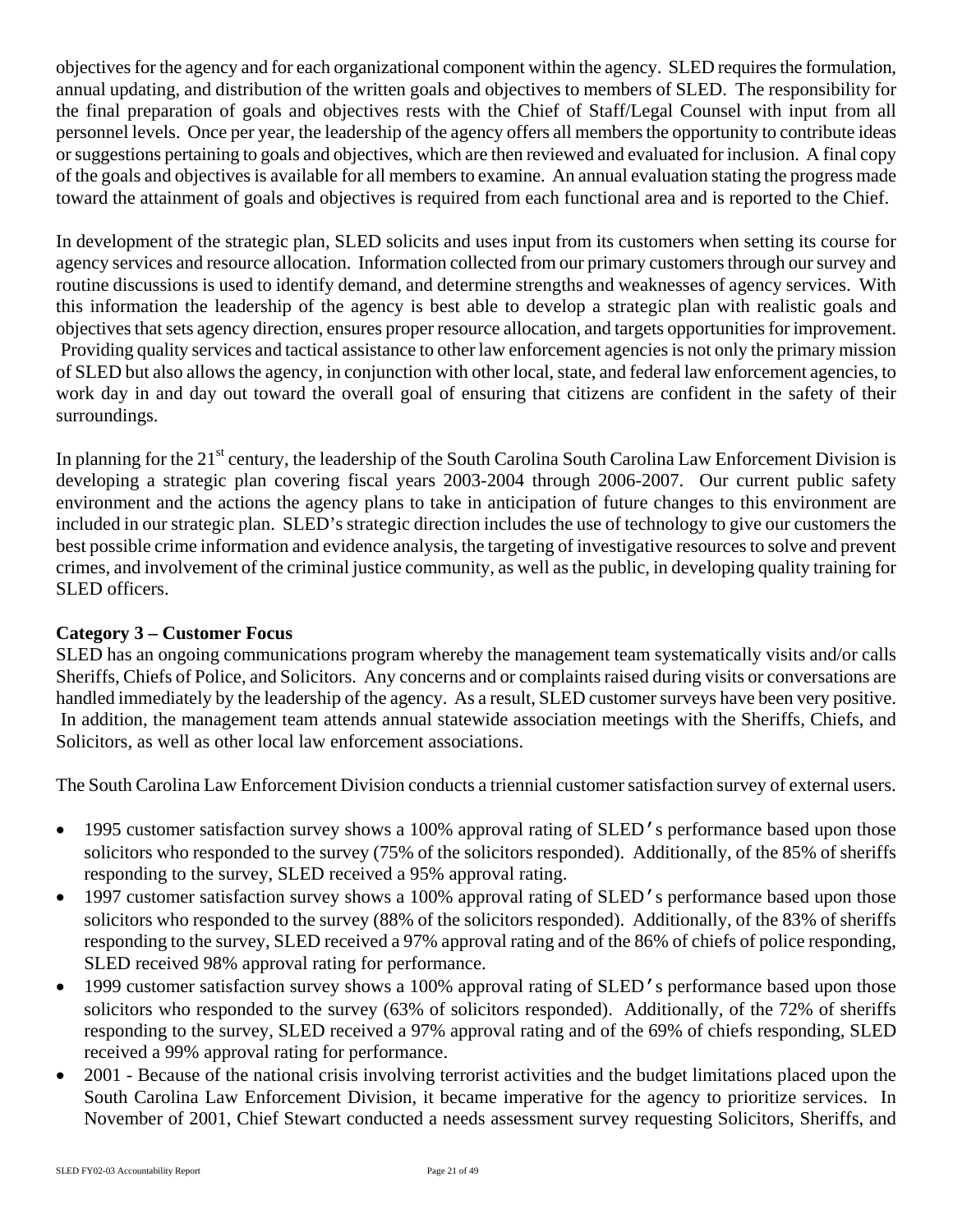Chiefs of Police to comment on SLED services to determine the level of use and importance of specific services. The survey resulted in very positive feedback, which was instrumental in the Division's prioritization of services and reorganization effort.

Chief Stewart developed and implemented a systematic approach of addressing complaints on personnel, services, and/or products. He is committed to receiving and accepting complaints about the actions and performance of all Division personnel. Chief Stewart is committed to providing the highest level of quality law enforcement service to all citizens. Policing is a difficult and complex job. He realizes that the actions of SLED personnel may sometimes be misunderstood and at times may fall short of expectations; however, sound policy, procedures, guidelines, and management techniques minimize these events.

The Chief of SLED has ongoing communications with Sheriffs, Chiefs of Police, Solicitors, Fire Chiefs, and other first responders. In addition, the Chief attends many annual statewide association meetings with the Sheriffs, Chiefs, and Solicitors as well as other local law enforcement and first responder associations. Further, Chief Stewart requires each SLED Captain to make routine visits with local law enforcement officials in order to maintain a close working relationship. Additionally, the Counter Terrorism Office staff also work closely with the state and regional Counter Terrorism Coordinating Councils. Any concerns and or complaints raised during visits or conversations are handled immediately by Chief Stewart and the leadership of the agency. The success of this effort is demonstrated by the positive feedback received through SLED customer surveys.

The leadership and membership of SLED are aware of the important responsibilities and duties of being public servants. SLED operates under the constitutional guarantees afforded to everyone and under the laws that govern us. Therefore, the courteous receipt of complaints, thorough and impartial investigation, and just disposition are important in maintaining the confidence of our citizens. SLED distributes complaint process brochures for use by those having a complaint against the Division. The agency requires that investigations of complaints be completed within 180 days with the Chief of SLED receiving the results. The individual making the complaint is consulted for input and is notified of the disposition of the complaint. If dissatisfied with the finding, the complainant may make an appointment with the SLED Assistant Director for Community Services or Internal Affairs to discuss the case.

Chief Stewart ensures that SLED is open to external assessment by the public. As a part of the accreditation process, the agency is required to solicit comments from the public for input towards improvement in operations and attainment of expectation levels. SLED publishes a notice in the newspaper that invites comment through a toll free number monitored by our external inspectors. SLED has received positive comments since the inception of the program.

Under Chief Stewart's leadership, SLED continues to update information on the Internet for easy access by the public. Frequently asked questions are outlined and answered; Counter Terrorism links have been established; Amber Alert information is available; Concealed Weapon Permit laws, reciprocity, and other information is available; the Sex Offender Registry is readily available for review; Criminal History Checks are available on-line; detailed Crime Statistics are provided; Implied Consent Data and other information relating to the SLED breath alcohol testing program; and, other agency information is made available on the SLED website. SLED continues to address access issues in an effort to provide the citizens with timely and useful crime information.

SLED continues to focus on customer conveniences, service delivery, and wait-time reduction in the Forensic Services Laboratory, Criminal Justice Information System, Investigative Services, and Community Services. Customer wait-time is an issue; therefore, SLED continues to monitor and work toward ways and means of improvement.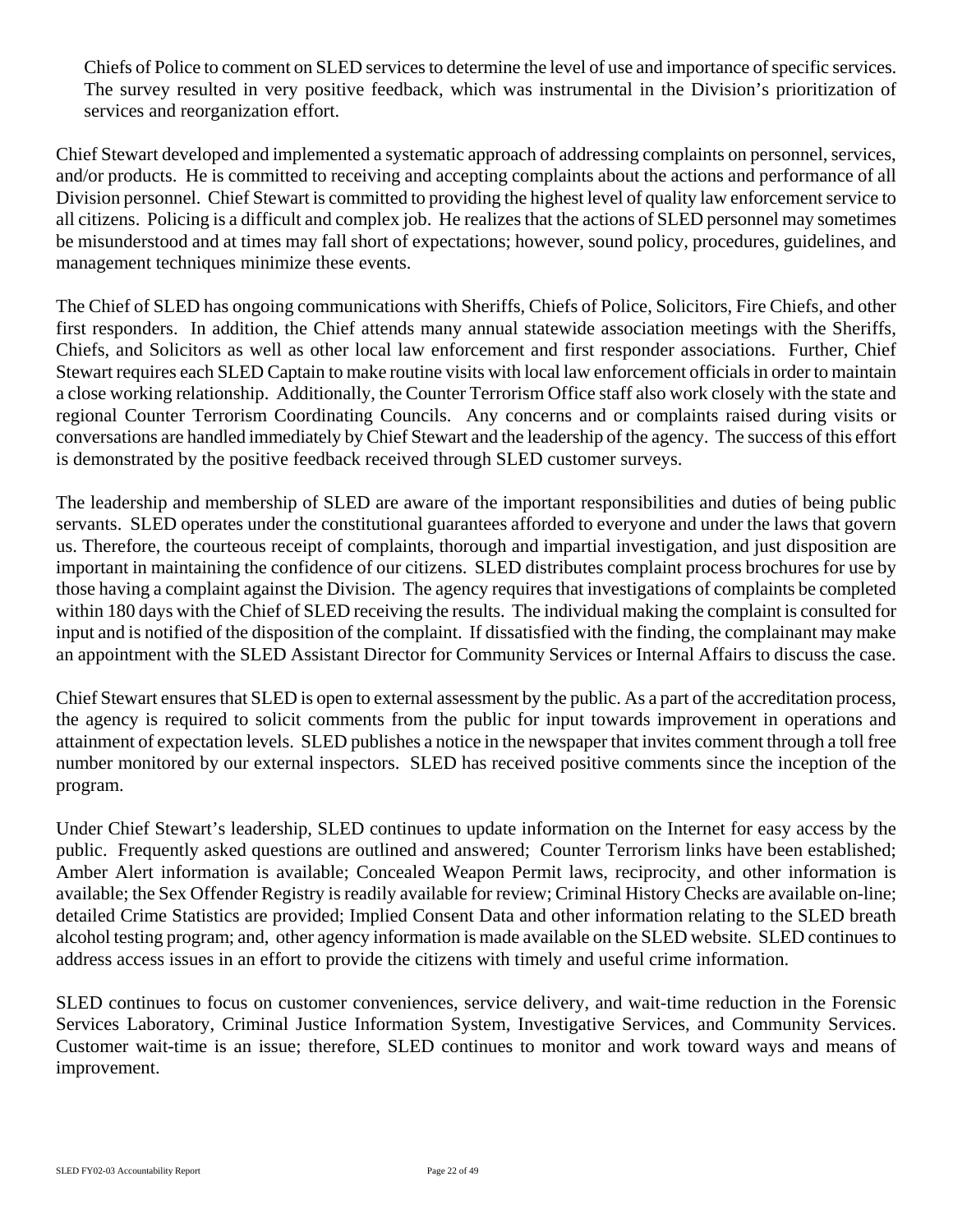*Forensic Services Laboratory* – provides the criminal justice system of the State of South Carolina with a fullservice forensic laboratory having state-of-the-art capabilities in the analysis of evidence; employs persons of the highest possible ethical and educational standards and supplies them with sufficient training, equipment, and facilities that enable them to perform their analyses with the highest possible degree of competence and integrity; maintains a staff of skilled forensic experts so that courts of the State can be furnished with expert testimony on the analyses performed; and, provides results of analyses to aid the investigation and prosecution of criminal cases in a manner which is also consistent with the highest standards of quality and scientific reliability. Each of the departments in the Forensic Services Laboratory has seen increased efficiencies and improved service delivery.

Arson Analysis Department – On July 1, 2003, the Arson Analysis Department will become a part of the Trace Evidence Department. This department continues to maintain a prompt turn around time of approximately two weeks for 98% of cases submitted. The Arson Department provides training for the SLED Arson School and the SC Fire Academy Basic Arson Class.

DNA/Serology Department – The Combined DNA Indexing System (CODIS) database now contains over 26,196 profiles. This system linked 5 previously unrelated cases and identified 29 suspects. Federal grants were awarded and will be used to analyze no suspect cases and reduce DNA case backlog.

Drug Analysis Department – A coordinated effort between the laboratory, solicitors, and local enforcement agencies has resulted in an approximate 50% reduction of the drug case backlog. The department trained and certified 125 local law enforcement officers as marijuana analysts and re-certified 72 analysts.

Evidence Department – The Evidence Department received 13,933 submissions, each containing multiple items of evidence. The Department's processing section completed 414 cases that were forwarded to other departments within the laboratory for further examination.

Firearms Department – Entries into the Integrated Ballistic Identification System (IBIS) increased to over 2000 items. The IBIS produced its first hit between unrelated cases within the state.

Implied Consent Department – Due to legislation passed during the 2003 legislative session, the Implied Consent Department began preparations for the transition from a 0.10% to a 0.08% alcohol inference level.

Latent Prints (and Crime Scene Processing) Department – The department responded to 293 crime scenes, 60% of which were death investigations. Six officers from local law enforcement agencies each completed a three-week internship program in crime scene processing.

Photography Department – For a more efficient use of resources, the Photography Department was merged with the Questioned Document Department.

Questioned Document Department – The Questioned Document Department assumed responsibility for the Photography Department and installed instrumentation enhancing their ability to show document alternations and reveal indented writings.

Toxicology Department – The Toxicology Department streamlined the analytical process enabling the completion of traffic fatality cases within three to four weeks and most death investigations in less than three months. Three toxicologists are on the Forensic WMD Response Team and have responded to six scenes of possible WMD events. These toxicologists have analyzed evidence from 15 cases and assisted in 85 threat level assessments for possible WMD/terrorist evidence. Toxicology personnel have provided many hours of training to outside agencies including the National Advocacy Center, Department of Public Safety advanced and distance learning programs, and the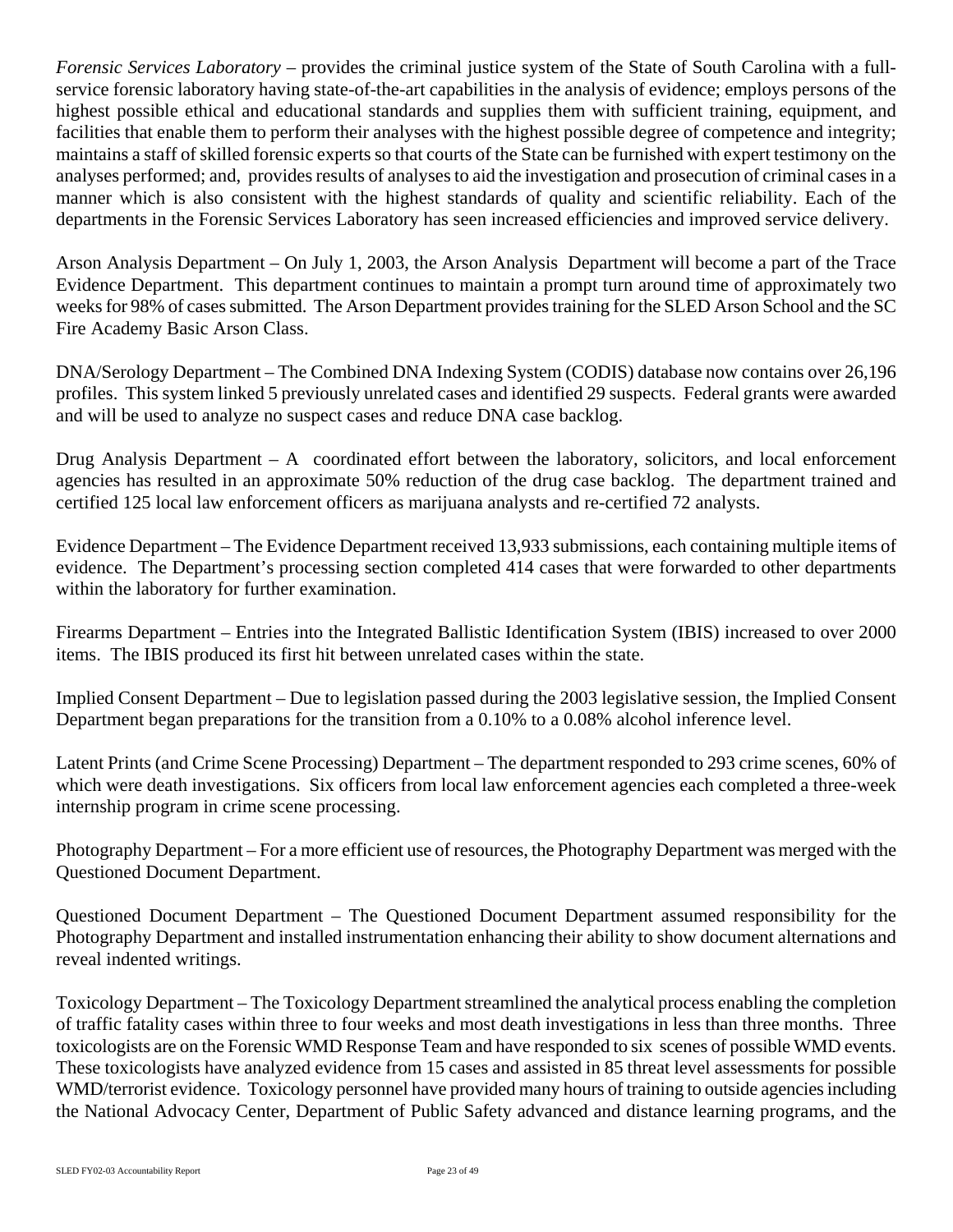Commission for Prosecution Coordination's DUI training programs.

Trace Evidence Department – The Trace Evidence Department now has the training and instrumentation to detect the make and model of a particular vehicle from a paint sample. The department is collaborating with the University of South Carolina to develop a fiber dye database. The Arson Analysis Department will merge with the Trace Evidence Department on July 1, 2003.

*Criminal Justice Information System (CJIS)* Since September 11, 2001 this department has used its Justice Communications (JCOM) network to furnish statewide law enforcement sensitive information regarding terrorism suspects, possible attacks, and related information as supplied by the FBI. The national networks for exchange of terrorism and other criminal justice information are the National Law Enforcement Telecommunications System (NLETS) and the National Crime Information Center (NCIC). SLED pays the fees and provides the intrastate network (JCOM) to enable South Carolina law enforcement agencies to benefit from the use of NLETS, and serves as the Control Terminal Agency (CTA) for shared management with the FBI of NCIC. During this report period, CJIS achieved initial operating capability with its new server based law enforcement message switch (LEMS) that interfaces with NLETS, NCIC and related systems. Work to transition all law enforcement user agencies for use of this switch continues, but during FY03 messages began to be exchanged with NLETS and NCIC through this switch. As part of a commitment to offer improved justice information services, CJIS has been implementing its capacity to fully meet NCIC 2000 specifications. The deadline for NCIC 2000 compliance was July 11, 2002; CJIS achieved compliance by transitioning to TCP/IP for the SLED-to-FBI segment prior to that deadline. Statewide compliance (i.e., TCP/IP extended to all JCOM end users) is required by SLED for the SLED to end user segments by December 31, 2003 and is still pending. However, approximately one third of the JCOM network has migrated to the new access. Enabling the conversion to Transmission Control Protocol / Internet Protocol (TCP/IP) in the SLED to FBI segment required significant upgrades on the Unisys 2200 mainframe computer used by SLED. Substantial completion was achieved during FY03 through installation of a new mainframe. The migration of systems to that new hardware is continuing. During FY 2002, an assessment of JCOM network infrastructure was conducted and an implementation plan developed, which is scheduled for FY2003 or as soon as possible thereafter. Several new laws enacted in FY02 saw full implementation in FY03, and resulted in a significant work increase for the SLED State Identification Bureau (SIB) within CJIS. These include the federal Campus Sex Crimes Act requiring changes to the Sex Offender Registry program; a state mandate for background checks for direct care givers in nursing homes; a change in law requiring SLED to receive records for juveniles charged with any crime having a penalty of five years or more; a new state mandate to conduct a criminal history record check by SLED for past conviction of any crime before the initial employment of a school bus driver or school bus aide; a state required background check for persons legally changing their names; and expungement of all non-conviction judicial dispositions. In addition, the federal "three strikes" law has resulted in increased fingerprint comparisons requested by federal law enforcement agencies. The transition of JCOM from a Uniscope Transmission Protocol to TCP/IP will allow the use of more common technologies and the exchange of images through the network. Normally, these images consist of photographs and fingerprints. Fingerprints are the most reliable means for positive personal identification and are used to support all criminal history records maintained by SLED. Photographs are vital to police investigations and are immensely important to investigations where fingerprint or other biometrics identification is not available. In November 2001, the Computerized Criminal Histories (CCH) / Automated Fingerprint Identification System (AFIS) interface was completed, which permitted the initial operating capability (IOC) of "livescan" fingerprint devices properly connected and supported. Arresting agencies submit fingerprints in hardcopy, which results in a six to eight week turnaround time for identification results, unless using the "livescan" process. The use of "livescan" devices enable efficient identifications of criminal suspects through electronically scanned fingerprints, with results received the same day and often within minutes. The South Carolina Department of Corrections, the North Charleston Police Department, and the Greenville County Detention Center came on-line in FY2002 with livescan submissions. During FY03 the Spartanburg Detention Center was added, and SLED SIB staff members trained personnel from several other agencies expected to go on-line with live scan in FY04. As mentioned, the sex offender registry was modified to include information permitting the identification of registrants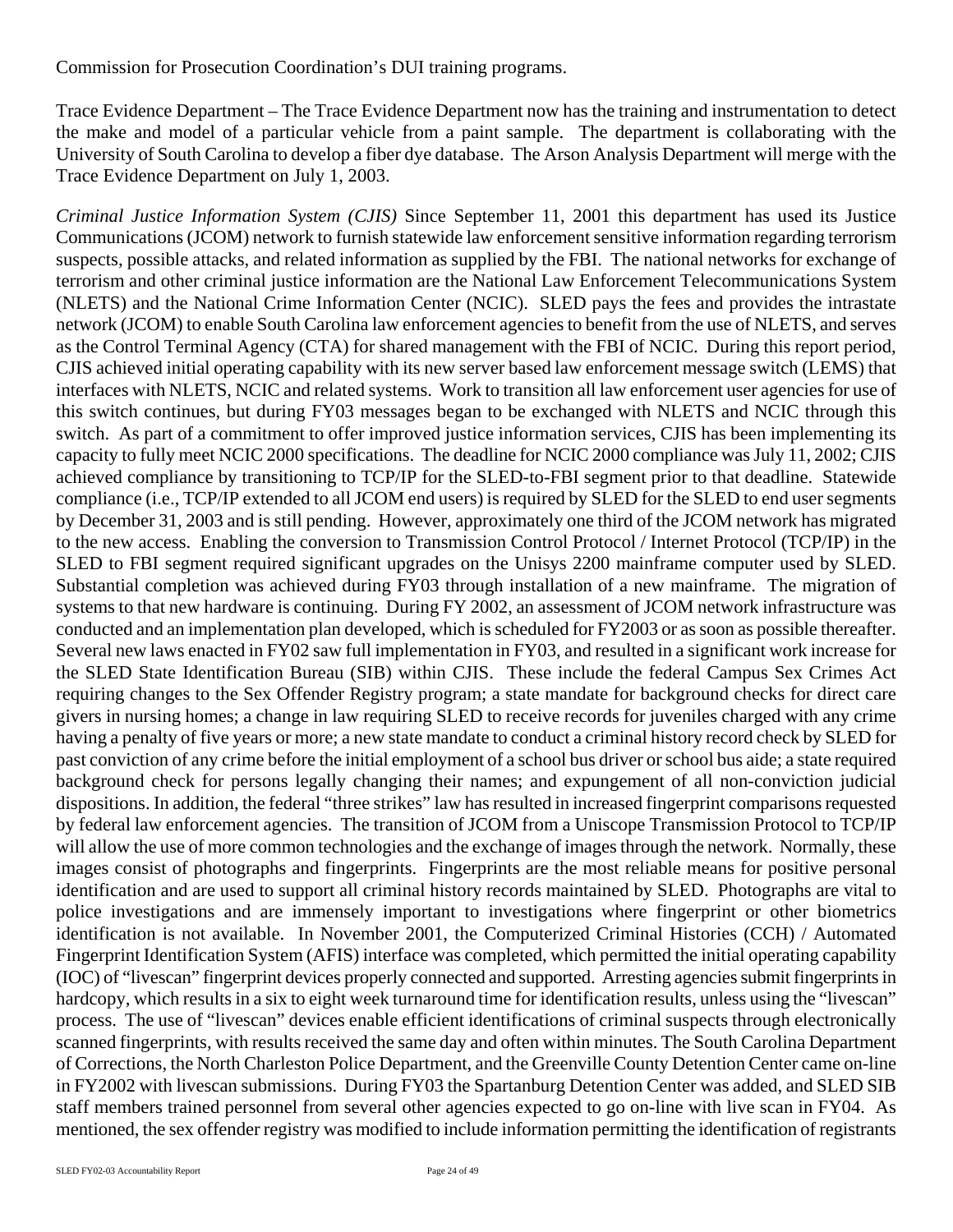associated with a college campus either as a student or employee. The Uniform Crime Reporting (UCR) section of CJIS implemented a policy requiring local law enforcement agencies to automate their record reporting systems or code their own reports (100,000 plus per month) before sending them to SLED CJIS. Approximately 75% of the data was received electronically during FY03 as a result of this action and is still increasing. The Judicial Department and SLED CJIS have collaborated in an initiative to eliminate redundant data entry and ensure timely access to arrest warrants and orders of protection. Information from the court case management system will be automatically forwarded to SLED CJIS for NCIC entry and to the SIB for CCH use. In addition, sentencing information will be made available to the Department of Corrections. Initially, this project will encompass Pickens, Greenville, and Richland Counties. Eventually, all counties will benefit from this justice data integration effort. Finally, one very significant advance was developed and implemented in FY2003. SLED and its prime IT contractor jointly developed a web based access program for NCIC inquiries called "LEMS.WEB" which allows browser based access to NLETS and NCIC. This inquiry- only capability is available via the Internet at much less cost than using dedicated connectivity and with expanded availability for law enforcement. The NCIC Advisory Group includes three chiefs of police, three sheriffs and a resident agent in charge from a federal law enforcement agency and assists CJIS operations by providing counsel to the Chief of SLED regarding modifications of and operating policy for the SLED Criminal Justice Information System. The system includes the Justice Communications (JCOM) Network for intrastate data communications for criminal justice agencies and important interfaces for interstate connectivity through the FBI's NCIC, the National Law Enforcement Telecommunications System (NLETS), and the National Weather Service (NWS). The state NCIC Advisory Group replicates the FBI's national advisory process in which SLED represents the state.

*Investigative Services* – Each department and unit within Investigative Services has experienced major accomplishments in addition to achieving success in their primary mission and goals for the year 2002. Administratively, Investigative Services continues to examine management issues in an effort to provide customers the quality product that has become SLED's trademark. Investigative Services strives to provide customers, the citizens of South Carolina, with agents who have the ability to conduct investigations by providing a foundation based on training, expertise, and management support.

The Arson/Bomb Squad continues to more than triple the national average in Arson cases cleared by arrest and has investigated over \$4.5 million in property losses in 2002. Since the Oklahoma City Bombing, and the Terrorist Attack on September 11, federal agencies have stepped up their partnership with state and local authorities regarding weapons of mass destruction. Realizing the necessity for a rapid response, especially in the event of a WMD scenario, SLED has regionalized the Bomb Squads. Two technicians are equipped and reside in the Piedmont, Pee Dee, Low Country and Midlands Regions of our state. In 2002, the Bomb Squad responded to 178 calls for assistance.

The Emergency Preparedness/Protective Services Unit, along with the SWAT team and Bomb Squad, has developed strategies and plans, and has implemented training to fulfill SLED's obligation as the lead state law enforcement agency in South Carolina for law enforcement emergency responses. After September 11, 2001, a representative from the Terrorism Research Center stated that SLED was a model agency regarding training, infrastructure, and preparedness in dealing with Weapons of Mass Destruction. In 2002, this unit logged 103 special events requiring additional security by SLED agents. These events included dignitary protection, sporting events, festivals, demonstrations, and rallies.

Investigations - The four regional investigative units were tasked with investigating criminal activity. Regional investigations opened 941 new criminal investigations during 2003. An additional 798 criminal cases were investigated that were opened prior to 2002. The four investigative regions also provide a substantial number of agents for special events.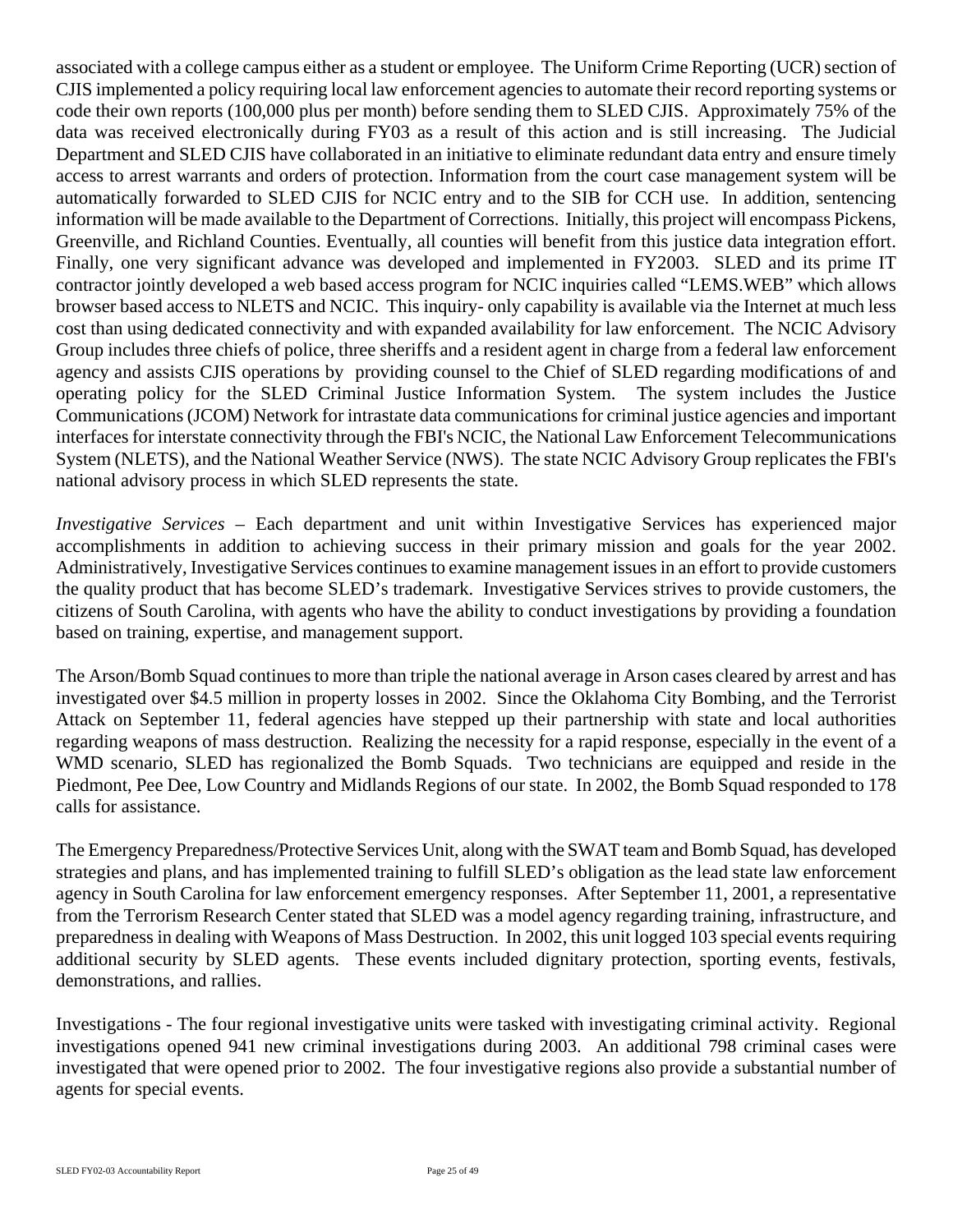The High-Tech Crime Center - The Computer Crimes Unit continues to receive federal grant monies in the amount of over \$5.6 million and is partnering with the U.S. Secret Service and the FBI in the operation of the SC Computer Crimes Center. This unit has now assisted in over 2,116 investigations and requests for service involving computer related crimes, including Internet child pornography, telecommunications fraud, and credit card fraud/theft. This unit has drafted a plan for response to cyber-terrorism incidents; any such response would take place in coordination with the agency's critical incident response plan.

The role of the newly created SLED Computer Crimes Unit has been expanded as a result of the 9/11 attacks. SLED created a *Cyber Attack Response Initiative* whereby information technologists and agents from the SLED Computer Crimes Unit are developing strategies to address potential terrorist cyber attacks. This newly created unit will also provide assistance to the Joint Terrorism Task Force (JTTF) in its fight against terrorism.

Tactical Services Units provide a statewide response in the areas of SWAT, Tracking, Aviation. The Bloodhound Tracking Team received 127 calls for assistance in the year 2002 and a total of 38 persons were apprehended; fifty percent of these calls for assistance involved weapons. The SWAT Team responded to 31 calls for assistance. The Aviation Unit responded to 43 missing persons calls with 18 of those persons located by aircraft and bloodhounds.

Joint Terrorism Task Force (JTTF) After September 11, 2001, SLED joined with the Federal Bureau of Investigation and the United States Attorney's Office as partners in the Anti-Terrorism Taskforce to include joint command post, training and operations. SLED committed agents to the Joint Terrorism Task Force, a unit which is housed at the FBI. These agents serve as a conduit for information and investigate complaints or actions that relate to Counter Terrorism in South Carolina.

Fugitive Task Force - In the year 2002, the Fugitive Task Force arrested 186 wanted felons out of 205 cases that were opened.

*Community Services –* The South Carolina Law Enforcement Assistance Program (SCLEAP) was developed as a partnership between SLED, the South Carolina Department of Natural Resources (SCDNR), the South Carolina Department of Public Safety (SCDPS), and the South Carolina Department of Probation, Parole, and Pardon Services (SCDPPPS). The purpose of SCLEAP is to respond to and provide counseling services to all requesting law enforcement agencies and departments in the state that have experienced deaths or other tragedies involving law enforcement officers or other employees. Legislation to include an SCLEAP check-off on the South Carolina Income Tax Form was signed into law by Governor Sanford on June 26, 2003.

The Inspections Unit conducted 14 annual audits of evidentiary property and four unannounced inspections of evidence storage areas. Additionally, this unit trained 100 personnel on administrative procedures regarding OSHA/Safety, vehicle accidents, workers' compensation, and evidence procedures.

The SLED Training Department provided 115 training sessions on various subject matters for SLED employees and for the agency's personnel. Approximately 175 training requests were processed for training externally. A total of 2,657 personnel participated.

The Alcohol and Tobacco Enforcement Unit, in cooperation with the Department of Alcohol and Other Drug Abuse Services (DAODAS), received grant funding for a Tobacco Enforcement Program in an effort to lower tobacco product sales to underage teens. Obtaining this grant was critical in this enforcement effort. The Alcohol Enforcement Unit, DAODAS, and DOR have identified components of and are developing a comprehensive training program for local law enforcement involving alcohol sales to minors. During FY01-02, the Alcohol Enforcement Unit and the Narcotics Unit combined to form a VICE Unit. During FY02-03, this new unit was responsible for over 2,439 arrests, 10,456 inspections and over \$47,276,566 in drugs purchased/seized. The unit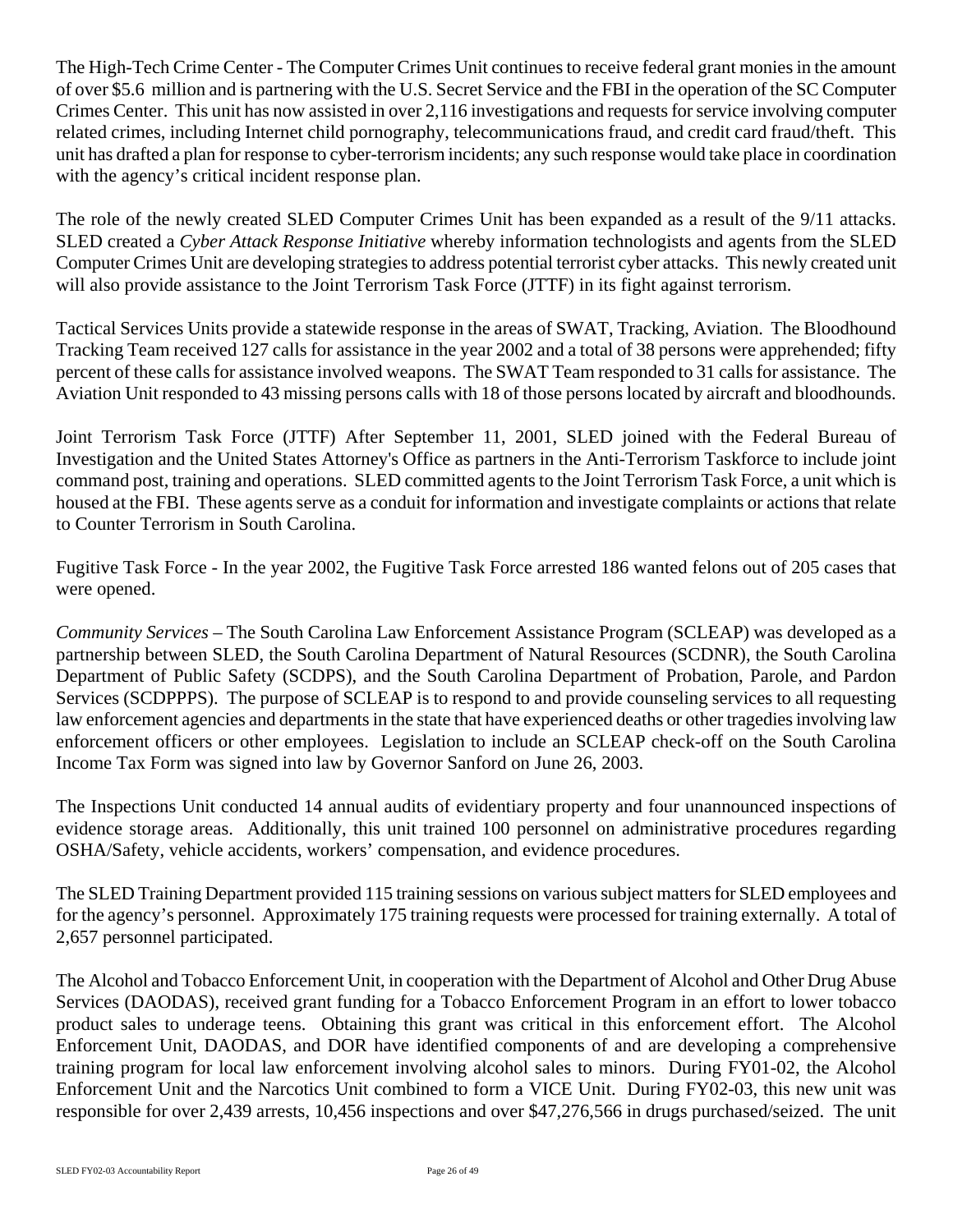continues to actively enforce laws governing alcohol sales to minors.

The Regulatory Services and Alcohol Licensing units performed/processed over 32,000 investigations, issuance and renewals of licenses and concealed weapons permits while maintaining staffing at existing levels. All applications and special investigations requested by the Department of Revenue, members of the public, and members of regulated industries were conducted. Investigations were initiated on all complaints by citizens against regulated industry members.

*Office of Counter Terrorism* – supports the South Carolina Counter Terrorism initiative through planning, research and development of strategy, and coordination of programs, resources, and operational functions essential to the counter terrorism mission goal. The Emergency Preparedness/Protective Services Unit is charged with coordinating law enforcement emergency planning and preparedness with the appropriate local, state, and federal agencies during emergency situations, and with providing dignitary protection and special event protective detail coordination.

# **Category 4 – Information and Analysis**

*1. How do you decide which operations, processes and systems to measure? (Explain how management in each program area selects the data to be tracked and monitored. Concentrate on the data that is crucial to the decision making process.)*

*Forensic Services Laboratory -* Operations, processes, and systems are selected for measurement based on the functions of a particular program. Since all departments, except the Implied Consent Department, work on laboratory cases, measurements are made laboratory wide for the number of cases and service requests assigned and completed. A case involves all analyses performed by a given department for a collection of evidence. Service requests are the analyses performed on the case. Cases have varied number of service requests. The Latent Prints Department also monitors crime scenes processed since this task is vital to its mission.

The mission of the Implied Consent Department involves the maintenance of breath alcohol testing devices and videotaping systems. Therefore, specialized data relating to these functions is maintained.

In addition, data is collected concerning the quality of the laboratory's output. While the amount of work produced is important, it is equally critical that the work performed is of the highest quality. SLED's laboratory has a Laboratory Quality Manager who oversees data collection for the quality assurance process. Testimony of each employee is monitored yearly. Laboratory accreditation requires SLED Forensic Services to comply with approximately 145 criteria to retain accredited status with ASCLD/LAB. Further, Forensic Services units have passed all applicable standards including the DNA analysis standards set by the DNA Advisory Board.

*Criminal Justice Information System (CJIS) -* At the heart of all CJIS functions and purposes is the need to ensure data that is accurate, complete, and timely. The reliability and utility of CJIS processes, products, and services are diminished when any of these elements (i.e., accuracy, completeness, or timeliness) is missing and the liberty and safety of citizens could be compromised without good data. Therefore, CJIS monitors measurements that best correspond to the accuracy, completeness, and timeliness of data and records that it processes, stores, and exchanges.

*Investigative Services* - Investigative Services uses performance-based measurements as well as accreditation standards to form a base line for management decisions. The set of standards established by the Commission on the Accreditation of Law Enforcement Agencies (CALEA) is an important tool to access the services, methods, and products as they relate to other law enforcement agencies. Performance-based measurements are a direct reflection of the work product generated by the components that make up Investigative Services. Feedback from our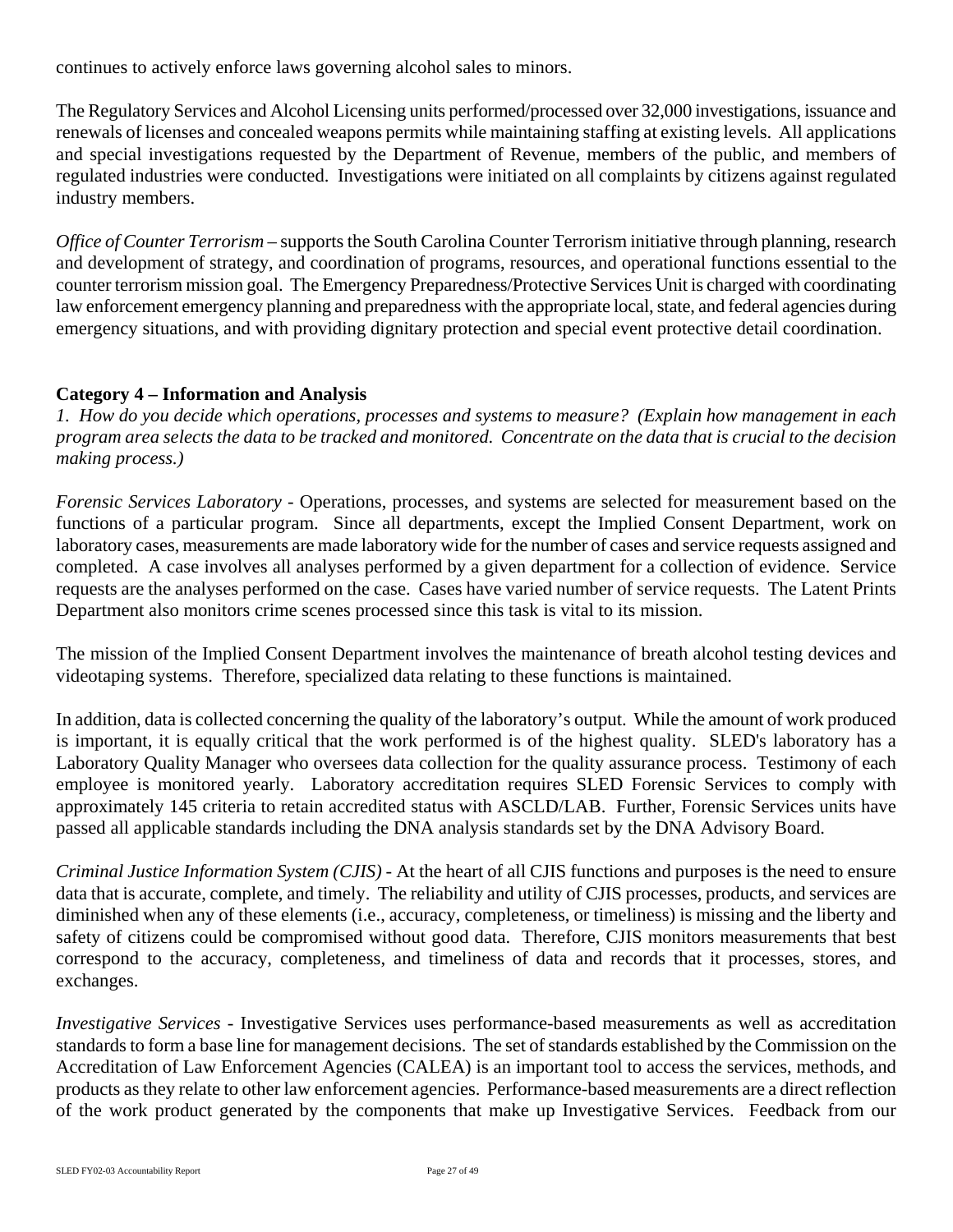customers as well as the number of cases assigned and completed is essential to the decision making process that management uses to measure component performance.

Investigative Services uses trend analysis for projecting and planning resource allocation for routine caseload/requests and inquiries as well as for peak work periods such as the annual hurricane season and Myrtle Beach and the Atlantic Beach bike weeks. When the agency is able to predict workload, adequate resource allocation and deployment is relatively straight forward, and the agency is able to use historical information to assist in determining potential resource allocation. However, unpredictable situations, including protests, marches, complex murder investigations, public corruption investigations, SWAT calls, bomb calls, natural disasters and other acute efforts are not easily predicted. Therefore, the agency utilizes systems that provide the leadership with extensive flexibility for resource allocation and deployment. This allows leadership to efficiently re-prioritize agency operations and reallocate resources in these situations. Because Investigative Services is customer driven it has become paramount to use any and all data available to re-allocate and re-prioritize agents and programs to meet the challenge of the dynamics involved in responding to requests by our customers.

The daily reporting and overtime reporting systems are used to determine workload and resource allocation. Management personnel monitor caseload and overtime to determine proper staffing levels in each functional area. If warranted, staffing levels are changed when substantive change occurs in workload and/or overtime.

*Community Services –* The Community Services Units use performance-based measurements as well as accreditation standards to form a base line for management decisions. The standards established by the Commission on the Accreditation of Law Enforcement Agencies (CALEA) are an important tool to access the services, methods, and products as they relate to other law enforcement agencies. Performance-based measurements are a direct reflection of the work product generated by the components that make up Community Services. Feedback from our customers, the number of investigations assigned and completed, and the number of requests received and completed are essential to the decision making process that management personnel use to measure component performance. Background investigation reports and site inspection reports for businesses applying for licenses and permits are monitored for timeliness and reviewed for quality. If acceptable timeframes and quality of reporting standards are not met, a review is conducted to determine where improvements can be made.

*Office of Counter Terrorism -* The heart of the Counter Terrorism mission is information sharing, intelligence analysis, and linking of data. This is accomplished by participation on the South Carolina Joint Terrorism Task Force (JTTF), and use of intelligence received from US Department of Homeland Security and various other sources. SLED intelligence agents analyze the data and generate intelligence products, which are shared with our counter terrorism partners. This information is used in an attempt to detect, prevent, prepare for, protect against, and respond to violence or threats of violence from terrorist activities.

# *2. How do you ensure data quality, reliability, completeness and availability for decision-making? (How does each program area ensure the data is valid? What quality control measures are used to verify the final data?)*

*Forensic Services Laboratory -* Much of the laboratory data is maintained in the SLED Laboratory Information Management System (SLIMS). The SLED Information Technology Department and Forensic Services Laboratory personnel periodically verify selected data. Any problems with data encountered are reported and each case is investigated to determine if other data may be involved, and to determine a path for corrective action. Data problems are discussed during the laboratory staff meetings so all departments can be aware of these issues. The Laboratory Quality Manager distributes a quarterly departmental quality report which is verified by the department supervisors.

*Criminal Justice Information System (CJIS) -* System users are trained and certified to promote data quality. Certain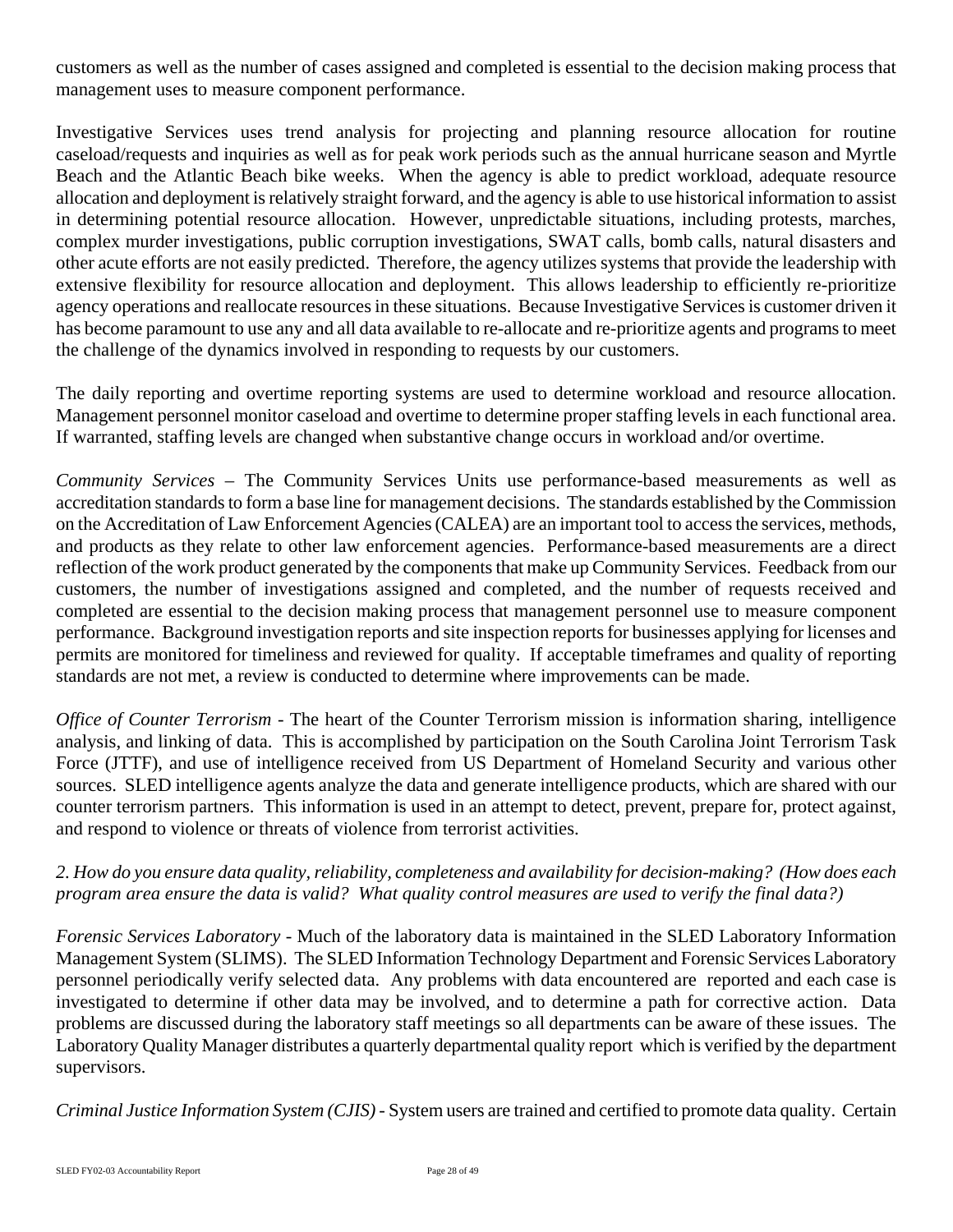NCIC record entries require second party verification. Records are retained in the system in accordance with FBI established schedules and must be periodically validated. Agents conduct investigations of federal law and user agreements as it pertains to the integrity of data. Information security requirements address personnel, and physical and technical security. Staff members review NCIC, GangNET®, and sex offender registry records based on questions from customers and citizens, and conduct periodic audits of all suppliers. In addition, operating rules require confirmation of records regarding wanted persons and property prior to making an arrest or seizing property. Staff members also monitor the quality of fingerprints submitted to the state identification bureau through human verification of both automated and non-automated submissions. State regulations promulgated by SLED control and provide a process for resolving record disputes or challenges. Records are corrected as soon as an error is identified, and records are expunged based on proper orders from courts of competent jurisdiction.

*Investigative Services* **-** Investigative Services utilizes a computer-based program to track case assignments. Each case is assigned a case number and is tracked by a supervisor until it has been properly composed, organized, completed, and closed. Investigative Services has implemented necessary procedures and related forms specifically used by agents and case supervisors to ensure completeness, thoroughness, and timeliness of each investigation. Casework is reviewed throughout the investigative process to ensure a quality product. The number of cases assigned to a particular agent is managed through this system to ensure an equitable distribution of work.

*Community Services –* Clearly outlined policy and procedures are used to receive, review, and maintain data affecting the final work product. Management personnel use data generated by the unit, along with customer feedback, to determine performance criteria. When necessary, adjustments are made to improve any identified work product or delivery issue.

# *3. How do you use data/information analysis to provide effective support for decision-making? (How does management in the program areas use the data in the decision-making process?)*

*Forensic Services Laboratory -*The use of data/information analysis allows the laboratory to determine the relationship between the number of work requests received and the amount of work produced. To accomplish this purpose, the number of laboratory cases and individual service requests are monitored by department and by individual employees. For the Implied Consent Department, the number of maintenance calls is tracked for the department and also for each employee. This data/information analysis allows management to determine if equipment and personnel are properly allocated. This data also demonstrates the amount of work performed by each employee and analysis of this data assists the departmental supervisor in management and supervision of the department. Quality information is routinely reviewed by departmental supervisors, the Laboratory Quality Manager, and Forensic Administration personnel. A yearly quality system review is performed. During this review, laboratory management personnel review quality audits and other pertinent information. Based on this review, appropriate actions and/or decisions are made.

*Criminal Justice Information System (CJIS) -* In mission critical areas, monthly reports are prepared and disseminated to the assistant director in charge of CJIS and the Chief of SLED. These reports are reviewed for evidence of trends or significant changes. A significant change is analyzed for indications that suppliers may be experiencing variations in workload or processes, may be having production problems, or may not be complying with reporting requirements. If a deficiency is noted as a result of this analysis, suppliers are asked to take corrective action.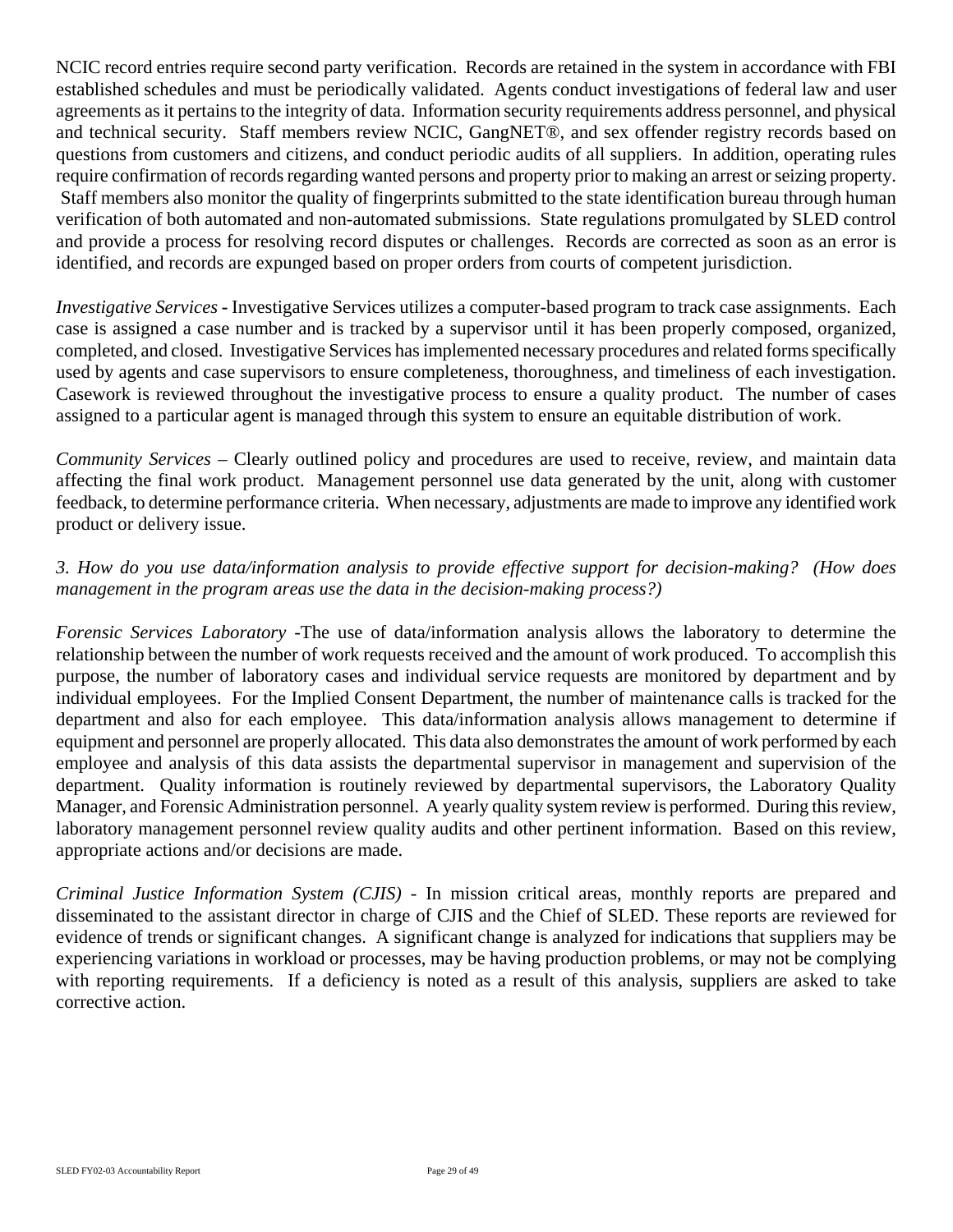*Investigative Services* - Monthly reports from departments are prepared and disseminated to the Assistant Director in charge of Investigative Services. These reports are reviewed for evidence of trends or significant changes. Any significant changes are analyzed for indications that departments/personnel may be experiencing variations in workload or other problems. If a deficiency is noted as a result of this analysis, agents are asked to take corrective action.

*Community Services -* The Community Services Units use clearly outlined policy and procedures for receiving, reviewing, and maintaining data affecting work product. Management personnel use data generated by the unit, along with customer feedback, to determine performance and make adjustments as deemed appropriate.

*Office of Counter Terrorism* - monitors reports, intelligence processes, and planning documents to ensure that quality services are provided. All work products are reviewed by leadership who are skilled and trained to recognize operational and administrative deficiencies. In the event an error is noted, agents are requested to take corrective actions. The work products are measured against known standards for content, operability, and administrative correctness.

*4. How do you select and use comparative data and information? (What data sets do the management of each program area compare and what is the purpose of this comparison? What data trends are monitored and why are they monitored?)*

*Forensic Services Laboratory -* Analysis includes trends, projections, comparisons, and cause-effect correlations intended to support performance reviews and the setting of priorities for use of resources. Analysis draws upon many types of data including customer related, financial, mission requirements, operational, competitive, and others. (Results are reported in Category 7.) Sets of laboratory production data for various time periods are compared to each other. Comparison of data over months or even years can demonstrate whether case backlogs are being reduced or created. The numbers of laboratory cases and service requests are monitored for all departments, except Implied Consent, and trends are noted. For the Implied Consent Department, trends in the number of service calls are important in deciding allocation of resources. Comparative analysis is performed on quality assurance data to determine if the quality of the work produced is maintained at a high level. Additionally, SLED Forensic Services units are subject to standards set forth by the American Society of Crime Laboratory Directors/Laboratory Accreditation Board (ASCLD/LAB). Forensic Services units have passed all applicable standards including the DNA analysis standards set by the DNA Advisory Board (DAB).

*Criminal Justice Information System (CJIS) -* Comparative data is identified through membership in professional bodies such as SEARCH, the consortium for criminal justice information and statistics. SEARCH regularly contracts with the United States Department of Justice to survey and analyze similar functions in all states. Such comparisons indicate strengths and areas that require attention.

*Investigative Services* - Comparative data is identified through membership in professional associations throughout the investigative arena allowing the various units to draw on critical information. Investigative Services is also subject to the standards of the Commission on Accreditation of Law Enforcement Agencies (CALEA). Investigative Services units have passed all necessary CALEA standards.

*Community Services -* Comparative data is identified through membership in professional bodies which provide trend analysis, projections, comparisons, and cause-effect correlation intended to support performance reviews and the setting of priorities for resource use. Analysis draws upon many types of data including customer related, financial, mission requirements, operational, competitive, and others.

*Office of Counter Terrorism -* The Office of Counter Terrorism uses comparative data furnished by various federal and state agencies. This data is used to compare the Office of Counter Terrorism programmatic performance against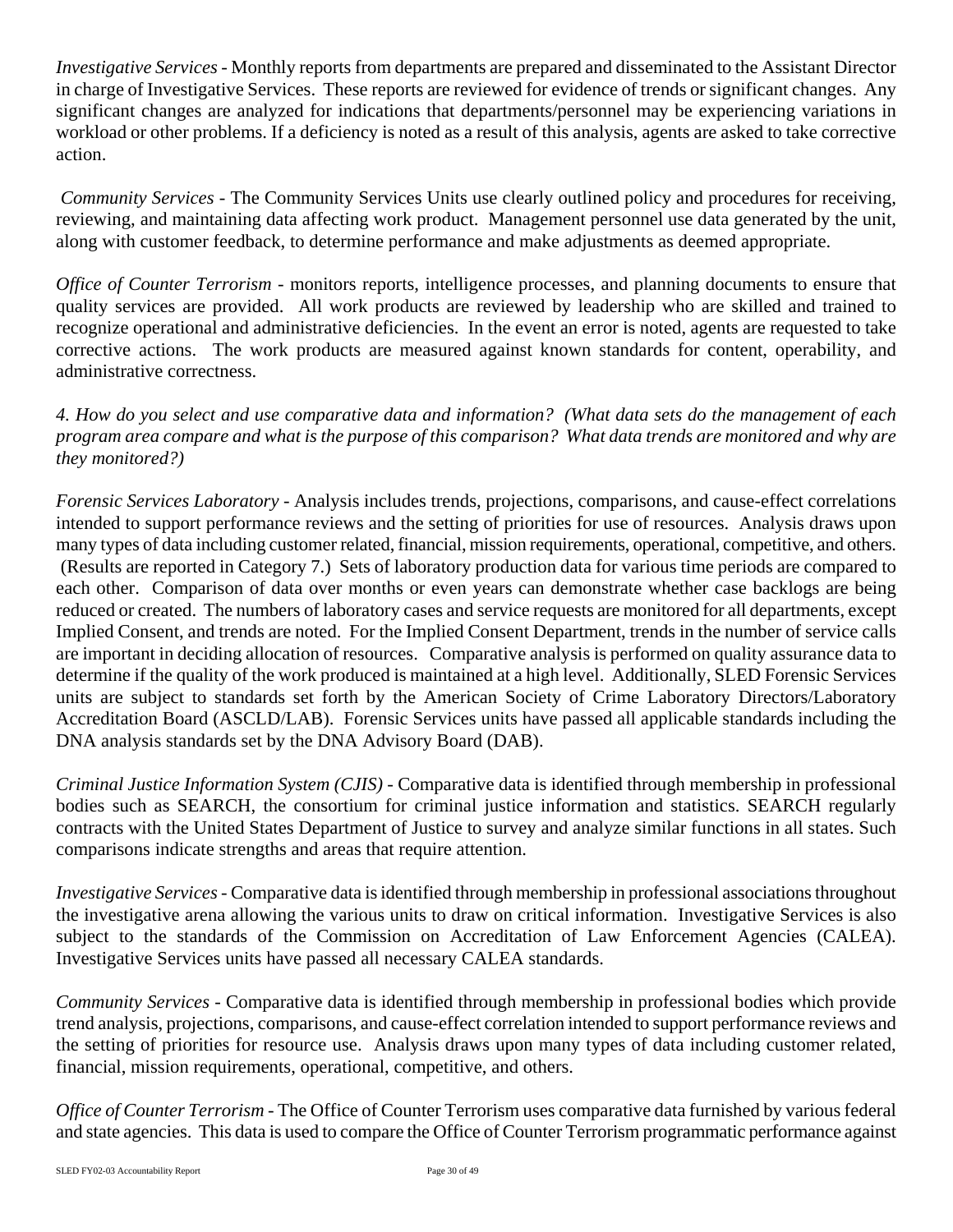other federal and state initiatives. Leadership is trained to detect, and authorized to correct any noted deficiencies.

#### **Category 5 – Human Resources**

This Category describes how your organization enables employees to develop and utilize their full potential, aligned with the organization's objectives. It also describes how work environment and organizational climate improvement efforts are used to ensure full employee participation, growth, and satisfaction.

*1. How do you and your managers/supervisors encourage and motivate employees (formally and/or informally) to develop and utilize their full potential? (Describe any motivational initiatives that are used at a program area level.)*

*Human Resource Focus:* SLED has an organizational structure and job design that promotes flexibility through cross-training personnel; multi-layering of systems for customer service; multi-shifts to ensure access; and a stringent hiring and promotion policy which is geared toward hiring, promoting, and retaining excellent employees.

Implementation of a promotional track for SLED agents to move through a pay plan based on performance and tenure has also been effected. After six years of being an Agent, the agent is eligible to move to an Agent II and after 10 years to an Agent III. Once an Agent III, the individual is eligible for a supervisory position within the agency. As for Criminalists, after three years they are eligible to become a Criminalist II and after five years, a Criminalist III; Criminalist IIIs then become eligible for supervisory positions. The promotional track has been in place for approximately 12 years and is currently suspended due to budgetary constraints.

Chief Stewart continuously relays budget updates to supervisory SLED agents in an effort to allay any fear of lay offs, furloughs, or pay reductions. He also assures employees that he will continue to work very hard to protect them, their families, and the agency through these difficult budgetary times. Under Chief Stewart's direction, a retirement incentive program for FY02-03 was developed during FY01-02; however, additional legislative authority was necessary to implement the strategy. Chief Stewart met with legislative leadership to share his thoughts regarding a cost savings retirement incentive. The legislation making the FY02-03 SLED Retirement Incentive possible was signed into law in June 2002.

Employee compensation is important to the leadership of SLED. Parity with our southeastern counterparts and among other state level law enforcement agencies regarding compensation is extremely important to recruiting, hiring, and retention. The Division is committed to its dedicated employees, as well as to attracting well-trained and experienced officers. Chief has implemented several approaches toward attaining this goal. SLED developed and established a stringent hiring and promotion policy, which is geared toward hiring, promoting, and retaining excellent employees. SLED, in conjunction with the Budget and Control Board, Office of Human Resources, routinely reviews agency hiring and promotion policies and procedures for any improvements. The Division continuously updates policies and procedures in an effort to streamline, reduce subjectivity, and increase integrity of the process.

A well-being program called "Project Readiness" is designed to ensure that all agents receive a medical screening on an annual basis. Many agents have benefited as a result of this health program. Numerous health-related issues that would not have been detected without this program have been recognized and appropriate measures taken. Further, the program is utilized by several other law enforcement agencies; these include, DPS, DNR, and staff members of the House and Senate Sergeant at Arms. Due to budgetary constraints, this program has been put on hold.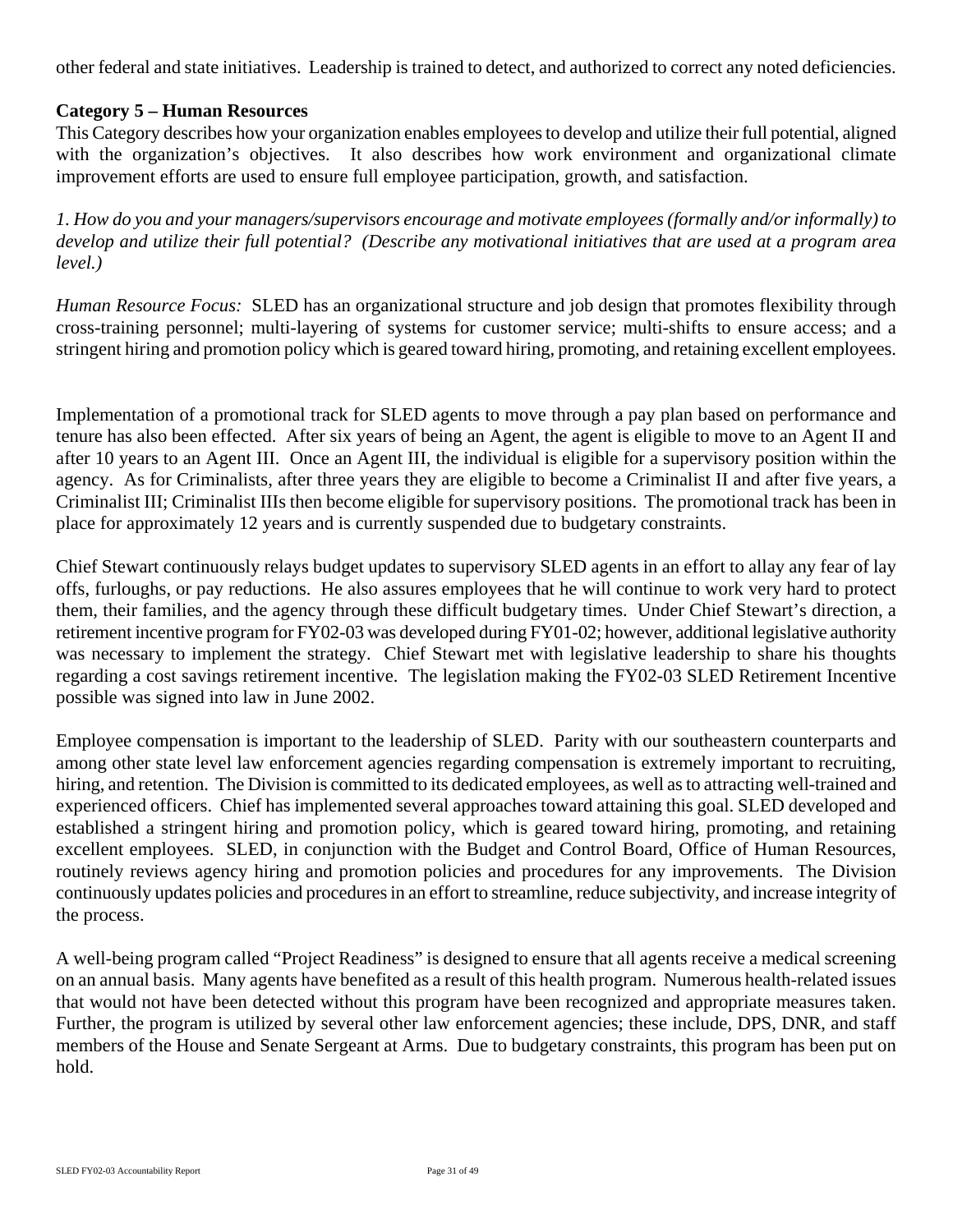A Chaplaincy program whereby the South Carolina Law Enforcement Division coordinates response to counseling services for all requesting law enforcement agencies and departments in the state which have experienced deaths or other tragedies involving law enforcement officers or other employees has been enhanced. This program provides critical incident support services for all South Carolina law enforcement agencies and departments upon their request. The Chaplaincy program is established statutorily (S.C. Code Section 23-3-65) as the South Carolina Law Enforcement Assistance Program (SCLEAP). Legislation to allow all eligible taxpayers to designate contributions to SCLEAP on their income tax forms was added and signed into law on 6-26-03.

Because morale, loyalty, commitment, dedication, and innovation are critical to the success of SLED, the Chief established an Awards Program to recognize individual accomplishments, both for our internal and external customers. SLED expects and receives a high level of commitment from all of its employees. The agency recognizes employees that serve the state with longevity, integrity, distinction, and innovation. SLED provides for Service Awards, Superior Accomplishment Awards, the Distinguished Associate Award, and Meritorious Service Awards. Each award is designed to recognize an individual for specific accomplishments. A special awards committee was established in 1994 and is composed of 12 members, appointed by the Chief for a term of two years. The committee reviews all "Letters of Recommendation for the Superior Accomplishment Award". The committee makes recommendations to the Chief for recognizing excellence in performance. Also, SLED recognizes individuals that are not employed by SLED for significant contributions to SLED or to the law enforcement community. These coveted awards include the "Distinguished Associate Award" and "Meritorious Service Award".

Attraction and retention of quality employees in an economically diverse environment continues to be difficult. The Division must continue to attract both law enforcement and civilian personnel who possess unique skills and talents. Law enforcement officers need additional computer expertise to meet criminal and operational challenges for the future. Information technology, forensic, and psychological personnel, and other highly trained and experienced individuals, must be continually recruited and offered adequate benefits in order for the agency to compete in a high-tech arena. Salaries and benefits of both law enforcement and civilian employees must be continuously monitored as we compete with industry, government, and other law enforcement agencies for top quality employees. Ensuring our workforce is representative of the citizens we serve will continue to be a top priority.

*Forensic Services Laboratory -* The management of the Forensic Services Laboratory uses the SLED Awards Program to recognize extra effort and/or achievement by laboratory employees. During heavy workload times such as accreditation inspection years, many employees may be recognized. Awards are typically given to individual employees, but some departments themselves have also been recognized for their outstanding collective efforts.

Special achievement is also noted through the use of memoranda and recognition during staff meetings. In addition, laboratory management encourages the use of informal commendations for exceptional performance of employees. The SLED Assistant Director for Forensic Services sends handwritten notes to acknowledge exceptional work.

Forensic Services Laboratory employees also sponsor holiday luncheons and other events that are held for laboratory employees at no cost to the agency. These gatherings foster better communication among employees throughout the laboratory. Forensic administration is present and available for informal discussions.

*Criminal Justice Information System (CJIS) –* CJIS management personnel practice situational leadership in which each action or inaction is evaluated on its own merits and the readiness of the subordinate employee to act independently. Employees that require more direction are given proper assistance, but are constantly monitored for opportunities to delegate greater decision-making authority. Generally, this approach resonates with employees who respond accordingly and begin to achieve their potential. Since this program includes technical responsibilities, training is essential for employees to remain proficient and continue to develop. Further, daily staff meetings, which last no longer than five minutes, require each responsible supervisor to report any issue that affects another supervisor's area of assignment. Monthly group lunches, occasionally prepared on-site, have also been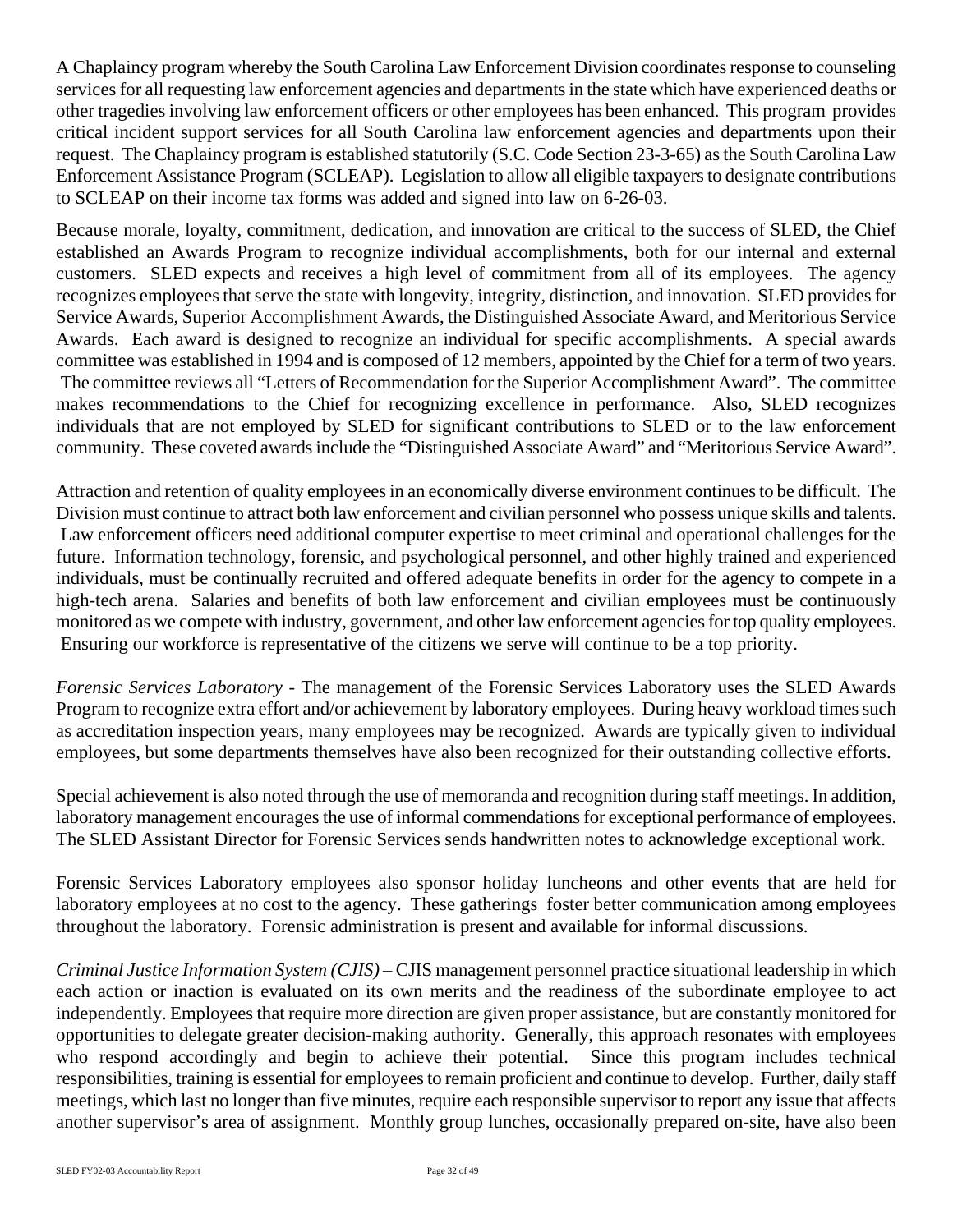effective for morale. The greatest motivating factor has been grant money that enables employees to accomplish the agency's mission.

*Investigative Services* - The agents assigned to Investigative Services are its greatest assets. Customer satisfaction by superior work product is a testament to the agents and associates assigned to this department. The different components that make up the Investigative Services department allows for employee growth and diversity. In some cases agents with little or no law enforcement experience may be hired and assigned to departments, such as narcotics, to develop the skills necessary to become a SLED investigator. In other cases experienced agents (such as retired FBI Agents) may be hired for positions such as those assigned to the State Grand Jury Corruption Unit. This diversity allows Investigative Services to maintain a cadre of experience coupled with the exuberance of youth. This formula has worked well to fuel development of agents. The agency rewards initiative and encourages innovation through our recognition, reward, and compensation system. SLED has also implemented a stringent hiring and promotion policy, which is geared toward hiring, promoting, and retaining excellent employees. The progressive pay plan initiated several years ago which enabled eligible officers to move through a pay program based on performance and tenure, has been temporarily discontinued due to budget shortfalls. The eligible officers continue to be promoted in rank without monetary compensation. After four years of being an Agent I, the agent is eligible to move to an Agent II; after 10 years the agent is eligible to move to an Agent III. Once an Agent II, the individual is eligible for a supervisory position within the agency. Additionally, every supervisor is encouraged to prepare each employee under him/her to become the next supervisor.

*Community Services* – Managers and supervisors motivate their employees to reach their full potential by encouraging participation in dialog and feedback. Meetings, both formal and informal, are scheduled with employees on a regular basis. Managers and employees have an opportunity to discuss goal setting, career paths, training opportunities, and other employment related objectives.

*Office of Counter Terrorism -* Leadership encourages employees to participate in decision-making processes by offering of opinions and information pertinent to our overall operational mission. Unit and individual meetings are held where career development, opportunity, training needs and problems are discussed. The employees of the counter terrorism unit and their job satisfaction are vital to the counter terrorism mission.

*2. How do you identify and address key developmental and training needs, including job skills training, performance excellence training, diversity training, management/leadership development, new employee orientation and safety training? (Describe any training issues at a program area level.)*

*Forensic Services Laboratory -* New employees are assigned to a laboratory training officer who is responsible for their scientific training. There is also a checklist to ensure that new laboratory employees receive needed policies, equipment, etc. General employee development courses are largely handled through the use of courses provided by the SLED Training Department. Supervisors and employees are encouraged to attend these training opportunities. Supervisors, in consultation with their employees, are responsible for identifying the specific courses that are needed by each employee. In-house and outside training opportunities are used. An in-house class on courtroom testimony is held once or twice each year. Grant funded training is used whenever available. The laboratory also has a monthly forensic seminar in which departments provide updates and individual case studies in their areas of responsibility.

All safety training required by Occupational Health and Safety Administration (OSHA), such as blood borne pathogens, is provided regularly. Specialized safety training is provided for employees with certain job duties (e.g. hazardous materials training for clandestine laboratory response team). Each department has a safety officer and the laboratory strives to provide them with added safety training opportunities. The safety officer is responsible for relaying this information to his/her department.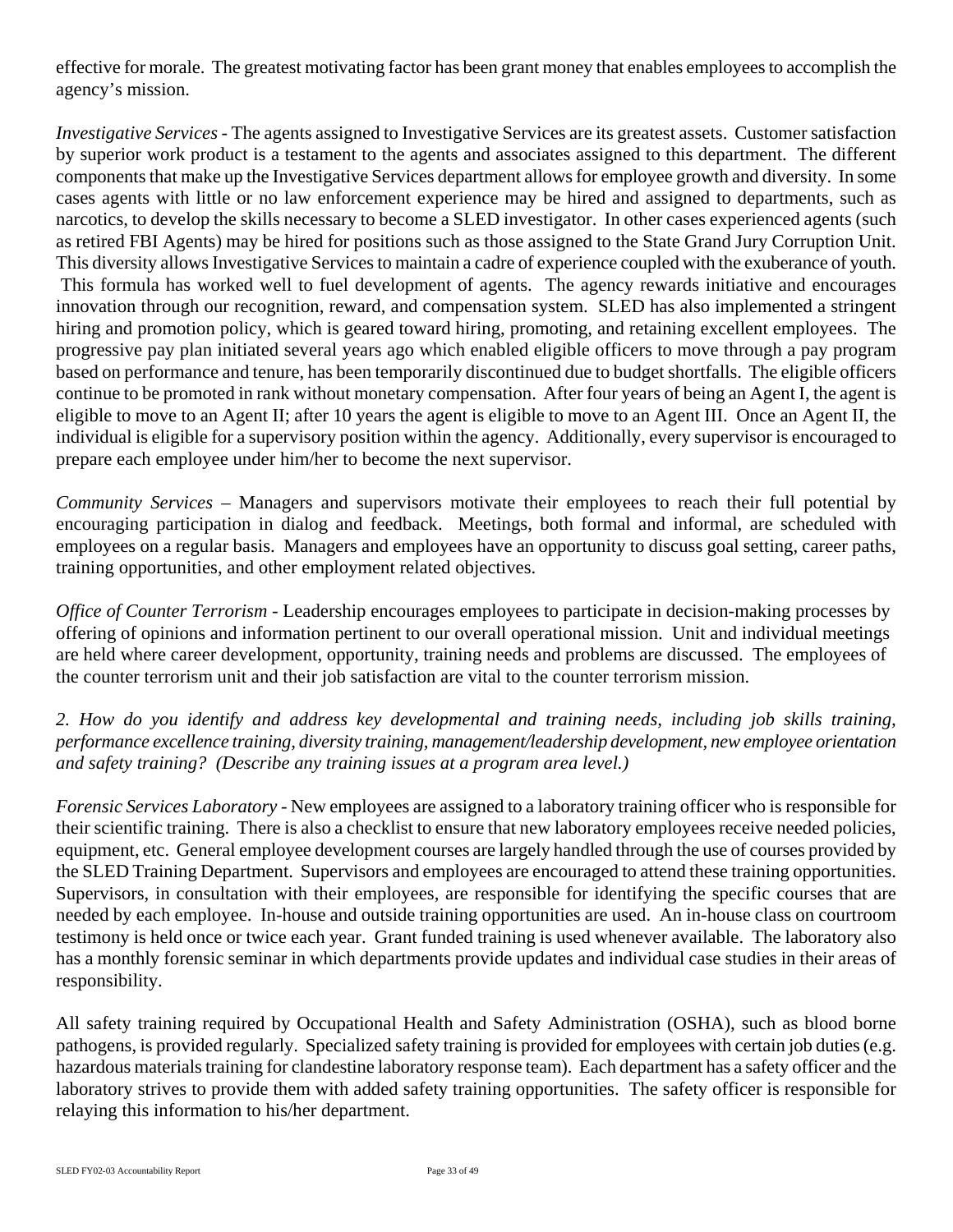*Criminal Justice Information System (CJIS) -* Managers base training needs on functional requirements. Basic training is conducted for new employees during the probationary period of employment and consists of both informal on the job training and formal training with a structured curriculum given in a classroom setting. If the employee works with NCIC, they must attend NCIC training and become certified as an NCIC operator. If the employee is assigned to the state identification bureau, he or she must attend instruction in receiving and processing fingerprints. Training must also follow or precede technology refreshment with particular attention to specific new skill sets required. This training is normally obtained from commercial schools or a contractor. Training for technical staff is extensive and is funded through federal grants.

*Investigative Services* - All personnel, sworn, and non-sworn receive training as needed. In-service training to include legal and enforcement updates, and weapons and vehicle qualification have been implemented. Other employee training includes: Operational and Management - Training for sworn and non-sworn personnel to include skills training, supervisory training, customer service, quality training, interviewing techniques, policy and procedures updating, etc., and are received by personnel through the training program established by the SLED Human Resource Office. SLED uses a train-the-trainer approach when possible. This method allows the agency to receive training at a reduced cost by sending a limited number of personnel to attend classes who then return to the agency to teach to others. Chief Stewart also solicited assistance from the National Guard to train personnel in quality training (Baldridge Criteria). SWAT training - the SWAT team is a specialized rapid response tactical unit consisting of approximately 40 sworn agents. These agents receive additional tactical training necessary to address critical incidents and WMD incidents. This training has been accelerated after the Terrorist Attack on September 11, 2001. Aviation training - SLED pilots continuously train with aviation equipment to remain certified. This training is in addition to in-service training. Tracking training for personnel and animals - the tracking team continuously trains with the bloodhounds to keep skills current. Bomb Squad training - the Arson/Bomb squad at SLED is extensively trained to provide arson and arson-related investigative assistance and to respond to requests involving explosive devices. Further, the SLED Bomb Squad is the first civilian bomb squad in the United States to be invited to attend the British Bomb School located at the Banbury Army Installation new Oxford, England. This year represents SLED's third year of training in England. Other training includes the Naval School Explosive Ordnance Disposal, Counter Terrorism, Law Enforcement Response to WMD Incidents, and Hazardous Materials. Training is critical to safety.

*Community Services –* Key training and developmental needs are identified through job performance evaluations (EPMS), field observations, regularly scheduled meetings, routine review of unit reports, line inspections, and staff inspections. This information is compiled and submitted to the SLED Training Council for their consideration and analysis.

*Office of Counter Terrorism -* identifies training needs through review of reports and other work products, performance evaluations, and regularly scheduled unit and individual meetings. Fast changing and specialized law enforcement requirements dictate training frequency and proficiency levels.

# *3. What formal and/or informal assessment methods and measures do you use to determine employee well being, satisfaction, and motivation? (Describe any assessment methods used at a program area level.)*

*Forensic Services Laboratory -* Departmental supervisors are mainly responsible for determining the well-being, satisfaction, and motivation of employees. These supervisors typically use informal conversations in developing this information. In addition, Forensic Administration personnel make unofficial visits throughout the laboratory to determine the well being, satisfaction, and motivation of employees.

*Criminal Justice Information System (CJIS) -* Mostly informal methods are used to assess employee well-being. The CJIS staff is small enough that managers know when conditions influence employees either favorably or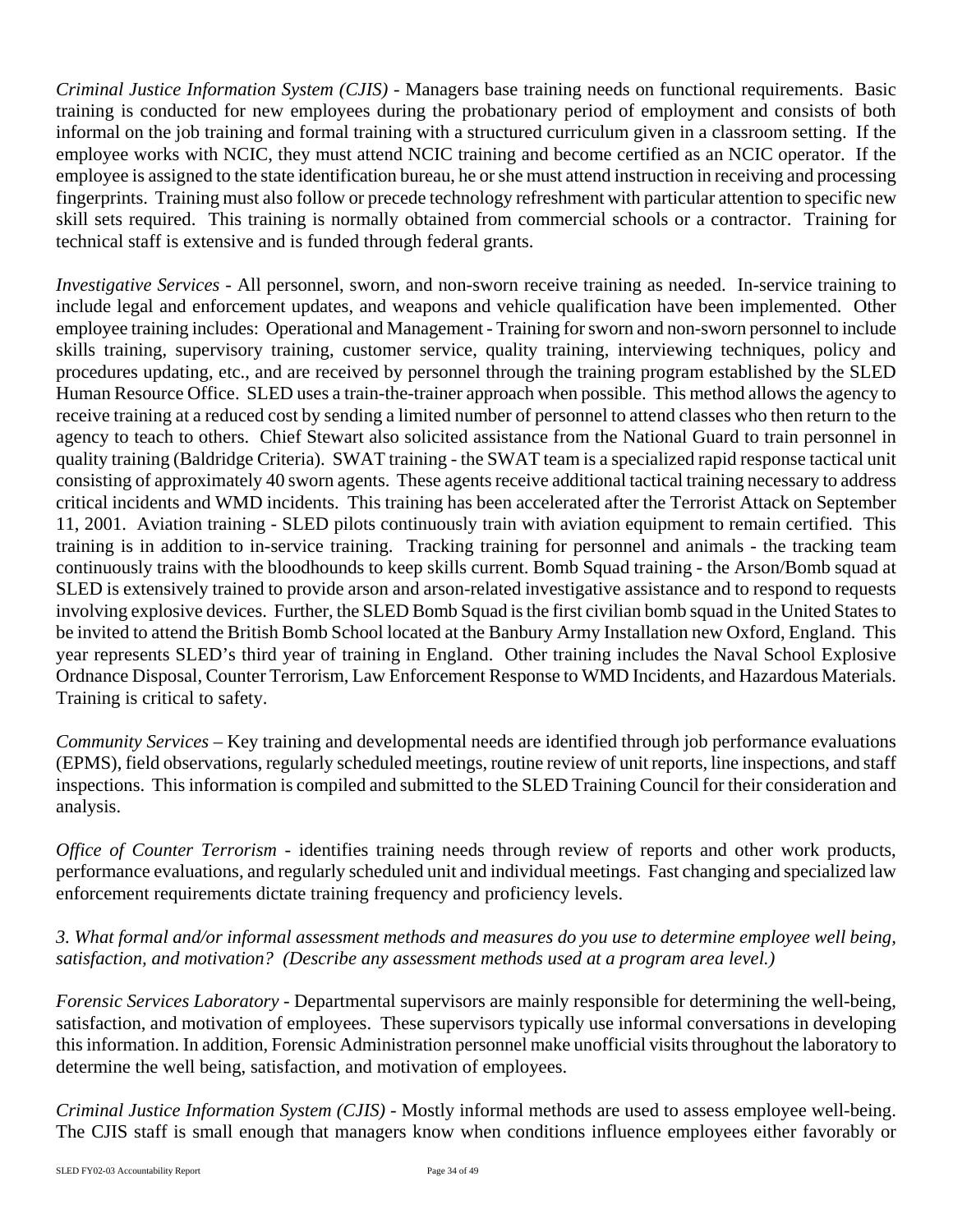adversely. As the annual report on goals and objectives is updated, there is a specific effort for outreach to employees to obtain their input in this process. This opportunity alone may reveal both positive and negative feedback to identify areas where satisfaction exists and improvements can be made.

*Investigative Services* - Employees are encouraged to take advantage of both horizontal and vertical lines of communications. The doors to all supervisors, up to and including the Chief, are always open. This provides an informal mechanism for employees to express concerns and gives management a direct conduit to employees.

*Community Services* – Formal and informal assessment methods and measures are used to determine employee well being, satisfaction, and motivation. Supervisors receive both formal and informal complaints and concerns from employees. These concerns are usually handled at the supervisory level, and when necessary, through the upper management team. The doors to all supervisors, up to and including the Chief, are always open. This provides an informal mechanism for employees to express concerns and gives management a direct conduit to employees.

*Office of Counter Terrorism - The Office of Counter Terrorism uses performance evaluations and individual* meetings to address employee well-being, job satisfaction, and motivation issues.

*4. How do you maintain a safe and healthy work environment? (Describe any safety programs used at a program area level.)*

*Forensic Services Laboratory –* The SLED laboratory employs a Laboratory Safety Manager and a technician that assists the Safety Manager. The Safety Manager and technician work solely with the Quality and Safety Programs and are not involved in casework analysis. Additionally, one analyst in each department is charged with being the safety officer, and is given the added responsibility of monitoring departmental safety issues. The Safety Manager and departmental safety officers meet formally together on a quarterly basis to discuss safety issues. The Safety Manager and departmental safety officers regularly disseminate safety information.

*Criminal Justice Information System (CJIS) -* Line and staff inspections present the opportunity to report any health or safety issues that may affect employees. CJIS participates fully in all agency safety programs and all employees can avail themselves of state wellness programs.

*Investigative Services* - Safety is always a concern as any law enforcement agent, by the nature of the job, may be put in harms way at a moment's notice. Training is critical to safety. Through workplace safety training programs, and supplemental health services, SLED provides a comprehensive health and safety program for all personnel. Several members of the SWAT team are certified Emergency Medical Technicians (EMTs).

*Community Services -* A safe and healthy work environment is maintained through safety training and inspections of facilities. Also, the Inspections Unit located in the Community Services Section is responsible for ensuring that employees adhere to all OSHA/safety standards. Several Headquarters personnel have been trained to operate a centrally located automated external defibrillator (AED).

*Office of Counter Terrorism* - The Office of Counter Terrorism addresses safety needs through training and ensuring that employees are informed and adhere to all agency provisions relating to workplace safety. All employees participate in agency safety and wellness programs.

*5. What is the extent of your involvement in the community? (List any community involvement at a program area level.)*

*Forensic Services Laboratory -* Due to the high workload of the Forensic Services Laboratory, community involvement is limited to training essential to law enforcement, medical and other personnel who are involved in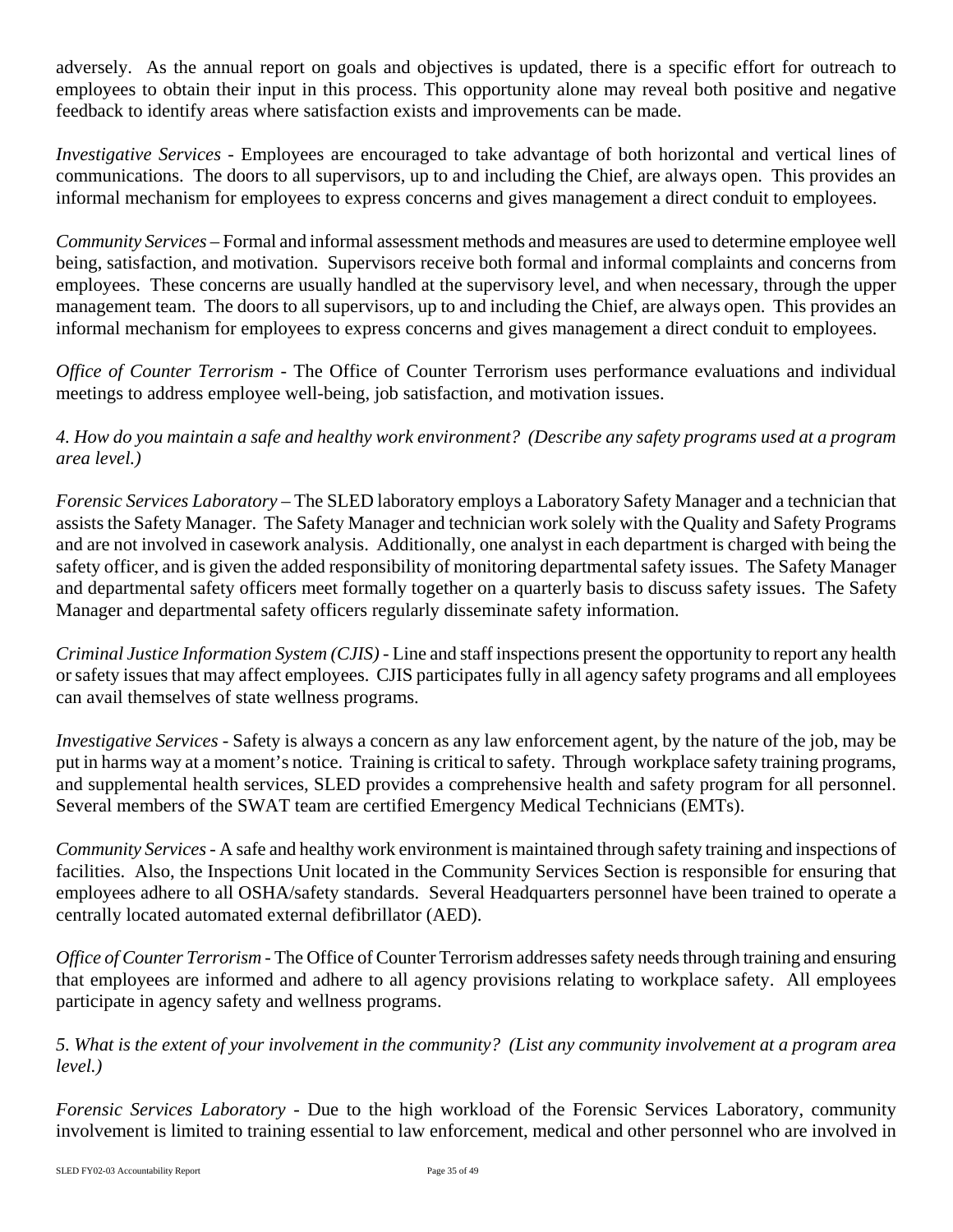forensic cases. When workloads permit, forensic personnel assist the SLED Community Services Department with outreach programs.

*Criminal Justice Information System (CJIS) -* CJIS participates fully with national and state justice data and law enforcement communities on behalf of CJIS. CJIS maintains active membership in a justice information committee that is comprised of numerous criminal justice organizations from both the state and local levels. CJIS participates in the NCIC advisory process and represents the State of South Carolina in the SEARCH organization, the criminal justice information and statistics consortium, and the NCIC. In addition, each user agency is required to designate a "terminal agency coordinator" to act as a liaison between CJIS and the user agencies. Periodic meetings are held with these groups and these meetings represent excellent opportunities for CJIS to receive community input. A CJIS user group conference was implemented for FY2003. Finally, the SLED SIB maintains frequent contact with "qualified entities"; these are governmental entities authorized under U.S. Public Law 92-544 to receive the results of national criminal history record checks. These qualified entities include these in the education, assisted living, and legal communities.

*Investigative Services* - Due to the high workload of the Investigative Services Unit, community involvement is limited. This function is coordinated by SLED's Community Services Department and investigative personnel assist when workloads permit. However, SLED participates in various training exercises/schools for law enforcement agencies and personnel, forensic scientists, licensees, and permit holders. Chief Stewart has developed a program for providing Officer Survival Schools for local, state, and federal level law enforcement (in state and out-of-state). Child Fatality training programs for medical personnel, attorneys, and law enforcement personnel representing approximately 600 are trained annually regarding child abuse, child neglect, and child death investigations; Polygraph training for law enforcement personnel to receive or maintain certification representing approximately 150 personnel trained/served annually; an internship program in coordination with the University of South Carolina on an annual basis, representing approximately 15 interns annually; Bloodhound Tracking training for local law enforcement agencies representing approximately 5 tracking teams trained annually. A Cadet Academy (one week in summer) for 60-70 rising high school seniors annually (the academy/camp is used to provide awareness regarding law enforcement and careers in law enforcement); law enforcement presentations to Palmetto Boys State participants each summer; global training efforts for members of the Moscow Police Department and the Samara (Russia) Police Department by training 100 law enforcement officers in investigative techniques over a period of five years; Behavioral Sciences provides training for psychological profilers nationwide and worldwide. SLED's two Behavioral Scientists are part of the current curriculum for Behavioral Scientist in training through the International Criminal Investigative Analysts Fellowship. Training provided for local law enforcement officers at the Criminal Justice Academy on an annual basis; psychological profiling training provided for prosecutors on an annual basis (100 per year); training on the Sex Offender Registry for approximately 100 officers; training SLED officers annually on psychological profiling techniques; training to state agencies to include: Department of Social Services (DSS); Health and Human Services (HHS); and the Attorney Generals Office regarding financial exploitation of vulnerable adults; providing reciprocal management and supervisory training to a variety of state agencies; providing training to other states regarding Child Abuse and Homicide representing approximately 100 officers trained; and, Forensic Art training for officers at the FBI Academy in Quantico, Virginia; and lecturing at the University of South Carolina and the Medical University of South Carolina on an annual basis.

*Community Services* – The Community Services Section is heavily involved in the community by providing law enforcement services to federal, state, and local agencies, and direct services to the civilian community. Much of the community involvement includes providing training on law enforcement matters; providing counseling during and after critical incidents; providing crowd control assistance during marches and other demonstrations.

*Office of Counter Terrorism - The Office of Counter Terrorism agents make presentations in local community* venues regarding public awareness of terrorism and initiatives of the South Carolina Counter Terrorism program*.*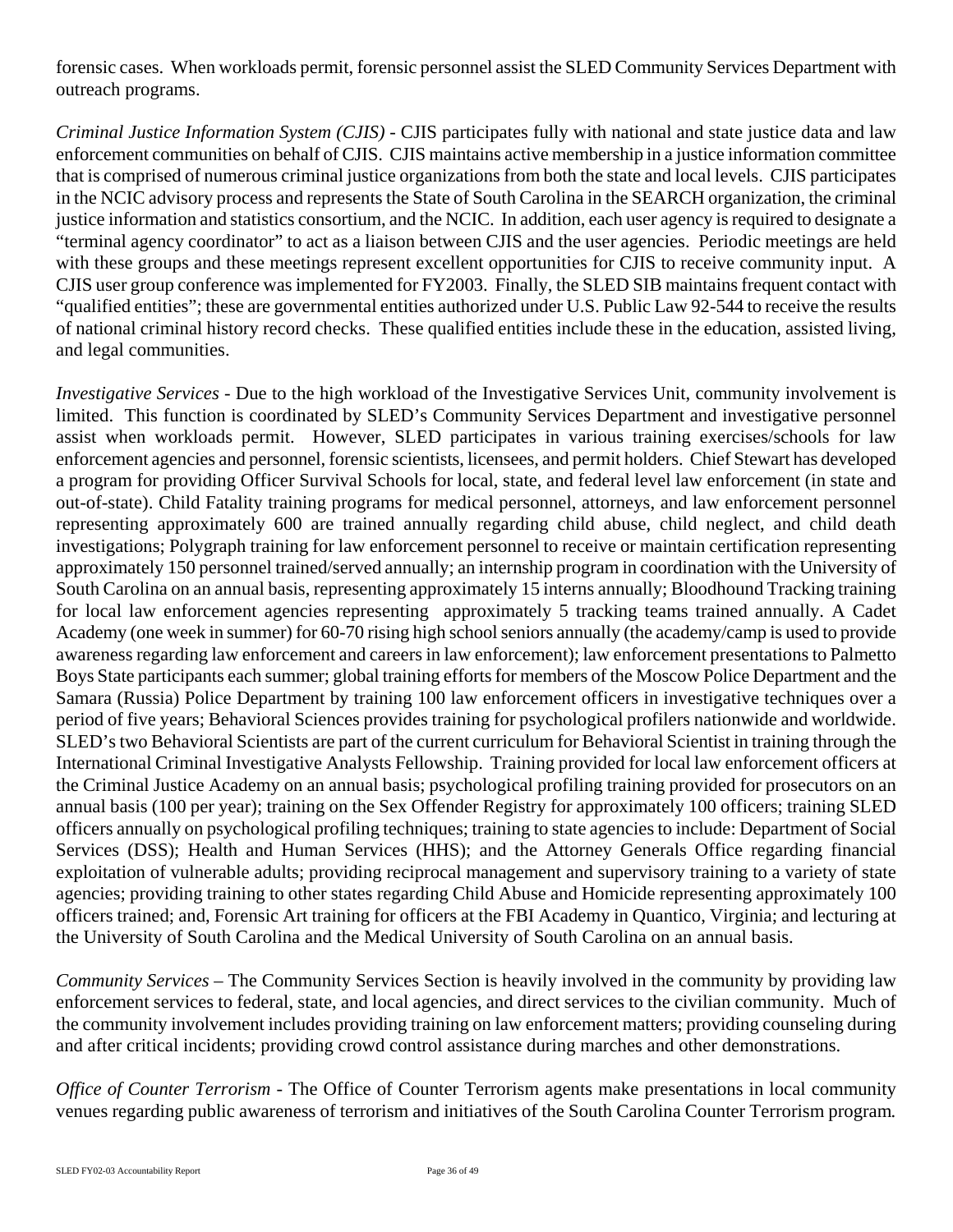# **Category 6 – Process Management**

*1. What are your key design and delivery processes for products/services, and how do you incorporate new technology, changing customer and mission-related requirements, into these design and delivery processes and systems? (Explain how key services in each program area are provided. In addition, explain any recent changes in how these services are provided (e.g. use of technology).*

The *Forensic Services Laboratory* continuously looks for ways to utilize technology to assist in the delivery of services. The laboratory has utilized a Laboratory Information Management System (LIMS) since 1993. Replacement of the existing LIMS is being evaluated. The cost of replacement will be provided through the use of a federal grant administered by the National Institute of Justice (NIJ).

The Forensic Services Laboratory has also expanded its use of the SLED web site within the past years. Increased use of the web site streamlines information delivery for our customers and allows laboratory employees to spend more time on casework analysis. The Implied Consent Department maintains records for breath alcohol testing devices and videotaping systems on the web site. This action has greatly reduced the number of Freedom of Information Act (FOIA) requests for this department, thereby allowing this department to concentrate on other duties. The laboratory intends to continue the expanded use of the SLED web site. Possible future projects include capabilities/services for each department and an on-line evidence submission manual.

The Implied Consent Department continues to use remote access capabilities to assist in maintenance of breath alcohol testing devices. Remote access is often used to diagnose the condition of the devices and to perform remote inspections.

The laboratory has kept pace with technological advancements in laboratory instrumentation through the use of federal grants. Old instrumentation has been replaced and new technologies such as Enzyme-Linked Immunosorbant Assay (ELISA) have been integrated into the capabilities of the forensic laboratory.

*Criminal Justice Information System (CJIS) -* The key design and delivery processes used by CJIS are not developed independently but are established either by long standing discipline standards or by federally mandated protocols. In the state identification bureau, manual classification follows a standard that is established within the field of fingerprint identification known as the "Henry" system. While most police agencies in the United States subscribe to the Henry system, for all intents and purposes, an automated process that follows the American National Standards Institute and National Institute of Standards and Technology (ANSI-NIST) standards has replaced the manual system of classification. These standards control identification product design. Because criminal history records are maintained in a distributed system with local agencies reporting to a state identification bureau (SIB) in each state and SIBs reporting to the FBI, the delivery system is mandated from the top down. The FBI sets the initial requirement and SLED CJIS passes it down to its customers. The same is true with crime reporting. The FBI sets national standards in its National Incident Based Reporting System (NIBRS) and the CJIS Uniform Crime Reporting (UCR) section passes it down to its suppliers/customers. This is also true for the CJIS JCOM data network. JCOM is an independent network, but it has interfaces with national systems (NLETS and NCIC) that drive the design and delivery processes. Changes are developed through a membership group with NLETS and an advisory process for NCIC. Once approved through these processes, CJIS begins to implement the changes through programming and technology enhancements. Simultaneously, our suppliers/customers are informed of the changes; quality assurance and training staff members then work to implement these changes in the field.

*Investigative Services* - The use of computers in the field has increased productivity by allowing agents to type reports, memos to file, and complete forms in less time and without additional administrative support. This greatly enhances our ability to deliver a timely product to our customers.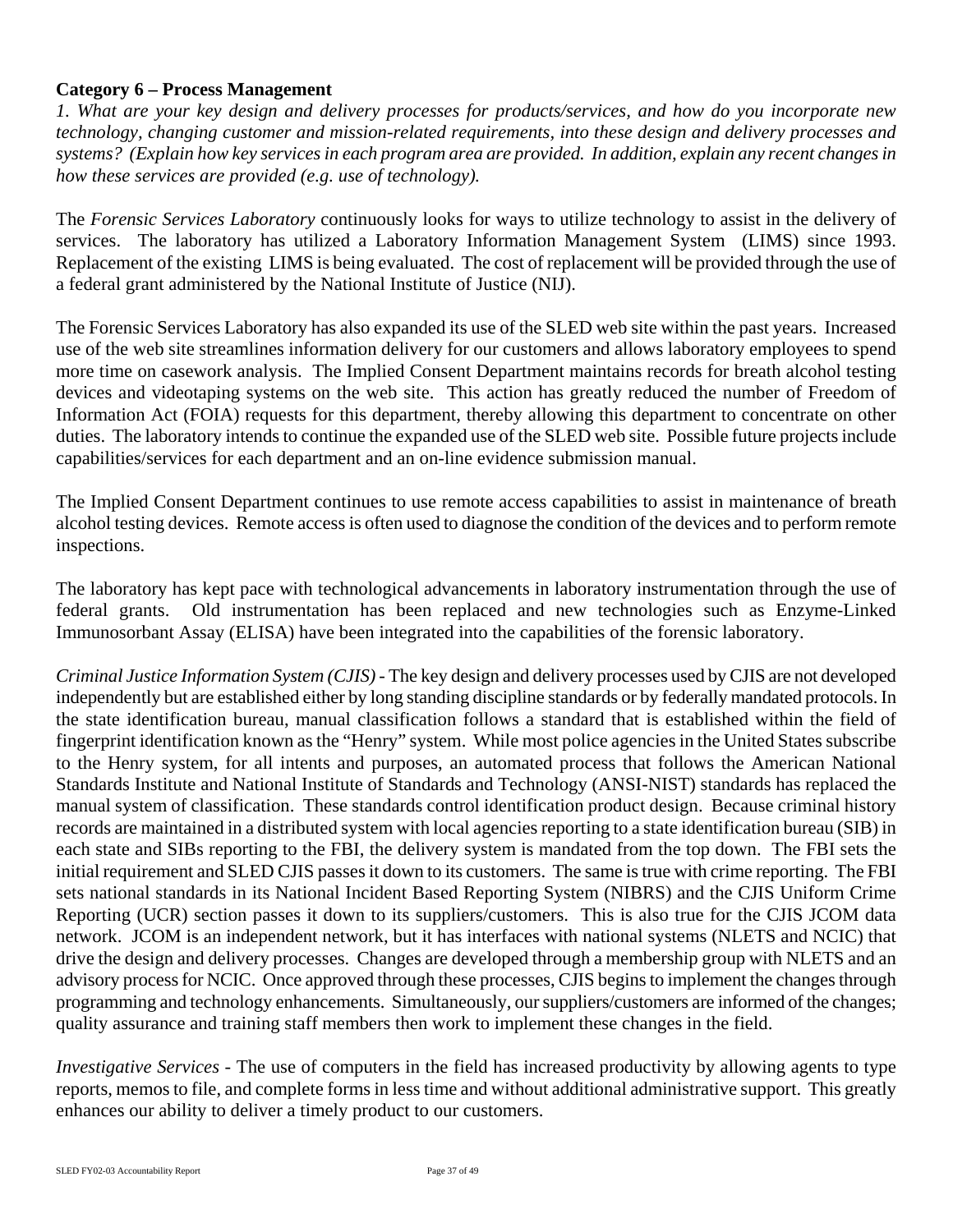By upgrading radio communications, providing alphanumeric pagers, and using wireless communications systems, the agency has increased its ability to quickly respond to critical incident, investigative, and crime scene requests, as well as streamlining internal communications. This system has also provided management with the flexibility to realign resources during emergencies.

Also, Investigative Services recently completed a review of how case reports and files are generated and presented to customers. Based upon this review, a comprehensive report format has been developed as a guideline for each component of Investigative Services.

Additionally, management review is used to monitor key performance requirements and compliance. All investigative functions are subject to continuous monitoring and extensive management review. Tactical units are constantly training to ensure that operational requirements are safely met.

*Community Services***-** The Community Services Units provide services to local, state, and federal law enforcement agencies, and to the community and businesses upon request. Requests are received, reviewed, and assigned to appropriate personnel. Reports are generated and data collected to assess resource needs to determine adequate resource allocation.

*Office of Counter Terrorism -* utilizes systems and technologies, which are in compliance with standards set forth by the FBI, Department of Homeland Security (DHS) and other federal, state and local entities charged with oversight responsibilities. New technologies are thoroughly researched and approved for use prior to implementation. Customers are informed of new technologies and often participate in evaluation and implementation process.

# *2. How does your day-to-day operation of key production/delivery processes ensure meeting key performance requirements? (How do program areas ensure efficient operation on a daily basis?)*

*Forensic Services Laboratory -* Many initiatives are used to ensure efficient delivery of daily services. The use of SLIMS and increased use of laboratory automation aids greatly in this pursuit. The laboratory uses analytical instrumentation that allows for automated operation (e.g. auto samplers). This automated operation means the instrumentation performs analyses while the examiner is performing other casework and can produce data to be reviewed at a later time. Another initiative involves the assignment of cases. New cases are typically rotated among examiners, but due to the specific demands of drug analysis, examiners are assigned cases by county. Each department evaluates the best methods to deliver services in the most efficient manner. The Toxicology Department now has a rotation system to improve turnaround times for traffic fatality samples. On a daily basis, the quality of reports is verified through the use of administrative and technical reviews.

*Criminal Justice Information System (CJIS) -* operates a 24-hour by 7-day control room to monitor network activity. Since local law enforcement cannot efficiently or safely perform most of its duties without CJIS, our customers immediately notify the control room of any network or system difficulties. Keeping the system operating at acceptable levels requires contractor maintenance for hardware and software, and system monitoring.

*Investigative Services* – Service delivery ranges from immediate response by tactical units resulting in capture and arrest to major case investigations lasting months and possibly years. Response times by tactical units have been made more efficient through the use of Aviation services. With SLED's helicopter, depending on the mission, tracking or SWAT units can be airlifted to distant parts of the State in minutes rather than hours. Also, the use of Forward Looking Infra Red (FLIR) and "night sun" devices significantly increase the capabilities of our aircraft. Integration of new technology into the tactical units has increased our ability to safely apprehend suspects or locate missing persons.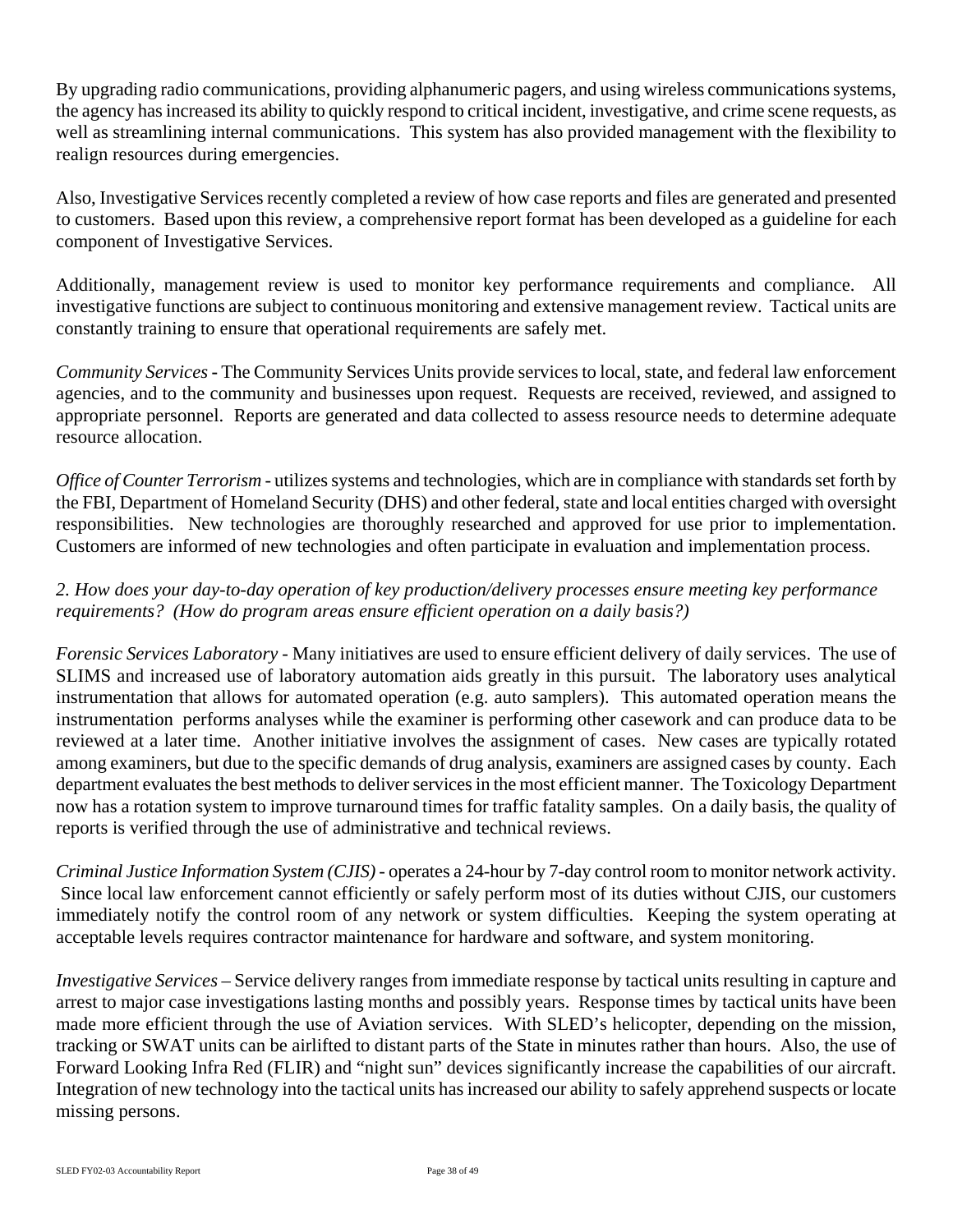*Community Services* – This department is directed to provide law enforcement services whenever requested by local, state, and federal law enforcement, and to the community and businesses. The Community Services Units monitor and assess cutting edge service delivery methods and techniques for potential use. Two such methods are used in the SLED Vice Unit. The Alcohol Enforcement Unit, DAODAS, and DOR have identified components of and are developing a comprehensive training program for local law enforcement involving alcohol sales to minors. During FY01-02, the Alcohol Enforcement Unit and the Narcotics Unit combined to form a VICE Unit. During FY 02-03, this new unit was responsible for over 2,439 arrests, 10,456 inspections and over \$47,276,566 in drugs purchased or seized. The unit continues to actively enforce laws governing alcohol sales to minors.

*Office of Counter Terrorism - delivers day-to-day service depending on threat levels and intelligence conditions.* Operational methods, services, and techniques are determined by constantly changing conditions. Leadership closely monitors these conditions and responds in accordance with recognized law enforcement standards which maximize our ability to ensure key performance requirements are met.

# **Category 7 – Results**

This Category describes your organization's performance and improvements in: customer satisfaction, product and service performance, financial, mission accomplishment, employee results, supplier and partner results, and operational performance. Information is typically displayed by the use of performance measures.

*1. What are your performance levels and trends for the key measures of customer satisfaction? (Mention factors such as the numbers of commendation letters from customers or awards received in the program areas. If possible, provide specific data.)*

| <b>DEPARTMENT</b>           | <b>COMMENDATION LETTERS</b> | <b>COMMENDATION LETTERS</b> |
|-----------------------------|-----------------------------|-----------------------------|
|                             | 2002                        | 2003                        |
| Arson                       |                             |                             |
| Drug Analysis               | 3                           |                             |
| Evidence                    | 5                           |                             |
| Firearms                    | 9                           | 6                           |
| Forensic                    | $\overline{2}$              | 3                           |
| Administration              |                             |                             |
| <b>Implied Consent</b>      | 3                           |                             |
| <b>Latent Prints</b>        | 15                          | 13                          |
| Photography                 | $\mathcal{D}_{\mathcal{L}}$ | 20                          |
| <b>Questioned Documents</b> |                             | 3                           |
| Serology/DNA                | 10                          | 5                           |
| Toxicology                  |                             | 13                          |
| <b>Trace Evidence</b>       | $\mathfrak{D}$              | 26                          |
| <b>Total</b>                | 54                          | 94                          |

*Forensic Services Laboratory -* During the last year, laboratory personnel received 94 commendation letters from various elements of the scientific community. A breakdown per department is:

Another measure of customer satisfaction involves court testimony reviews. Accreditation standards of the American Society of Crime Laboratory Directors/Laboratory Accreditation Board (ASCLD/LAB) require that each employee who testifies be monitored. The laboratory has designed a form to evaluate the quality of the expert witness testimony provided. These forms are completed by SLED personnel, but also are completed by other criminal justice personnel (prosecutors, defense attorneys, etc.). The person testifying is given an overall rating of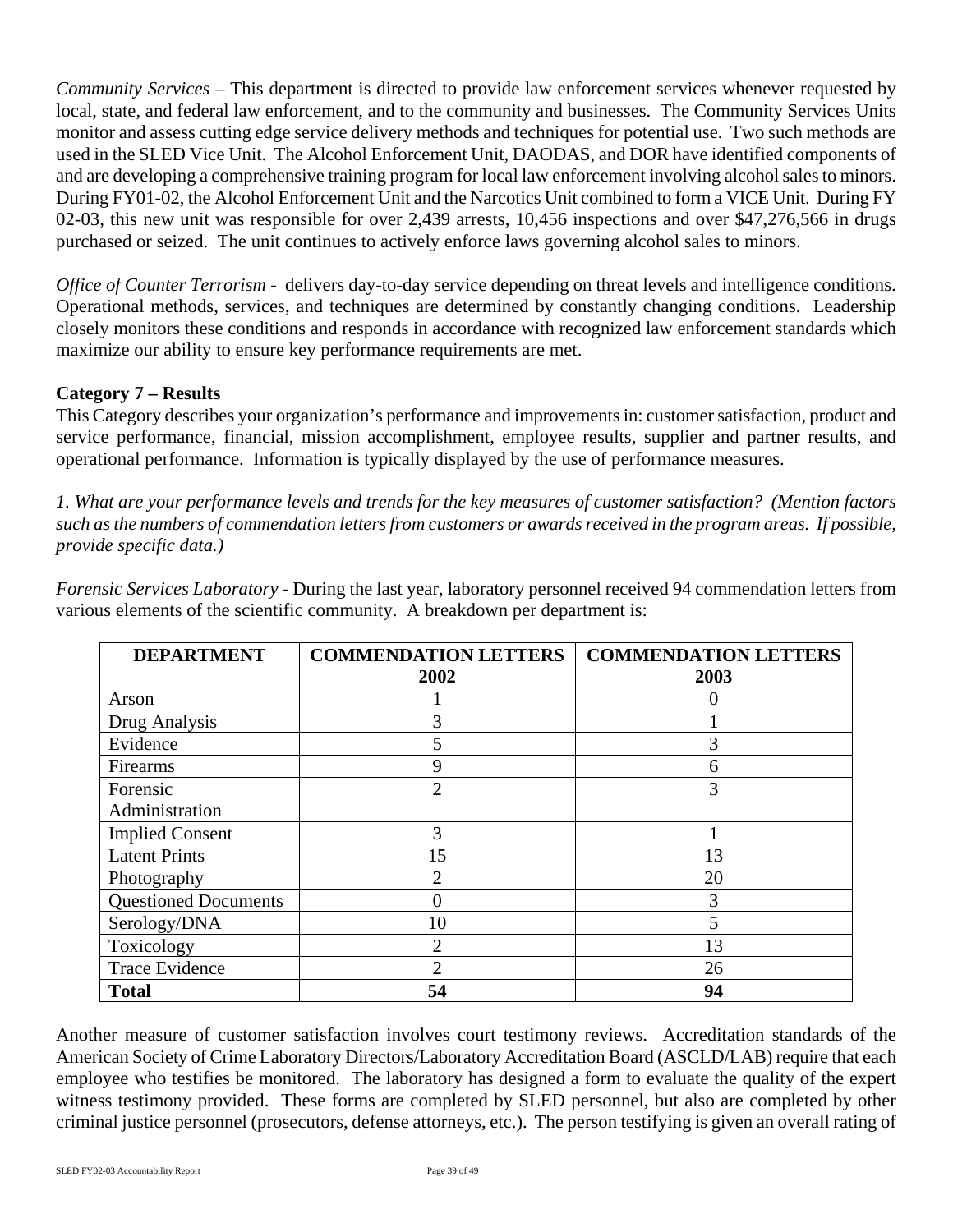excellent, satisfactory, or needs improvement. These completed forms, both internal and external, consistently rate the performance of our employees as excellent.

*Criminal Justice Information System (CJIS) -* The most critical measure of customer satisfaction is the response time for messages moving through the two primary network interfaces. When a trooper, deputy sheriff, or police officer approaches a suspicious vehicle or other dangerous situation, it is imperative that the system is in operation and is operating efficiently. The central site processor is in "up" condition nearly 100% of the time and the message response time is 3 to 5 seconds for both intrastate and interstate messages. While changes at the interface sites can affect interstate times, they are beyond the control of CJIS. CJIS functions and products are essential to the law enforcement community. The last approval ratings for CJIS, as taken from a survey conducted every two or three years, are sheriffs, 97%; chiefs of police, 99%; and solicitors, 100%.

*Investigative Services* - Employee satisfaction is first measured by the outstanding work product produced. In the year 2002, agents assigned to Investigative Services components received over 50 letters of commendation from SLED customers. Additionally, letters from solicitors regarding case review for prosecution often mention the thoroughness of case reports.

*Community Services* – Performance levels and trends for key measures for customer satisfaction is knowing that all complaints and requests for service are dealt with in a timely and professional manner. Also, repeat requests for services are a measure of customer satisfaction. Approximately 26 letters of commendation and satisfaction were received last year.

*Office of Counter Terrorism* - The Office of Counter Terrorism has received letters of commendation for services rendered to customers. The key measures of customer satisfaction are contained within the Counter Terrorism Coordinating Councils' ability to complete its mission. This is accomplished with logistical support supplied by the Office of Counter Terrorism. The trend, as noted thus far, is that customer satisfaction is at a high level.

*2. What are your performance levels and trends for the key measures of mission accomplishment? (At the program level, what are your performance measurements and what has been the recent trend in this data? Where applicable, accreditation information should be included. If possible, provide specific data.)*

*Forensic Services Laboratory* - Various measures are used to gauge performance in accomplishing the laboratory's mission. One significant measure of mission accomplishment involves laboratory accreditation. The laboratory has been accredited since 1994 by the American Society of Crime Laboratory Directors/Laboratory Accreditation Board (ASCLD/LAB). These accreditation standards currently include 145 criteria of which 78 are "Essential" criteria. Accredited laboratories must achieve 100% compliance with "Essential" criteria. Compliance is measured both during external inspections conducted every five years and annual internal inspections. The laboratory has 100% compliance with "Essential" criteria.

| <b>ASCLD/LAB</b><br><b>ESSENTIAL</b><br>CRITERIA – 1999<br><b>PERCENTAGE</b><br><b>PASSED</b> | <b>ASCLD/LAB</b><br><b>ESSENTIAL</b><br><b>CRITERIA - 2000</b><br>PERCENTAGE PASSED | <b>ASCLD/LAB</b><br><b>ESSENTIAL</b><br>$CRITERIA - 2001$<br>PERCENTAGE PASSED |
|-----------------------------------------------------------------------------------------------|-------------------------------------------------------------------------------------|--------------------------------------------------------------------------------|
| 00                                                                                            |                                                                                     | $\alpha$                                                                       |

The laboratory is also subject to various standards of the Commission on Accreditation of Law Enforcement Agencies (CALEA). The laboratory is in compliance with all necessary CALEA standards. The DNA Laboratory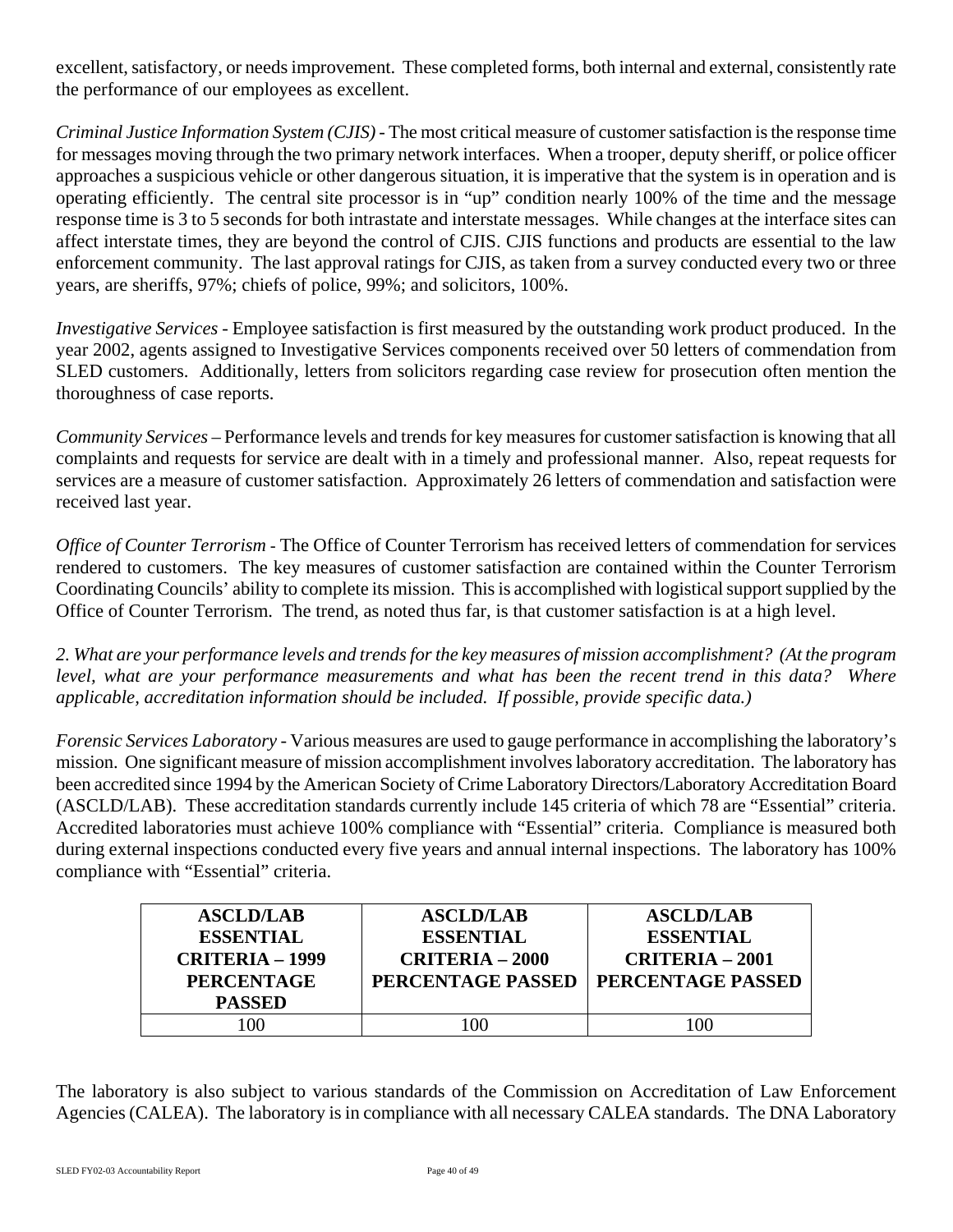has also met all criteria set forth by the DNA Advisory Board (DAB), a standards unit coordinated by the FBI.

A measure of mission accomplishment involves the laboratory cases assigned and closed by a department for a given time period. During the past fiscal year, the laboratory received 18,275 cases and completed 16,404 cases. It should be noted that some completed cases in the table below were submitted in prior years. Another important factor to note is that simple and less cumbersome cases may be completed within shorter timeframes; however, more complex cases requiring extensive testing may take substantially longer. The length of time required to complete a case is dependent on many factors, some of which are not controlled by the laboratory (e.g. number of analysis requested per case, complexity of each case, submission of proper subject standards, etc.).

| <b>DEPARTMENT</b>     | <b>CASES</b>    | <b>CASES</b>    | <b>CASES</b>    | <b>CASES</b>     | <b>CASES</b>     | <b>CASES</b>     |
|-----------------------|-----------------|-----------------|-----------------|------------------|------------------|------------------|
|                       | <b>RECEIVED</b> | <b>RECEIVED</b> | <b>RECEIVED</b> | <b>COMPLETED</b> | <b>COMPLETED</b> | <b>COMPLETED</b> |
|                       | 2000-2001       | 2001-2002       | 2002-2003       | 2000-2001        | 2001-2002        | 2002-2003        |
| Arson                 | 331             | 309             | 299             | 454              | 330              | 271              |
| Drug Analysis         | 8,159           | 7,939           | 6,917           | 7,606            | 8,381            | 6,889            |
| Evidence              | 664             | 577             | 565             | 500              | 476              | 414              |
| Firearms              | 743             | 660             | 621             | 426              | 435              | 443              |
| <b>Latent Prints</b>  | 2,565           | 2,511           | 2,474           | 2,005            | 2,120            | 2,126            |
| Photography           | 599             | 571             | 534             | 514              | 657              | 631              |
| Questioned            | 191             | 186             | 142             | 187              | 149              | 97               |
| Documents             |                 |                 |                 |                  |                  |                  |
| Serology/DNA          | 1,395           | 1,573           | l.609           | 1,119            | 634              | 631              |
| Toxicology            | 3,716           | 4,040           | 4,266           | 3,574            | 3,738            | 4,151            |
| <b>Trace Evidence</b> | 794             | 890             | 848             | 736              | 859              | 751              |
| <b>Totals</b>         | 19,157          | 19,256          | 18.275          | 17,121           | 17,779           | 16,404           |

In addition, the number of service requests per department is monitored. Each laboratory case may involve multiple service requests. During the previous fiscal year, the laboratory received 70,801 service requests and completed 67,727 service requests. It should be noted that the length of time to complete a service request can vary greatly and depends on many factors. A service request may be held pending submission of appropriate standards from the submitting agency, or completion of analysis by another laboratory department.

| <b>DEPARTMENT</b>           | <b>REQUESTS</b><br><b>RECEIVED</b> | <b>REQUESTS</b><br><b>RECEIVED</b> | <b>REQUESTS</b><br><b>RECEIVED</b> | <b>REQUESTS</b><br><b>COMPLETED</b> | <b>REQUESTS</b><br><b>COMPLETED</b> | <b>REQUESTS</b><br><b>COMPLETED</b> |
|-----------------------------|------------------------------------|------------------------------------|------------------------------------|-------------------------------------|-------------------------------------|-------------------------------------|
|                             | 2000-2001                          | 2001-2002                          | 2002-2003                          | 2000-2001                           | 2001-2002                           | 2002-2003                           |
| Arson                       | 996                                | 896                                | 888                                | 1,470                               | 977                                 | 900                                 |
| Drug Analysis               | 9,626                              | 10.618                             | 9,910                              | 9,477                               | 11.279                              | 11,037                              |
| Evidence                    | 5,439                              | 3,180                              | 3,508                              | 4,752                               | 3,827                               | 3,294                               |
| Firearms                    | 4,236                              | 3,620                              | 3,174                              | 3,435                               | 2,916                               | 2,940                               |
| <b>Latent Prints</b>        | 13,642                             | 16.439                             | 15,495                             | 11,259                              | 14,824                              | 15,146                              |
| Photography                 | 5,538                              | 5,244                              | 5,904                              | 5,604                               | 7,679                               | 7,993                               |
| <b>Questioned Documents</b> | 7,738                              | 5,788                              | 5,275                              | 9,658                               | 3,917                               | 3,797                               |
| Serology/DNA                | 12,047                             | 11,701                             | 12,226                             | 8,169                               | 7,815                               | 8,209                               |
| Toxicology                  | 10,746                             | 11,228                             | 12,000                             | 10,139                              | 10,879                              | 12,106                              |
| Trace Evidence              | 2.662                              | 2.769                              | 2.241                              | 2,926                               | 2,880                               | 2,234                               |
| <b>Totals</b>               | 72,670                             | 71,483                             | 70,801                             | 66,889                              | 66,993                              | 67,727                              |

The Latent Prints Department is responsible for the laboratory's crime scene responses. Other departments assist this department when added manpower or specialized expertise is needed. These responses occur throughout the state on 24 hours a day, 7 days a week basis. On-call personnel must begin response within 30 minutes of the call. Time expended to process crime scenes depends upon the complexity and the necessity to collect many types of evidence; some may take only a few hours while the majority take many hours to process. During the fiscal year 2002-2003, the Latent Prints Department responded to 293 local and state requests for crime scene assistance.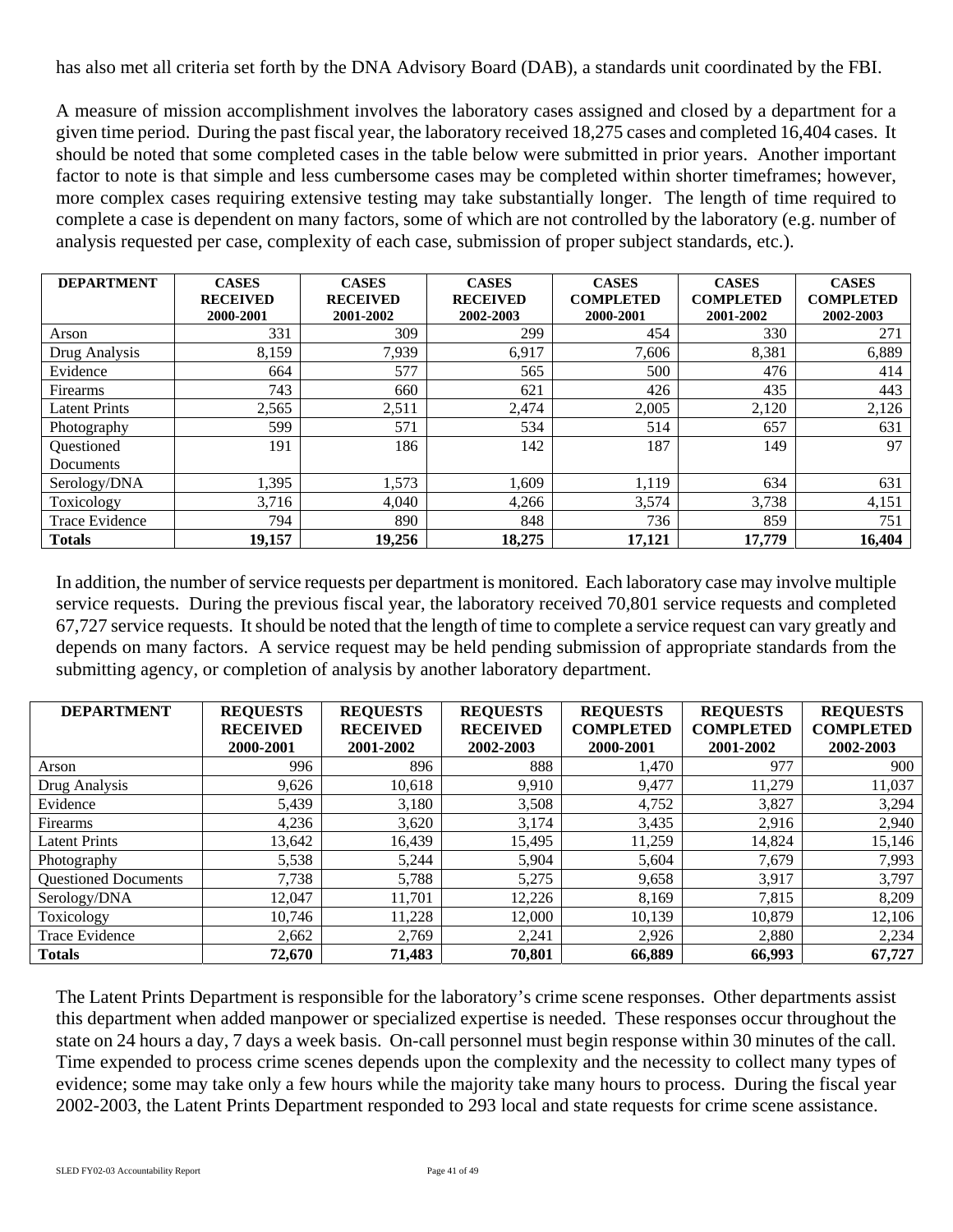| <b>LATENT PRINTS DEPARTMENT - CRIME SCENE RESPONSES</b> |        |        |  |  |  |
|---------------------------------------------------------|--------|--------|--|--|--|
| FY2007                                                  | FY2002 | FY2003 |  |  |  |
|                                                         | 325    | 29.    |  |  |  |

For the Implied Consent Department, statistics concerning DataMaster maintenance, inspection, and certification records are maintained. This department does not receive laboratory cases, but maintains breath alcohol testing devices (154 BAC DataMasters) and breath site videotaping systems (154 VDS-2s) at 115 certified breath alcohol testing sites through the state. During the last year, 17,363 implied consent breath alcohol tests were administered throughout the state. Most equipment servicing is provided at the field locations; however, the department does conduct some remote inspections via use of a computer modem. This department handles all aspects of support for the BAC DataMasters, while it only handles inspections and certifications for the VDS-2s. Maintenance of the VDS-2s is currently contracted with the W.H. Platts Company; however, SLED conducts numerous inspections to verify this company's work.

| <b>BAC DATA MASTER</b><br><b>MAINTENANCE VISITS</b> |      |             | <b>BAC DATAMASTER</b><br><b>CERTIFICATIONS</b> |      |             | <b>BAC DATAMASTER REMOTE</b><br><b>INSPECTIONS</b> |             |      |
|-----------------------------------------------------|------|-------------|------------------------------------------------|------|-------------|----------------------------------------------------|-------------|------|
| FY'01                                               | FY02 | <b>FY03</b> | FY01                                           | FY02 | <b>FY03</b> | FY01                                               | <b>FY02</b> | FY03 |
| 0.057                                               | .068 | 968         |                                                | 14   |             | l 50                                               |             |      |

| <b>VDS-2 ON-SITE INSPECTIONS</b> |                |      | <b>VDS-2 CERTIFICATIONS</b> |            |      |
|----------------------------------|----------------|------|-----------------------------|------------|------|
| FV                               | FY02           | FY03 | <b>FY01</b>                 | $\rm{Y}02$ | FY03 |
| 853                              | $QQ^{\dagger}$ | 866  |                             | 14.        | 14   |

The SLED Drug Analysis Department trains non-SLED criminal justice personnel to conduct marijuana testing. One measure of the Drug Analysis Department's mission accomplishment is the number of marijuana analysts certified and re-certified. This arrangement results in a reduced workload for SLED and improved response time for the customers.

| <b>JANA ANALYSTS CERTIFIED</b><br><b>MARLIU</b> |             |      | <b>MARIJUANA ANALYSTS RECERTIFIED</b> |           |         |
|-------------------------------------------------|-------------|------|---------------------------------------|-----------|---------|
| $\Psi$ $101$                                    | <b>FY02</b> | FY03 | <b>FY01</b>                           | $\rm Y02$ | FY03    |
| 00                                              | 88          | 105  | ახ                                    | ົ<br>ر ر  | ٣Π<br>◡ |

Another measure of the forensic laboratory service's mission accomplishment is the number of expert witness requests provided by SLED forensics laboratory personnel.

| <b>DEPARTMENT</b>       | <b>COURT</b>       | <b>COURT</b>       | <b>COURT</b>       |
|-------------------------|--------------------|--------------------|--------------------|
|                         | <b>TESTIMONIES</b> | <b>TESTIMONIES</b> | <b>TESTIMONIES</b> |
|                         | 2000-2001          | 2001-2002          | 2002-2003          |
| Arson                   | 12                 |                    |                    |
| Drug Analysis           | 51                 | 37                 | 61                 |
| Evidence                | 40                 | 22                 |                    |
| Firearms                | 40                 | 48                 | 31                 |
| Forensic Administration | 6                  |                    | 0                  |
| <b>Implied Consent</b>  | n                  | 10                 |                    |
| <b>Latent Prints</b>    | 57                 | 56                 | 38                 |
| Photography             |                    |                    |                    |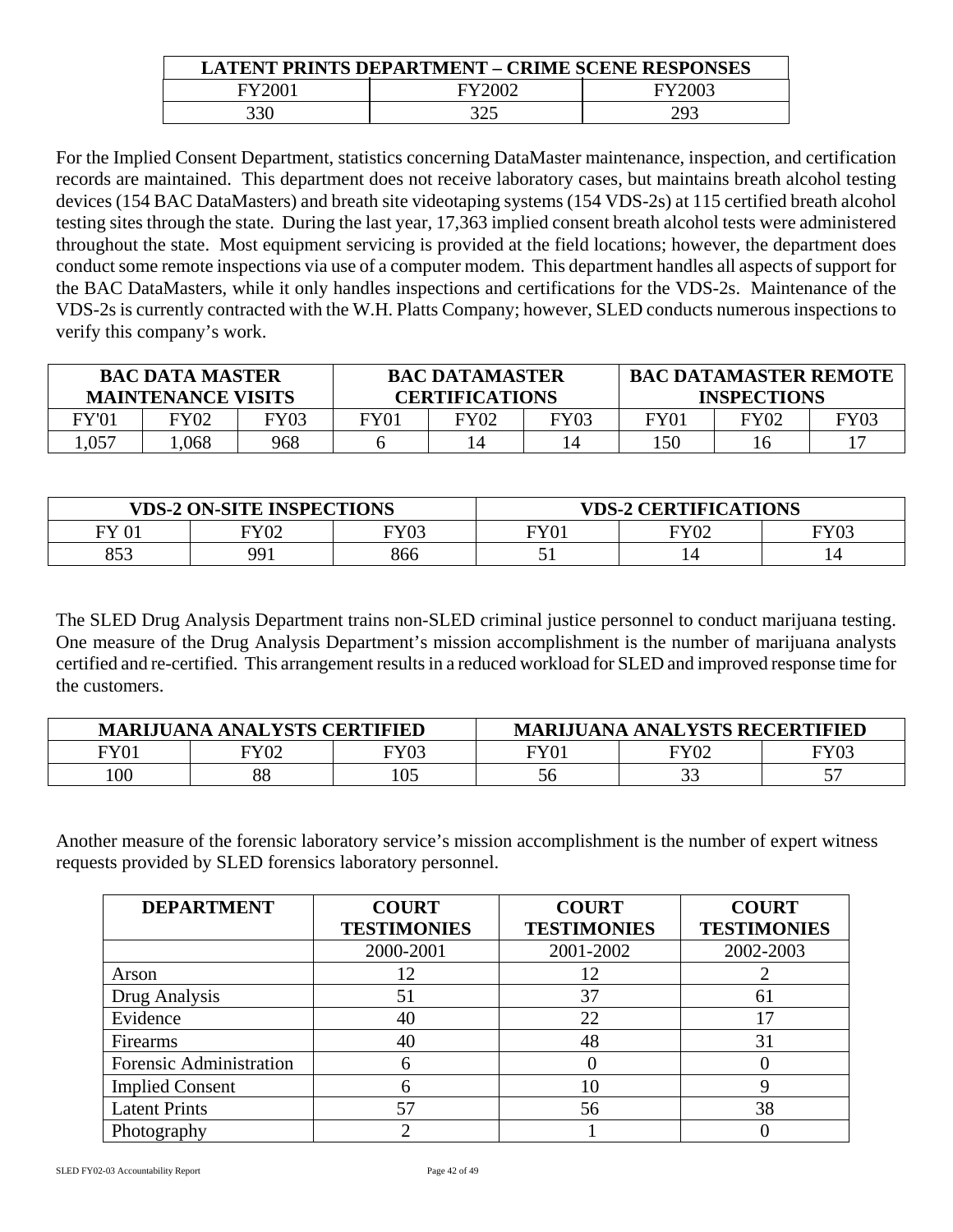| <b>Questioned Documents</b> |     |     |     |
|-----------------------------|-----|-----|-----|
| Serology/DNA                |     |     |     |
| Toxicology                  | 33  |     | 64  |
| <b>Trace Evidence</b>       |     |     |     |
| <b>Total</b>                | 380 | 305 | 296 |

An additional measure of mission accomplishment is the number of training opportunities attended by laboratory employees. Because of the nature of forensic laboratory work, on-going training is crucial. This training includes both scientific and non-scientific courses. During the last year, the average employee attended eight training opportunities. Due to budget constraints, every effort is made to attend free or low cost training. Grants are extensively used along with in-house training efforts. Very often, laboratory employees are involved in providing training classes for other laboratory employees. For example, during each month, a department will present a forensic seminar and seminars are regularly attended by a majority of laboratory employees.

| <b>DEPARTMENT</b>           | <b>TRAINING EVENTS</b> | <b>TRAINING EVENTS</b> | <b>TRAINING EVENTS</b> |
|-----------------------------|------------------------|------------------------|------------------------|
|                             | <b>ATTENDED</b>        | <b>ATTENDED</b>        | <b>ATTENDED</b>        |
|                             | 2000-2001              | 2001-2002              | 2002-2003              |
| Arson                       | 19                     | 10                     | 7                      |
| Drug Analysis               | 113                    | 79                     | 76                     |
| Evidence                    | 66                     | 64                     | 38                     |
| Firearms                    | 69                     | 59                     | 38                     |
| Forensic Administration     | 155                    | 88                     | 42                     |
| <b>Implied Consent</b>      | 88                     | 40                     | 31                     |
| <b>Latent Prints</b>        | 163                    | 141                    | 82                     |
| Photography                 | 24                     | 11                     | 14                     |
| <b>Questioned Documents</b> | 49                     | 18                     | 21                     |
| Serology/DNA                | 113                    | 162                    | 116                    |
| Toxicology                  | 178                    | 152                    | 107                    |
| Trace Evidence              | 36                     | 17                     | 24                     |
| <b>Total</b>                | 1,073                  | 841                    | 596                    |

In addition to training made available to laboratory employees, SLED Forensic Services personnel provide extensive training to local, state, and federal law enforcement officers and to court officials on a frequent basis. Due to the nature of many forensic topics, the bulk of the training is provided in person, however, we have been able to maximize delivery efficiency of some training topics via videotape production and dissemination.

| <b>Forensic Services Training to Outside</b><br><b>Agencies</b> | 1999-2000 | 2000-2001 | 2001-2002 | 2002-2003 |
|-----------------------------------------------------------------|-----------|-----------|-----------|-----------|
| Training Hours Provided to Outside Agencies                     | 17.377    | 25.128    | 32,020    | 6,993     |

\*Contact Hours = (No. Students)  $X$  (No. Hours of Instruction)  $X$  (No. Instructors)

*Criminal Justice Information System (CJIS) -* Mission accomplishment is best represented by the number of user agencies and devices with approved connectivity to the SLED Intranet and the ability of citizens to access important data. Without access, the data is not used and serves no purpose. The use of wireless devices and the Internet reflect two technology changes embraced by CJIS but only recently authorized for use. Together they help account for a tremendous rise in system use that will increase in FY2003. Criminal justice agencies accessing the network include 7,141 terminal devices, 494 agencies, 82 local area networks, 4 wide area networks, and 1,313 wireless devices. Public access for non-criminal justice purposes via the Internet is virtually limitless. Beginning in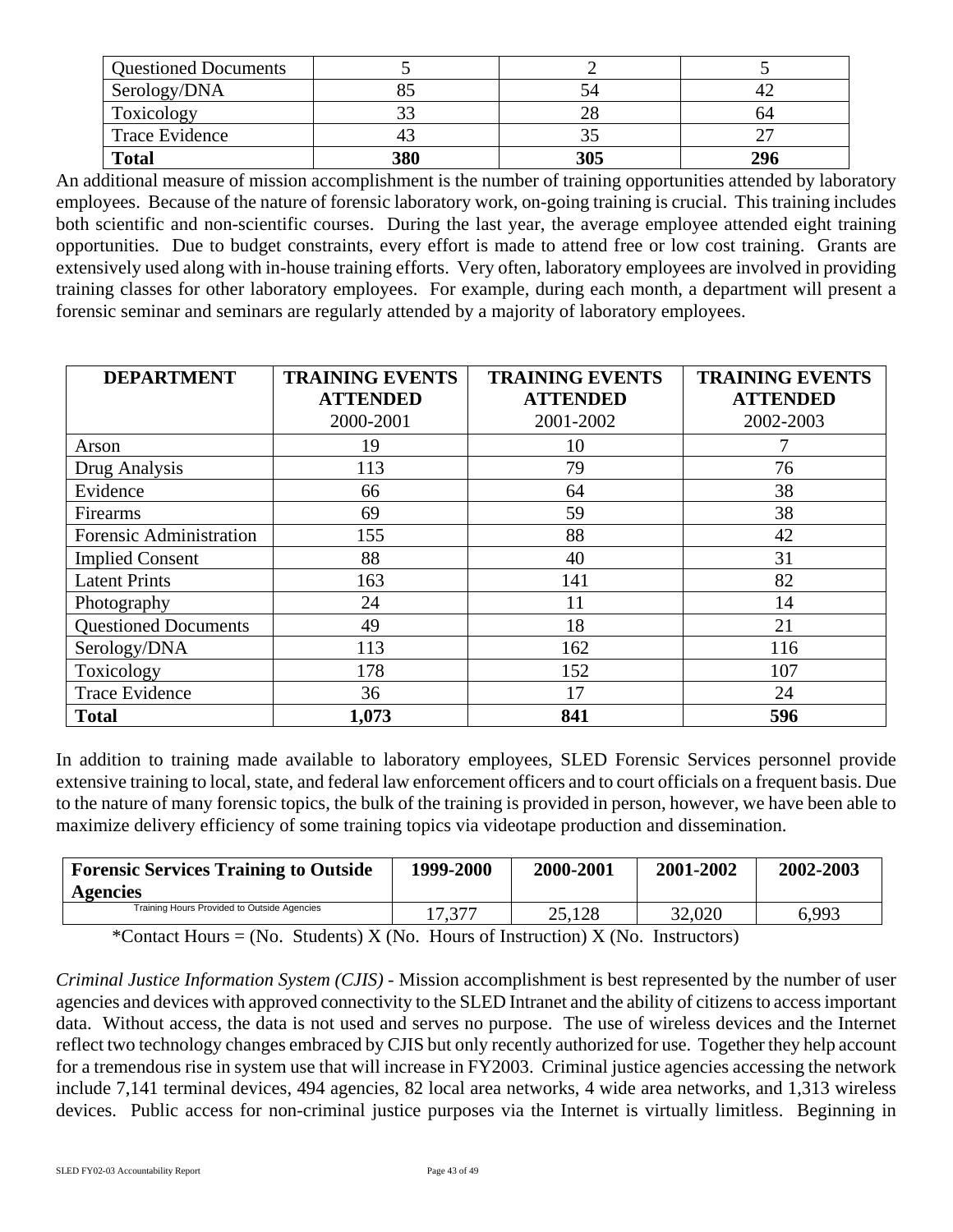FY2003, CJIS plans to roll out a thin client application that will allow secure access for limited criminal justice purposes via the Internet and full function access via an Intranet. This should prove to expand access even further. There are fingerprints for approximately 1,155,427 subjects stored on AFIS. In the year 2003, 200,232 fingerprint cards were received and in excess of 635,676 total criminal history records were processed as additions, arrests, adjudications, expungements, and correctional commitments.

*Investigative Services* - responses to requests resulted in the following achievements in the year 2002:

- The Arson/Bomb Unit responded to 597 calls for assistance; of those calls, 59.08% of the Arson calls were cleared by arrest. This percent is more than triple the national average of 16%.
- The Computer Crimes Unit has assisted in over 2,116 investigations and requests for service involving computer related crimes, including Internet child pornography, telecommunications fraud, and calling card fraud/theft. This unit has recently drafted a plan for response to cyber-terrorism incidents; any such response would take place in coordination with the agency's critical incident response plan.
- The Forensic Art Unit was requested to prepare a total of 102 composites, 3 facial reconstructions, and 7 graphics for courtroom presentation.
- The Intelligence/Missing Persons/Case Files Unit handled over 3,069 requests for assistance.
- The Polygraph Section scheduled 1,375 tests, and actually conducted 985 tests. Of the tests conducted, deception was found in 335 of those tests.
- The Behavioral Science Unit opened 82 cases. Fifty-two of those were threat assessments.
- The Tactical Units provide immediate support. The Tracking Team responded to 126 calls and 38 persons were apprehended. The Fugitive Task Force opened 205 cases and arrested 186 fugitives. The SWAT Team responded to 31 calls in 2002. The Aviation Unit made 413 flights for service. The Insurance Fraud Unit opened 270 cases resulting in 98 convictions and 55 civil remedies.
- The four Regional Investigative Units responded to 3,943 requests, including criminal investigations, child fatality investigations, jury sequestration, and special events. Statewide Special Event Planning, including marches, high profile conferences, and natural disaster management require coordination between the Emergency Preparedness Unit and the other units of Investigative Services, especially the Regional Investigative Units. In the year 2002, units of Investigative Services responded to 103 special events requiring the deployment of large numbers of manpower assets, and provided technical support using communications and aviation resources.

| <b>Investigative Services</b>               | 1998-1999 | 1999-2000 | 2000-2001 | 2001-2002 | 2002-2003 |
|---------------------------------------------|-----------|-----------|-----------|-----------|-----------|
| <b>Requests for Criminal Investigations</b> |           |           |           |           |           |
| and assistance                              | 3,140     | 3,582     | 3,810     | 3,563     | 3,943     |
| Requests for Bloodhound Tracking            | 192       | 135       | 134       | 146       | 127       |
| <b>Aviation Services Flights</b>            | 257       | 340       | 359       | 385       | 413       |
| <b>SWAT Team calls</b>                      | 39        | 35        | 44        | 18        | 31        |
| <b>Fugitive Task Force Investigations</b>   | 270       | 157       | 178       | 209       | 205       |
| <b>Arson/Bomb Investigations</b>            | 557       | 731       | 558       | 604       | 597       |
| <b>Totals</b>                               | 4,455     | 4,980     | 5,083     | 4,925     | 5,316     |

Because SLED is an assisting agency, the investigations and services aforementioned are usually a result of supplier, partner, and customer participation. SLED should be viewed as an extension of the customer's assets.

*Community Services* – Mission accomplishment is determined by a measurable reduction in the number of establishments selling alcohol/tobacco to minors and a measurable increase in enforcement efforts of minors in possession of alcohol. During FY01-02, the Alcohol Enforcement Unit and the Narcotics Unit combined to form a VICE Unit. During FY 2002-2003, this new unit was responsible for over 2,439 arrests, 10,456 inspections and approximately \$47,276,566 in drugs purchased / seized. The unit continues to actively enforce laws governing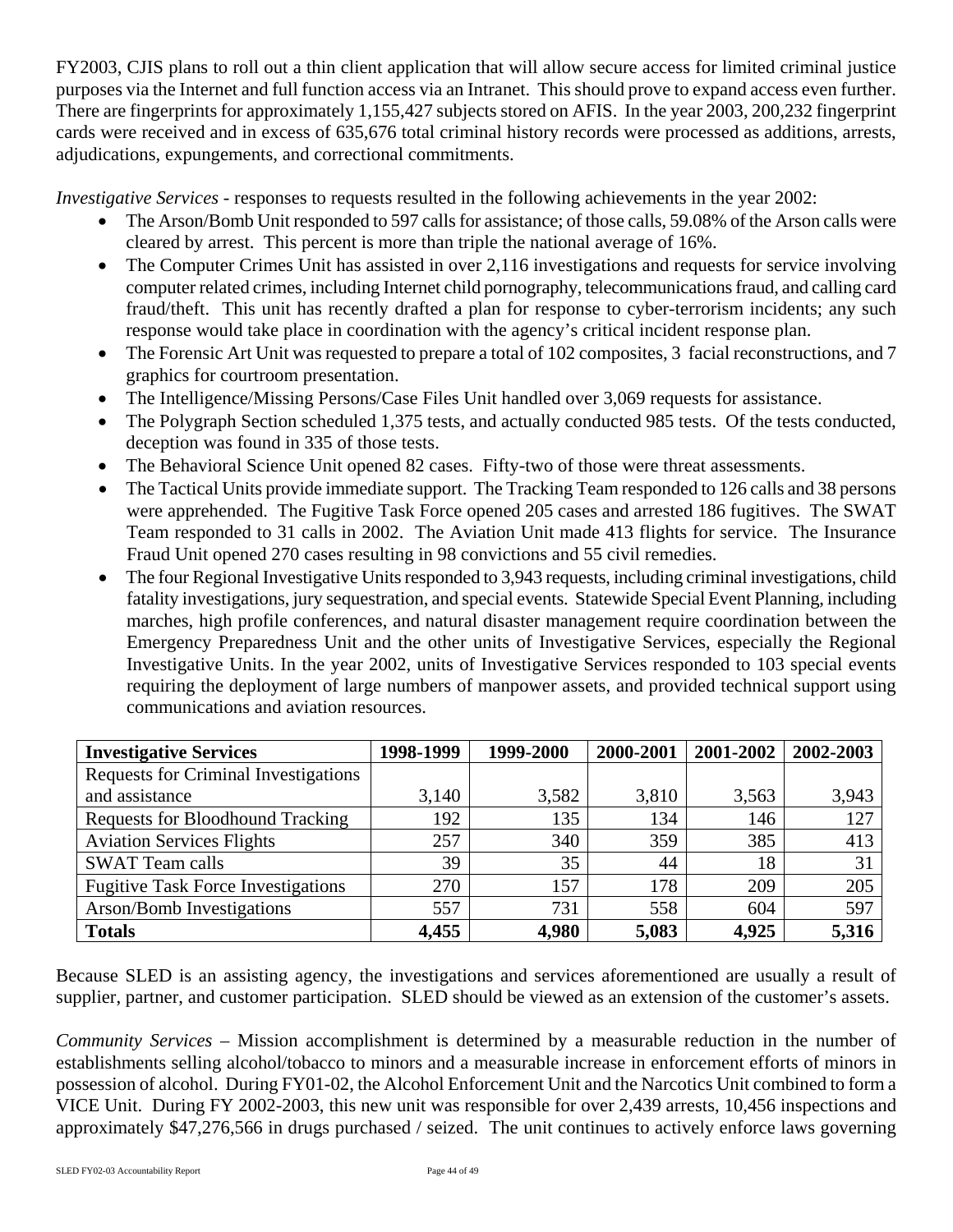alcohol sales to minors. Compliance by businesses regarding sale of alcohol to minors has increased from approximately 18% in FY98-99 to approximately 40% in FY02-03. Additional goals for this department included timely action on applications and CWP permit processing; meeting CALEA and South Criminal Justice Academy standards for training and re-certification requirements; providing requested counseling to the statewide law enforcement community statewide as it relates to critical incidents; timely response and adequate resource allocation to requests for services; routinely auditing compliance with CALEA standards, SLED policy and procedures, statutes, regulations; and other requirements; all of these were accomplished.

| <b>VICE Enforcement</b>                | 1998-1999     | 1999-2000     | 2000-2001      | 2001-2002 | 2002-2003        |
|----------------------------------------|---------------|---------------|----------------|-----------|------------------|
| Admin. Violations (alcohol)            | 827           | 1,446         | 1,414          | 1,347     | 1,073            |
| Admin.                                 |               |               |                |           |                  |
| (video poker)                          | 314           | 1,024         | $\Omega$       | 0         | $\Omega$         |
| Admin. Warnings Issued                 | 394           | 631           | 1,089          | 1,174     | 924              |
| Arrests                                | 1,613         | 2,202         | 2,681          | 2,435     | 1,903            |
| Admin. Inspections Conducted           | 22,970        | 32,604        | 12,005         | 12,192    | 10,456           |
| Admin. Orders Processed                | (unavailable) | 90            | 39             | 12        | 12               |
| Complaints Investigated                | (unavailable) | 762           | 543            | 530       | 756              |
| <b>Alcohol Locations Checked</b>       | 1,413         | 2,720         | 3,699          | 3,837     | 3,879            |
| <b>Alcohol Violations Detected</b>     | 586           | 952           | 841            | 915       | 721              |
| <b>Lottery Complaints</b>              | N/A           | N/A           | N/A            | 185       | 200              |
| <b>Lottery Arrests</b>                 | N/A           | N/A           | N/A            | 46        | 40               |
| <b>Narcotics Complaints</b>            | (unavailable) | (unavailable) | (unavailable)  | 195       | 119              |
| <b>Narcotics Arrests</b>               | (unavailable) | (unavailable) | (unavailable)  | 370       | 496              |
| <b>Tobacco Locations Checked</b>       | N/A           | N/A           | 775            | 1,459     | 1,555            |
| <b>Tobacco Violations Detected</b>     | N/A           | N/A           | 185            | 357       | 360              |
| <b>Liquor Stills Destroyed</b>         | 4             | 3             | $\overline{2}$ |           | $\boldsymbol{0}$ |
| <b>Requests for Technical Services</b> | (unavailable) | (unavailable) | (unavailable)  | 1,018     | 744              |
| Video Gaming Cases made after          | N/A           | N/A           | 48             | 216       | 185              |
| 7/1/00                                 |               |               |                |           |                  |
| <b>Totals</b>                          | 29,060        | 44,579        | 24,806         | 24,475    | 23,423           |

| <b>Charges – Alcohol</b> | 1998-1999    | 1999-2000 | 2000-2001 | 2001-2002 | 2002-2003 |
|--------------------------|--------------|-----------|-----------|-----------|-----------|
| <b>Enforcement</b>       |              |           |           |           |           |
| Use of Altered ID        | $\mathbf{r}$ | 16        | 16        |           |           |
| Use of Another's ID      | 91           | 130       | 219       | 78        | 57        |
| Poss. Of Liquor under 21 | 85           | 134       | 231       | 120       | 99        |
| Use of Fake ID           | 49           | 71        | 72        | 34        | 37        |
| Poss. Of Beer under 21   | 652          | 679       | 746       | 497       | 332       |
| <b>Unlawful Sales</b>    | 464          | 586       | 952       | 915       | 721       |
| <b>Totals</b>            | 1,348        | 1,616     | 2,236     | 1,650     | 1,247     |

| <b>Regulatory Services (CWP, Alcohol</b> |        | 1998-1999   1999-2000 | 2000-2001 | 2001-2002 | 2002-2003 |
|------------------------------------------|--------|-----------------------|-----------|-----------|-----------|
| <b>Licensing, Private Detectives,</b>    |        |                       |           |           |           |
| <b>Security</b> )                        |        |                       |           |           |           |
| <b>Investigations Conducted</b>          | 29,001 | 29,890                | 29,858    | 32,499    | 2,888     |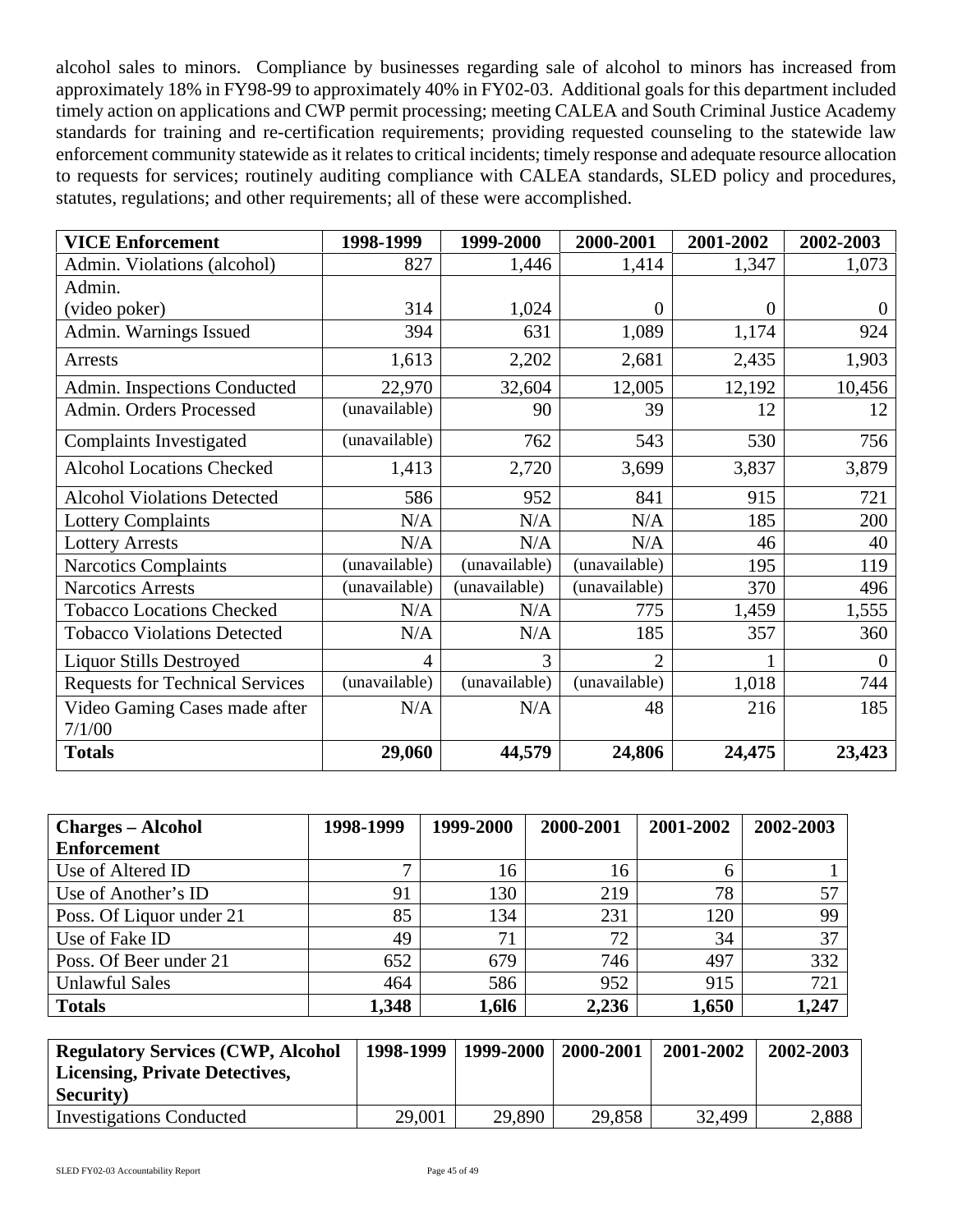| Licenses Issued                         | 17,510 | 16,839              | .106   | 17,609 | 19,293 |
|-----------------------------------------|--------|---------------------|--------|--------|--------|
| <b>Concealed Weapons Permits Issued</b> | 5,843  | 552<br><u>J.JJI</u> | 705    | 13,740 | 10,962 |
| <b>Totals</b>                           | 52,354 | 52,260              | 56,689 | 63,848 | 33,143 |

| <b>Community Services</b>              | 1999-2000      | 2000-2001 | 2001-2002 | 2002-2003 |
|----------------------------------------|----------------|-----------|-----------|-----------|
| <b>Community/Race Relations Issues</b> | 108            | 268       | 140       | 123       |
| <b>Community Relations Speeches</b>    |                | 252       | 10        | 27        |
| <b>Alcohol Training/Seminars</b>       | 100            | 45        | 75        | 76        |
| Career Days/Fairs                      | 67             | 208       | 117       | 17        |
| Conferences                            | 8              | 62        | 19        | 2         |
| <b>Security Details</b>                | $\mathfrak{S}$ | 67        | 48        | 53        |
| Victim/Witness                         |                | 54        | 11        | 4         |
| Victim Support (Presentations)         |                | 25        | 5         | 3         |
| Interns/Volunteers                     | 104            | 66        | 34        | $_{0}$    |
| <b>Totals</b>                          | 392            | 1047      | 459       | 305       |

| <b>SCLEAP Program</b>                | 2002-2003 |
|--------------------------------------|-----------|
| <b>Public Events Attended</b>        |           |
| <b>Emergency Call-Outs</b>           | 33        |
| Pastoral Visitation of               | 44        |
| Employees/Family                     |           |
| Number of Persons Cared for          | 693       |
| Public Speaking/In-Service/Prayers   | 43        |
| Incidents Where Volunteers Were Used | 470       |
| <b>Funerals Attended</b>             | 20        |
| <b>Total</b>                         | 1312      |

| <b>Training Department</b>            | 1998-1999 | 1999-2000 | 2000-2001 | 2001-2002 | 2002-2003 |
|---------------------------------------|-----------|-----------|-----------|-----------|-----------|
| Training Provided for SLED Agents     |           |           |           |           |           |
| by SLED Instructors (hours)           |           |           |           |           |           |
|                                       | 20,028    | 22,619    | 18,114    | 21,453    | 13,622    |
| Training Provided for Other Law       |           |           |           |           |           |
| Enforcement Agencies (hours)          | 4,616     | 4,306     | 4,324     | 3,572     | 268       |
| <b>WMD/Counter Terrorism Training</b> |           |           |           |           | 7,744     |
| <b>Total Training Hours Provided</b>  | 24,644    | 26,925    | 22,438    | 25,025    | 21,634    |
|                                       |           |           |           |           |           |
| <b>CWP Instructor Lesson Plans</b>    |           |           |           |           |           |
| <b>Approved</b>                       | 45        | 22        | 83        | 88        | 60        |

*Office of Counter Terrorism* - measures performance levels by review of work products, success of projects administered, and customer satisfaction. The State Counter Terrorism strategy is based on assessments and guidance from the State and Regional Counter Terrorism Coordinating Councils and the U. S. Department of Homeland Security. The Office of Counter Terrorism utilizes the state strategy to judge unit performance.

*3. What are your performance levels and trends for the key measures of employee satisfaction, involvement and development? (At the program level, what are your performance measurements that related to the employees and*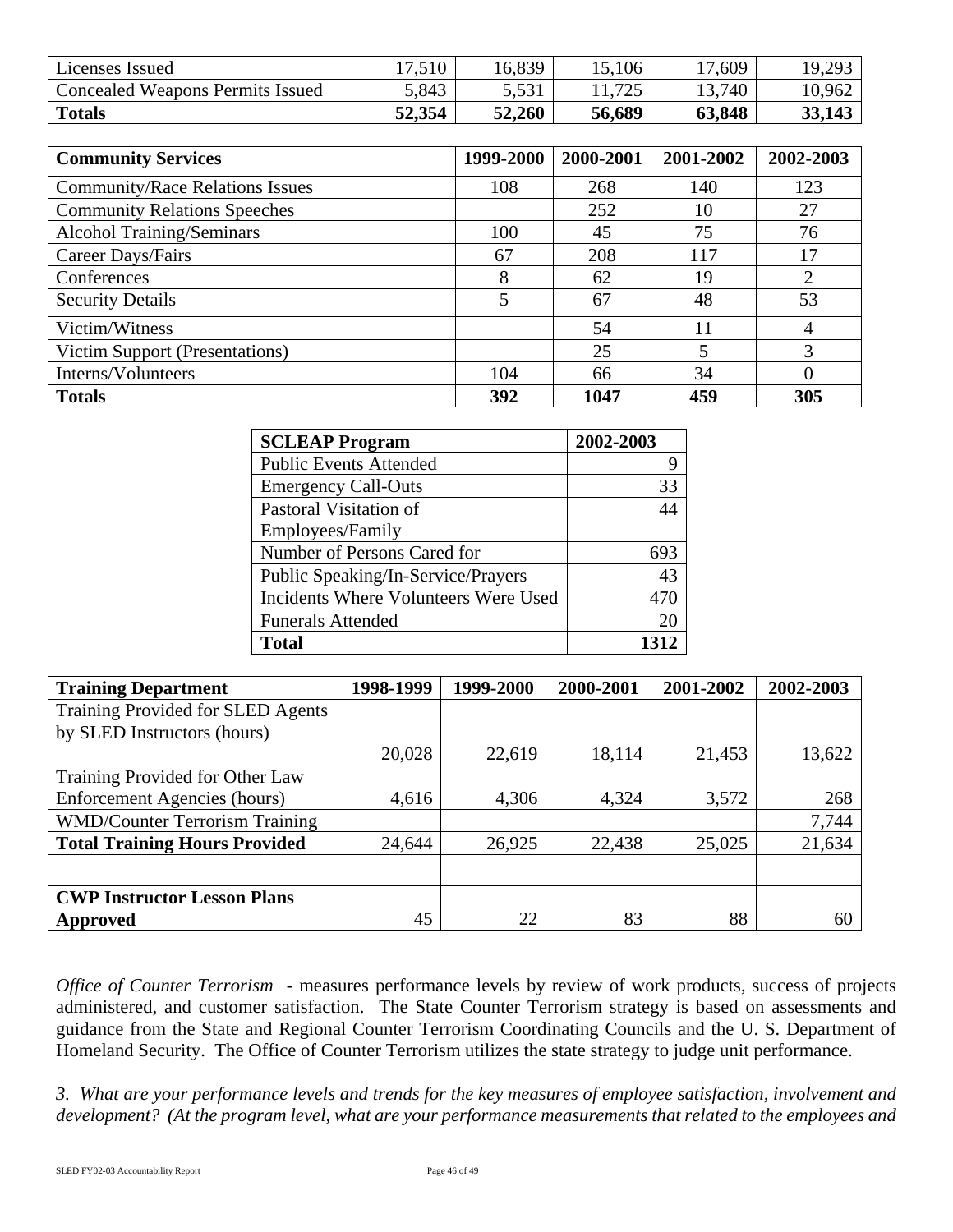# *what has been the recent trend in this data? If possible, provide specific data.)*

*Forensic Services Laboratory -* All employees are encouraged to voice any comments, suggestions, and/or complaints through several mechanisms. Comments are encouraged on the Employee Personnel Management System (EPMS) evaluations. In addition, departmental supervisors and laboratory administration maintain an open door policy for employees. The laboratory also has a suggestion box that is checked regularly. Indications from these areas demonstrate a high level of employee satisfaction and involvement.

The development of each employee is promoted through training opportunities. These opportunities involve training by SLED personnel and also outside entities. Each departmental supervisor evaluates the training needed for the employees under his/her supervision and attempts to obtain such training. Due to budgetary constraints, grants are used extensively to fund training needs. The Laboratory Quality Manager maintains an employee development book on each laboratory employee. Accreditation criteria of the American Society of Crime Laboratory Directors/Laboratory Accreditation Board (ASCLD/LAB) address the employee development program.

*Criminal Justice Information System (CJIS) -* Employee satisfaction is reflected in anecdotal information expressing gratitude for the opportunity to improve the CJIS system and their level of training. Both improvements have been made possible with grant funding and are necessary in order to continue access to NCIC and NLETS. Every member of the CJIS IT communications and applications units received formal training during FY2003. This is a level of training that must be sustained to realize progress and accomplish goals.

*Investigative Services –* Employee satisfaction is first measured by the outstanding work product produced. In the year 2002, agents assigned to Investigative Services components received over 50 letters of commendation from SLED customers. Additionally, letters from solicitors regarding case review for prosecution often mention the thoroughness of case reports.

*Community Services* - Formal and informal assessment methods and measures are used to determine employee satisfaction. Management personnel are available to employees to assist them when necessary. This provides an informal mechanism for employees to express concerns and gives management a direct conduit to employees.

*Office of Counter Terrorism – Formal and informal assessment methods and measures are used to determine* employee satisfaction. Leadership maintains close interaction with employees who are encouraged to express concerns and to participate in problem resolution.

*4. What are your performance levels and trends for the key measures of regulatory/legal compliance and citizenship? (List any significant statutes or regulations affecting any departments within the program areas and define our level of compliance. Explain how our compliance level is measured. If possible, provide specific data.)*

*Forensic Services Laboratory -* Due to the nature of forensic laboratory work, many regulatory and legal aspects are involved. In Chapter 73 of the South Carolina Code of Regulations, the following laboratory departments have regulations: Drug Analysis, Implied Consent, Serology/DNA, and Toxicology. In addition, many statutes concerning drug and alcohol testing affect the work of the Implied Consent and Toxicology Departments. The main statutes are Sections 23-3-15(A)(2), 17-7-80, 23-31-410, 50-21-114, 55-1-100, 56-1-10, 56-1-286, 56-1-2130, 56-5- 2941, 56-5-2950, and 56-5-2953. The Serology/DNA Department continues to comply with the effect of Section 23-3-600 (DNA Database Act). More offenders are now required to submit samples for inclusion in the DNA database.

*Criminal Justice Information System (CJIS) -* Federal privacy laws and FBI rules distinguish between NCIC access for criminal justice purposes and access for non-criminal justice purposes. Access for a non-criminal justice purposes is limited. These restrictions are enforced through use of a closed network, requirements to certify the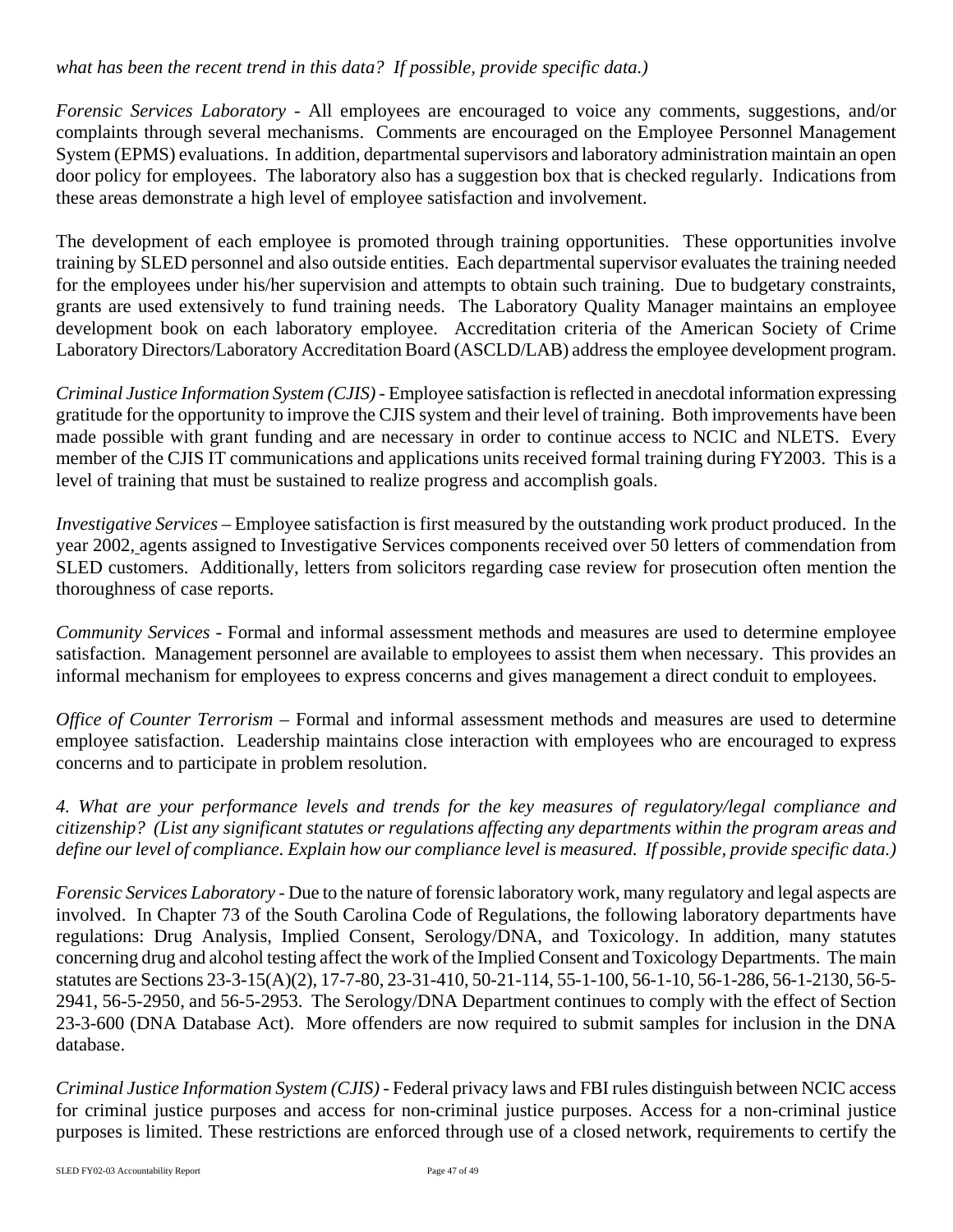purpose of each inquiry, and other controls. Audits are conducted to ensure compliance with requirements, and investigations are conducted following complaints. If improper or illegal use is identified, sanctions range from a warning to termination of access or even prosecution in some extreme instances. SLED CJIS conducts audits of its customers and suppliers, and the FBI audits SLED CJIS. In the year 2003, CJIS conducted 96 audits of law enforcement agencies; performed 3 access integrity investigations, and certified 1,996 people as NCIC operators. Additionally, 6,930 persons were recertified for NCIC.

*Investigative Services* - Investigative Services provides a wide range of services to our customers. The statutory authority to conduct investigations on behalf of the State are as follows: Section 23-3-10 establishes authority for the creation of the South Carolina Law Enforcement Division; Section 23-3-15 through 23-3-160 provides that SLED shall have specific and exclusive jurisdiction and authority statewide, on behalf of the State, in matters including but not limited to the following functions and activities: investigation of organized criminal investigations, arson investigation and emergency event management pertaining to explosive devices; the maintenance and operation of a statewide comprehensive forensic sciences laboratory; operation and maintenance of a central, statewide criminal justice data base and data communication system; establishment and operation of highly specialized, rapid response law enforcement units within the division; operation and regulation of state polygraph examination services; Section 20-7-5905 establishes the Department of Child Fatality within the South Carolina Law Enforcement Division; Section 38-55-550 establishes the Insurance Fraud Unit within the Attorney General's Office and requires SLED to investigate matters of insurance fraud referred to the agency by the Attorney General.

*Community Services* - Section 23-3-10 establishes authority for the creation of the South Carolina Law Enforcement Division; Sections 23-3-15 through 23-3-160 provide that SLED shall have specific and exclusive jurisdiction and authority statewide, on behalf of the State, in matters including but not limited to covert investigation of illegal activities pertaining to and the interdiction of narcotics and other illicit substances; regulation, enforcement, and inspection under Title 61 (alcoholic beverage control laws) and such other activities as are not inconsistent with the mission of the division or otherwise proscribed by law; Sections 12-21-2703 through 12-21-2804; and 16-19-50; establish South Carolina's video gaming laws which are enforced by the Alcohol Enforcement Unit; Section 23-31-110 through 23-31-150 authorizes SLED to regulate pistol purchases through implementation of a permitting program; Sections 23-31-205 through 23-31-235 created the "Law Abiding Citizens Self Defense Act of 1996" authorizing SLED to issue Concealed Weapons Permits (CWP) upon positive completion of a background investigation; Section 23-1-65 outlines appointment of deputies, constables, security guards and detectives to assist with the detection of crime; SLED is responsible for ensuring that state constables, security guards, and detective appointees have received adequate training and meet the standards required for appointment; Section 40-17-10 through 40-17-170 outlines the powers and duties of the Chief of the South Carolina Law Enforcement Division regarding private security businesses or private detectives.

The Community Services Units ensure community wellness through quality-oriented community relations programs; promote interaction between law enforcement and the public through community awareness programs, and improve communications among all parties affected by law enforcement activities; assist local agencies in the development of community relations programs; pursue compliance with rigorous accreditation standards and compliance with statutes, rules and regulations, and agency policy through the continuous inspections of agency practices; continue to assess and monitor agency personnel training needs to ensure appropriate training is received; and, aggressively pursue increased volunteer participation in the SCLEAP program.

*Office of Counter Terrorism -* The Office of Counter Terrorism receives its operational and functional authority from South Carolina Code Section 23-3-15 (A)(8), and includes: coordination of counter terrorism efforts, including prevention against, preparation for, response to, and crisis management of acts of terrorism, in or affecting this State; coordination of federal grants associated with homeland security; creation of councils appropriate to its